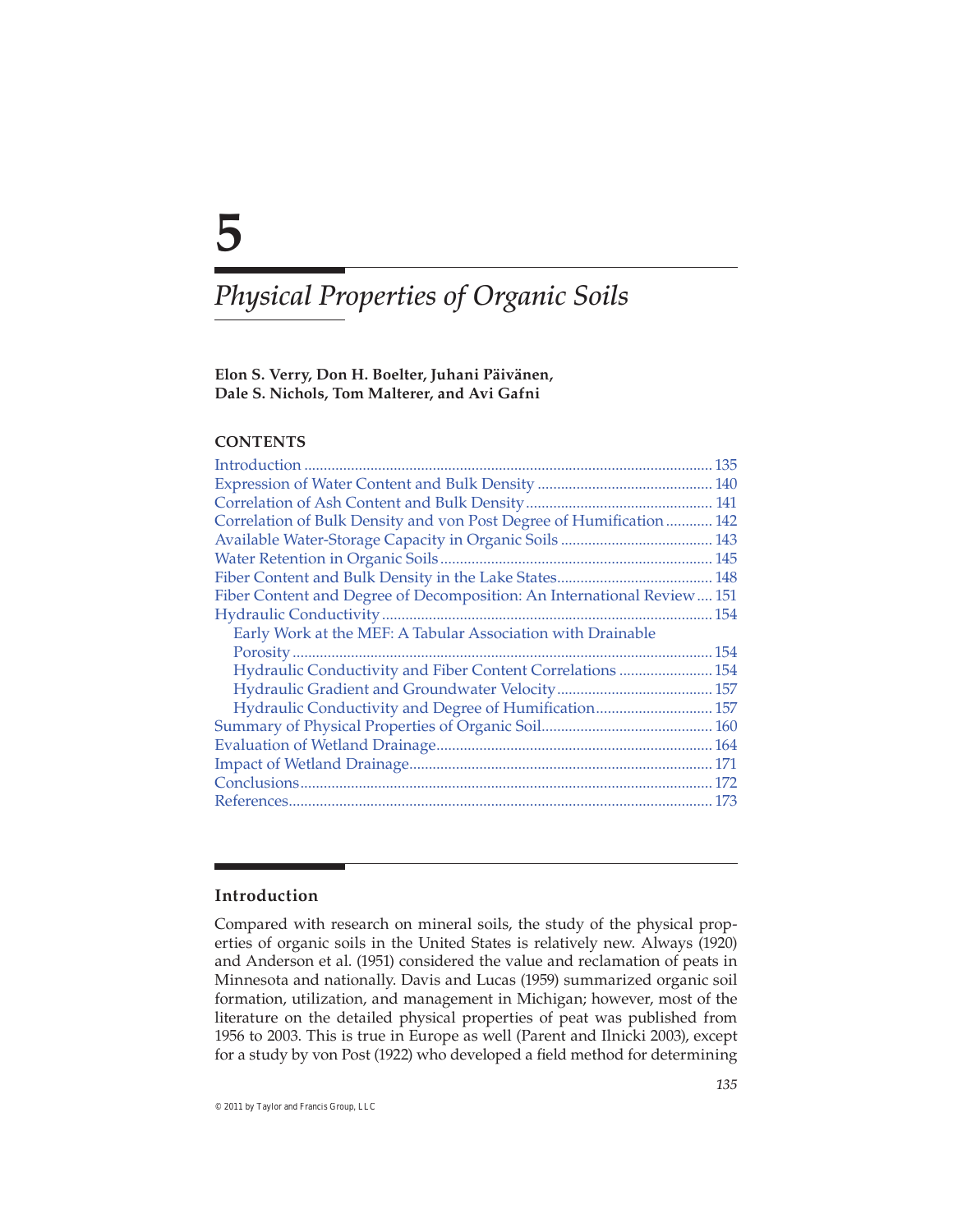the degree of humification (decomposition) that is used widely outside of the United States (Box 5.1). A comprehensive series of studies on peat physical properties were conducted by Don Boelter (1959–1975), first at the Marcell Experimental Forest (MEF) and later throughout the northern Lakes States to investigate how to express bulk density  $(D_{b}$ , weight or volume basis), water retention characteristics, hydraulic conductivity (K), fiber content, specific yield (drainable porosity), and the degree of decomposition (pyrophosphate test). Juhani Päivänen, a graduate student from the University of Helskinki, spent nearly a year at the MEF to learn the techniques developed there. Upon returning to Finland, he sampled extensively in central Finland and developed a physical-property data set similar to that of Boelter. Together, the data of Boelter and Päivänen represent one of the largest examinations of the physical properties of peat. After 1975, physical-property studies continued at MEF including a detailed examination of fiber contents in Lake State organic soils, a comparison of international methods for physical properties,

#### **BOX 5.1 VON POST FIELD-TEST PROCEDURE FOR H VALUE**

Take samples about 5m from prospective well sites. A Russian peat corer (Macaulay) or bucket auger may be used. Each horizon with a different H value should be evaluated. Take samples to at least 1.3 m or until a mineral-soil contact is found. Part of each sample can be retained for verification but the H value should be determined immediately using saturated soil or with water added if the soil is dry. Place enough soil to fill the hand when the fingers are gently curved against the palm. Gently bounce this egg-shaped soil until it just fits your hand. Add or remove soil to fill the gently curved pocket in your hand. Squeeze the sample as hard as you can. In the other hand catch the amorphous material and water squeezed between the fingers. Note the color and turbidity of the free water (water that is separate from any amorphous material). Thinning the water by opening the second hand facilitates the examination of color and turbidity.

Use the fingers of the second hand to scrape amorphous material from between the closed, squeezed fingers of the first hand and consolidate the amorphous material in the second hand. Consolidate the material in both hands by gently bouncing the material. Open both hands and compare the relative volume of the fiber material and the amorphous material. The relative volume of the amorphous material (in percent) is used to assign the von Post H value for whole and half values in the mid-range (Table Box 5.1). In Europe and Canada, use of half classes is common. Half classes in the mid-range are helpful in differentiating peat layers that are encountered frequently in partially drained areas. Table Box 5.1 shows half classes in the range of H4–H7.5.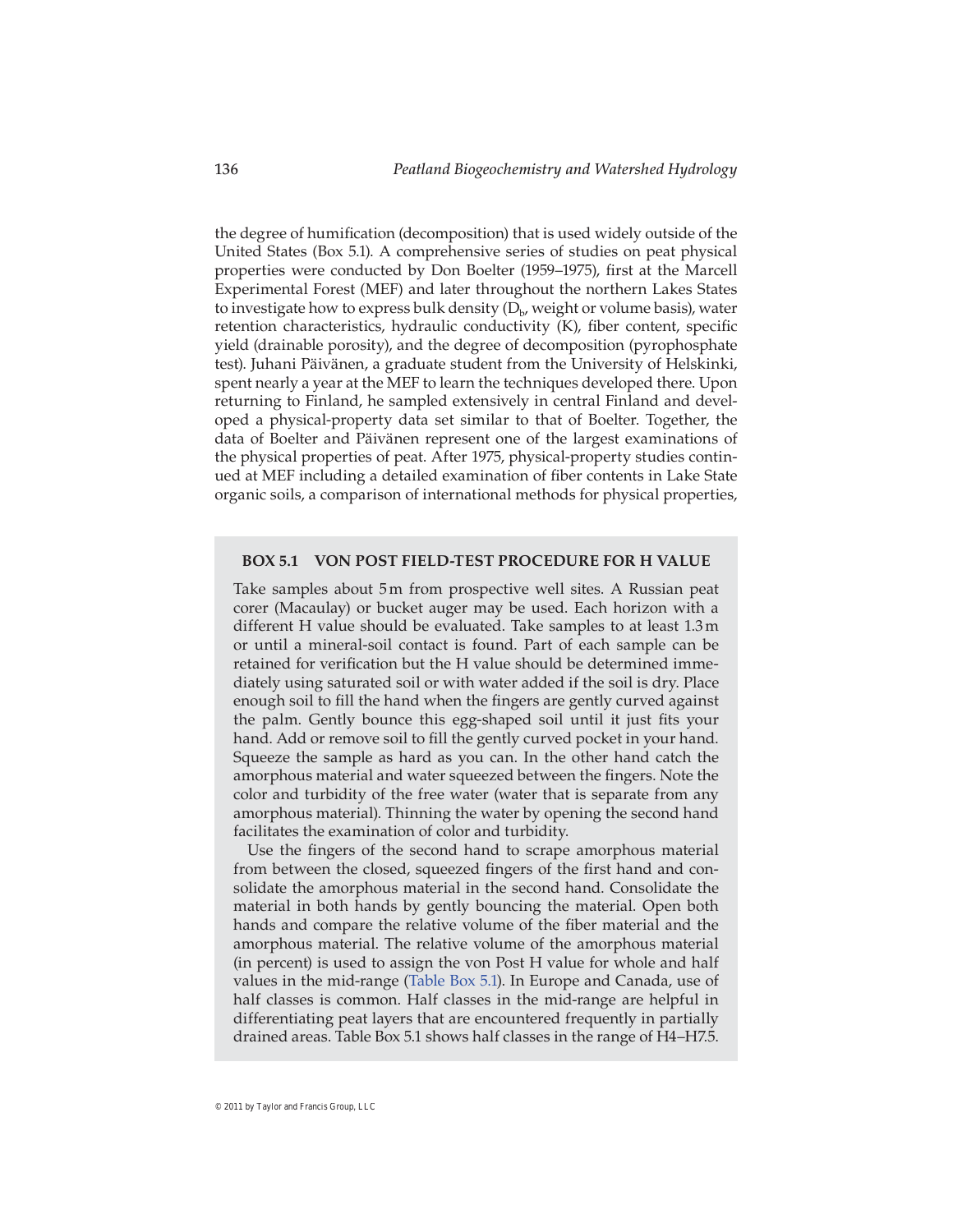# **TABLE BOX 5.1**

von Post Field Evaluation Adapted for Hydraulic Conductivity in the Mid-Range (H4–H7.5)

| von Post H Value | <b>Volume Passing</b><br>through Fingers (%) | <b>Additional Description of Free Water Expressed</b><br>to the Second Hand                                                                      |
|------------------|----------------------------------------------|--------------------------------------------------------------------------------------------------------------------------------------------------|
| $\mathbf{1}$     | $\theta$                                     | Expressed water is clear to almost clear and<br>yellow-brown in color. Slowly open the second<br>hand and observe color as the water depth thins |
| $\overline{2}$   | $\theta$                                     |                                                                                                                                                  |
| 3                | $\theta$                                     | Water is muddy brown and retained fiber is not<br>mushy                                                                                          |
| $\overline{4}$   | $\theta$                                     | Very turbid, muddy water and retained fiber is<br>somewhat mushy                                                                                 |
| 4.5              | $\mathbf{1}$                                 | Amorphous material primarily stays on outside<br>of squeezed fingers                                                                             |
| 5                | $2 - 10$                                     | Use the volume of amorphous material passed.<br>As with H4 and H4.5, water at the edges of the<br>amorphous material is very turbid and muddy    |
| 5.5              | $11 - 25$                                    |                                                                                                                                                  |
| 6                | $26 - 35$                                    |                                                                                                                                                  |
| 6.5              | $36 - 45$                                    |                                                                                                                                                  |
| 7                | $46 - 55$                                    | Water around the amorphous material is thick,<br>soupy, and very dark                                                                            |
| 7.5              | $56 - 65$                                    | Water around the amorphous material is thick,<br>soupy, and very dark                                                                            |
| 8                | $66 - 75$                                    | There is essentially no free water; it is all<br>amorphous material                                                                              |
| 9                | $76 - 95$                                    | There is no free water associated with the<br>amorphous material                                                                                 |
| 10               | $95 - 100$                                   |                                                                                                                                                  |

and a comparison of the piezometer and salt-dilution methods for hydraulic conductivity. In this chapter we present the peat physical properties, compare methods, and describe how to use physical peat data in lateral-extent equations to evaluate the effect of drainage in peatlands.

Early work at the MEF underpinned the U.S. Department of Agriculture's (USDA) interpretation and classification of organic soils in the United States by showing the range of fiber content in a variety of peats. In 1962, Boelter (1964a,b) sampled nine peatlands at MEF (Itasca County, Minnesota) and three peatlands in Koochiching County, Minnesota, to begin measurements of water content, bulk density, and water retention at 0.0 kPa (saturation) and at 0.5, 10, 20, 100, 200, and 1500 kPa. The 12 sites yielded 119 samples. Nichols and Boelter (1984) reported on samples from northern Minnesota, northern and central Wisconsin, and Upper Michigan, adding 57 samples from 26 sites. In total, 176 peat samples from 38 peatlands were collected. The botanical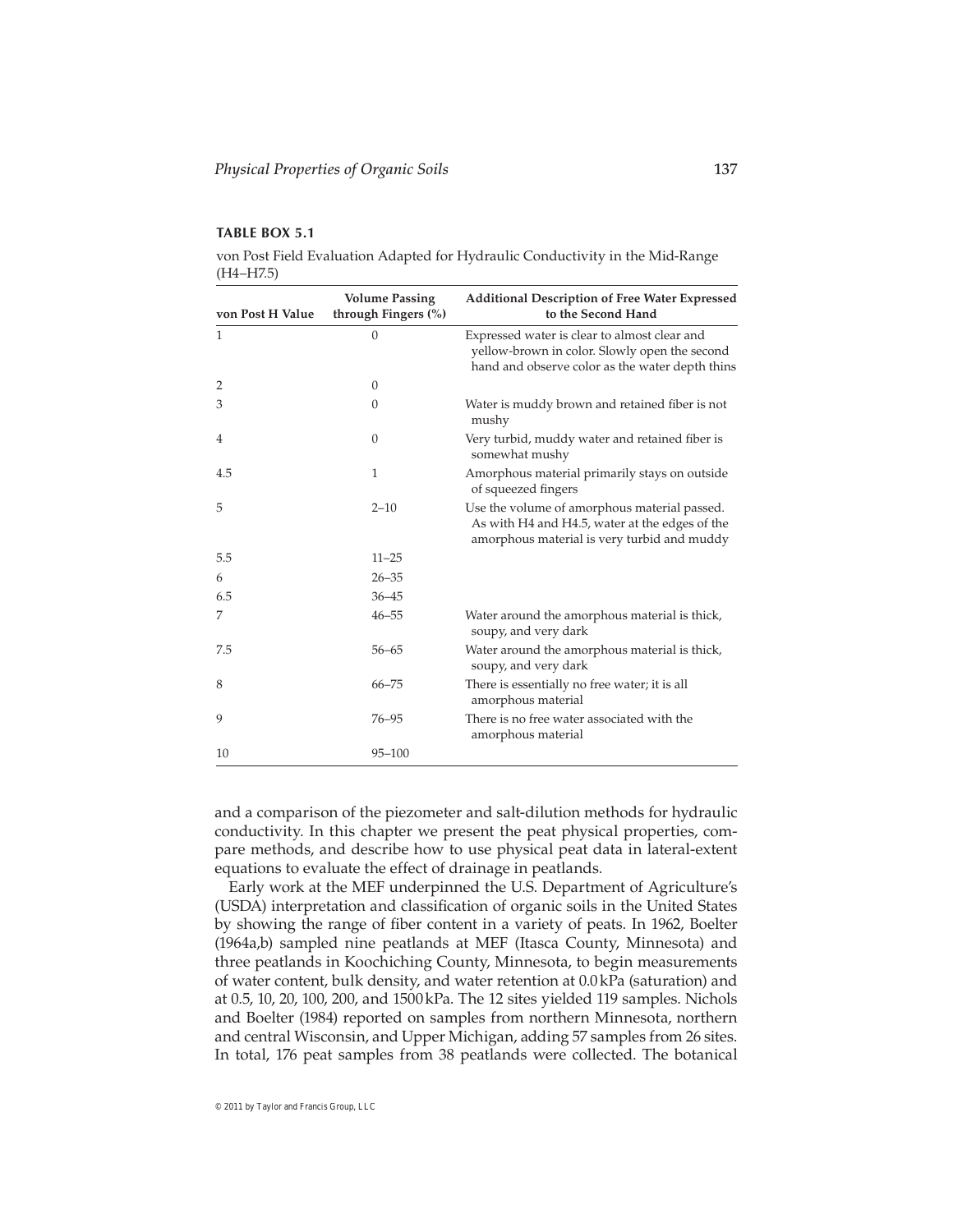composition of the plant residues in the peats are listed in Table 5.2. Moss peats were predominately of *Sphagnum* origin, whereas herbaceous peats were predominately sedge (*Carex*) which also is known as reed-sedge or sedge peats.

Fiber content in organic soils is the fundamental characteristic that determines bulk density, water retention, hydraulic conductivity, and drainable porosity. The inclusion of mineral ash in excess of plant cellular ash components (e.g., windblown dust) also contributes to bulk density. The bulk density of a peat can be corrected for its ash content to quantify the bulk density of the organic portion (Nichols and Boelter 1984). When fiber content is divided by size category (>2.0, 1.0–2.0, 0.5–1.0, 0.25–0.5, 0.1–0.25, and <0.1 mm), it parallels the primary particles (sand, silt, clay) in mineral soils. Organic material less than 0.1 mm is subcellular and amorphous (not fiber); it affords strong cation exchange and water retention (Kwak et al. 1986), but strongly limits hydraulic conductivity because the percentage of amorphous material increases.

The degree of decomposition can be estimated by the amount of material (<0.1 mm) or the solubility of peat in sodium pyrophosphate solution (Farnham and Finney 1965). Lynn et al. (1974) used rubbed fiber content (rubbing small portions of a peat sample between thumb and fingers 10 times using moderate pressure) and the pyrophosphate index as the basis for classifying U.S. soils at the suborder level (Soil Survey Staff 1975). Lynn et al. (1974) sieved the rubbed peat through standard soil sieves using a gentle stream of water. This is similar to the method of Boelter (1964a,b) except that Lynn et al. used a bottom sieve of 0.15 mm. In this method, which is used to determine fiber content in the United States and Canada, the smallest fiber class is 0.25–0.15 mm and all material <0.15 mm is placed in the amorphous class. Sieves of 0.15 or 0.25 mm that are sealed across a centrifuge tube were used in the former Soviet Union (Tolonen and Saarenmaa 1979). All these national laboratory methods were compared using peat samples, most of which were from the MEF and central Minnesota (Malterer et al. 1992). Additionally, these authors characterized the von Post field method on the same samples (von Post 1922; von Post and Granlund 1926). The degree of humification or H value in the von Post method is based on the amount of peat and the color of water expressed from an eggsized sample of peat squeezed in the hand. The von Post method defines 10 classes for degree of humification (H1–H10). This field-based method is used extensively outside the United States because the method is quick and, with practice, is consistent, more precise, and more accurate than sieving methods.

Bulk density of the organic portion of peats also reflects decomposition and is strongly related to the hydraulic conductivity of peats (Boelter 1965). Boelter used the borehole and piezometer methods to determine hydraulic conductivity at MEF. Both methods measure the rate of fall in the water level in the hole or in the piezometer as water flows into the soil around the hole or pipe opening. The peizometer method can be adjusted to measure a specific peat horizon of a given fiber content, bulk density, or degree of decomposition. In 1970, techniques developed at MEF were introduced to central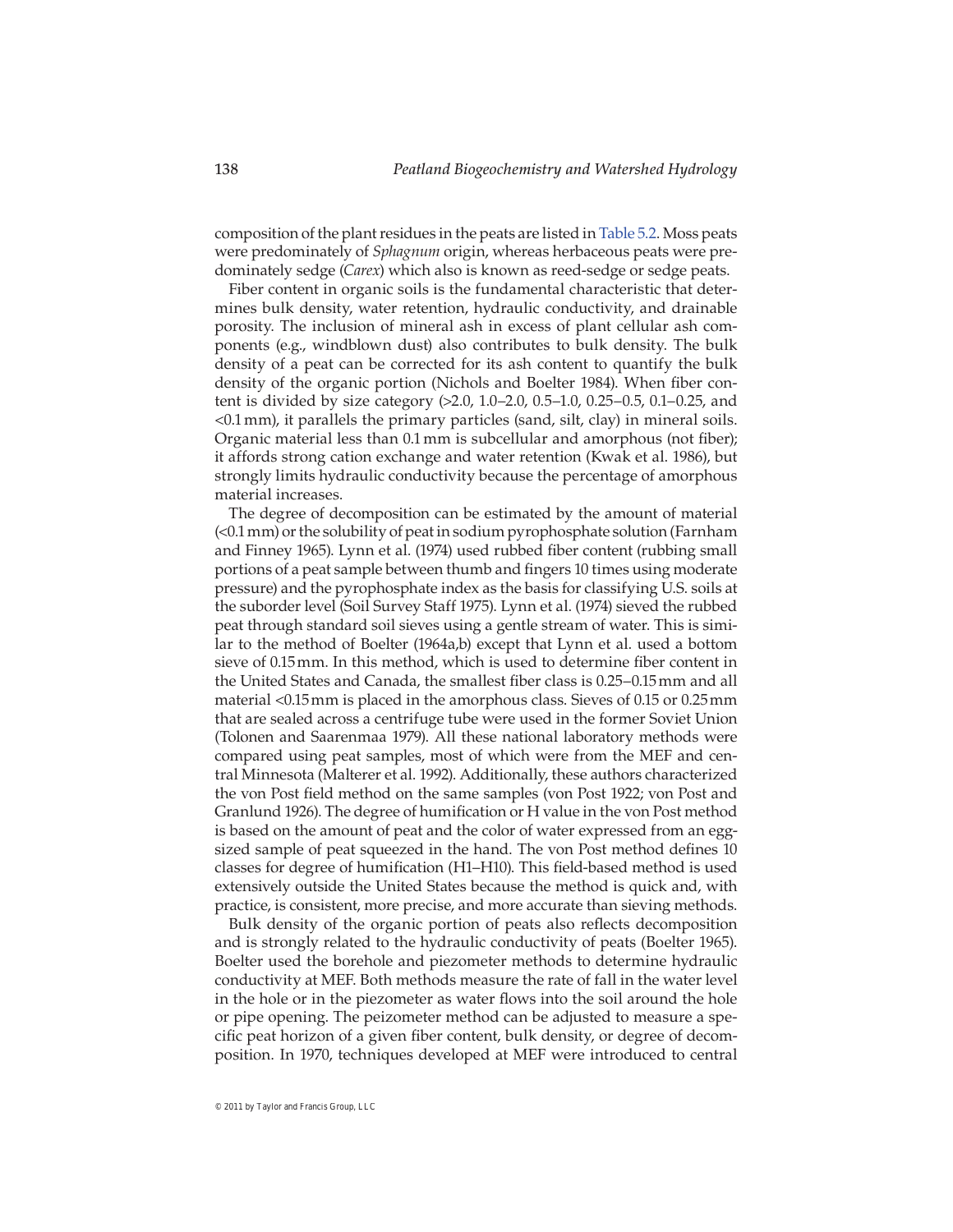Finland by Päivänen (1973), who duplicated measurements of hydraulic conductivity at 28 sites with *Sphagnum* peat, 23 with sedge peat, and 29 with woody peat. These samples were collected from pristine and drained peatlands at the University of Helsinki's Hyytiälä Forestry Field Station. Earlier, he found relationships between bulk density and von Post H values for 316 samples collected from the same peatlands (Päivänen 1969).

The values for hydraulic conductivity may be biased because the water column in a borehole or piezometer creates a sloping water table that increases the hydraulic gradient relative to undisturbed peats. Gafni (1986) measured the hydraulic conductivity of peats by injecting small volumes of concentrated salt solutions into piezometers with a site at the MEF and three in the Cromwell area of St. Louis County, northeastern Minnesota. Salt movement was measured by detection in downslope wells or by dilution of salt in the injection well over time. When these methods were investigated at the MEF, point dilution was far more reliable than the trace method. Gafni also measured the von Post H value and related it to hydraulic conductivity (Gafni 1986; Gafni and Brooks 1990). A comparison of the piezometer and salt-dilution method revealed that the salt dilution is suitable for porous peats and the piezometer method is suitable for moderately to well-decomposed peats. However, the use of piezometers for porous soils greatly underestimates hydraulic conductivity. Earlier work in the United States and Finland includes that of Feustel and Byers (1930) and Huikari (1959), respectively. Examination of data on hydraulic conductivity in Finland and at the MEF revealed that neither methodology piezometer or point dilution is suitable for the entire range of peat decomposition (von Post H values 1–10). In the large-pored (H1–H6) peats  $K_{sat}$  is best determined by point dilution; in smallpored (H7–H10) peats,  $K_{sat}$  is best determined by the piezometer.

Parent and Illnicki (2003) summarized the chemical and physical properties of organic soils and peat materials. They included physical-property data for moorish soils (granular peats over well-decomposed horizons developed with prolonged drainage and cultivation), and long-term data on hydraulic conductivity and bulk density collected in Poland (e.g., Okruszko 1993).

In the United States, the physical properties of hydraulic conductivity, drainable porosity, and horizon thickness are used to determine the lateral effect of drainage. Lateral effect is the distance from a ditch or tile line where the soil is drained sufficiently to affect Federal or State protection of wetland status. Many wet sites were drained prior to the wetland regulation and protection specified in the 1974 Clean Water Act. However, the degree of drainage within a wetland was variable: some areas qualified as drained (within the lateral effect) while some areas beyond the lateral effect retained their protected status. The von Post H value correlates well with hydraulic conductivity, fiber content, and drainable porosity and is recommended as an alternative to laboratory or field determinations of hydraulic conductivity using piezometer methods.

In this chapter we discuss the important physical properties of peat as they have been determined and tested over 50 years, and show examples of how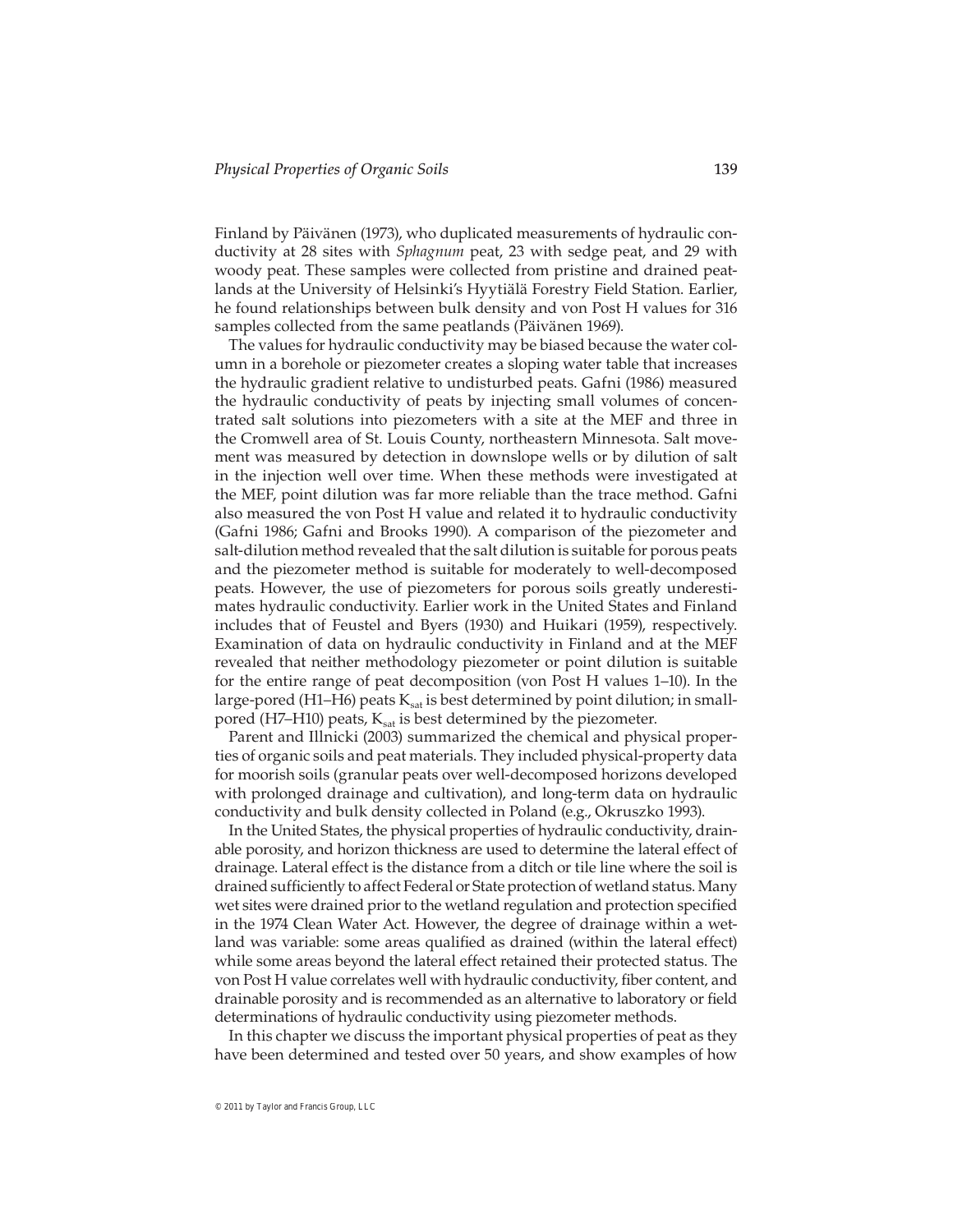to use drainage equations to evaluate whether a wetland site is drained. The data set on peat physical properties developed at MEF and throughout the Lake States is the largest and most comprehensive in the United States.

## **Expression of Water Content and Bulk Density**

Water content in mineral soils (%) is routinely expressed as the mass of water lost on drying to the oven-dry mass of the soil. The mass of water lost on drying is relatively small compared to the dry mass of the mineral soil (20%–35%). The mass of water in an organic soil is large compared to the oven-dry mass of the soil (organic fibers and some mineral ash), from 300% up to 3000%. Although the intrinsic meaning of water content is the same for mineral and organic soils when expressed this way, comparison of water content among organic soils is difficult when the range of values is undefined (i.e., <100% in mineral soils but essentially open-ended in organic soils). However, water content based on bulk saturated mass (mass of water at soil saturation divided by the total mass of water and wet soil) may be used to predict bulk density if allowances for gas volume are made (Laine and Päivänen 1982).

Boelter (1964a,b) used the bulk volume of a saturated sample for water content (volume basis) in organic soils in the United States. Water content (Wv) is the amount of water lost from the soil upon drying at 105°C (determined by mass loss) and expressed as the volume of water per unit volume of bulk soil. The volume of bulk soil is the volume of the soil sample removed in the field. It usually is sampled with a cylinder (sharpened at one end) of known volume. The cylinder is pushed gently to just below the peat surface, the extruded peat on top shaved off, and the cylinder is dug around on the outside and then detached at the lower end with a knife. Below the water table, a large-diameter caisson (about 60cm) is evacuated of water as the peat is removed, and then a smaller volume cylinder (10 cm diameter by 10 cm long) is used to sample the peat. The volume of the peat is the volume of the cylinder when the peat is saturated (<0.33 kPa of water tension, which leaves the sample at full volume). Bulk density also is determined by dividing the total sample mass (oven dry) by the volume of the cylinder.

Laine and Päivänen (1982) sampled peats with a standard cylinder as part of a detailed method for calculating bulk density and total porosity that accounted for the volume of gases in the water. Rather than expressing the volume of the cylinder as  $m<sup>3</sup>$ , they expressed the volume of the cylinder as the mass of water (Mg). The oven-dry mass of the peat and water divided by the mass of the water is another calculation for bulk density. This method reduces the variation in correlations between bulk density and degree of humification (von Post H value) but only when corrections for gas volume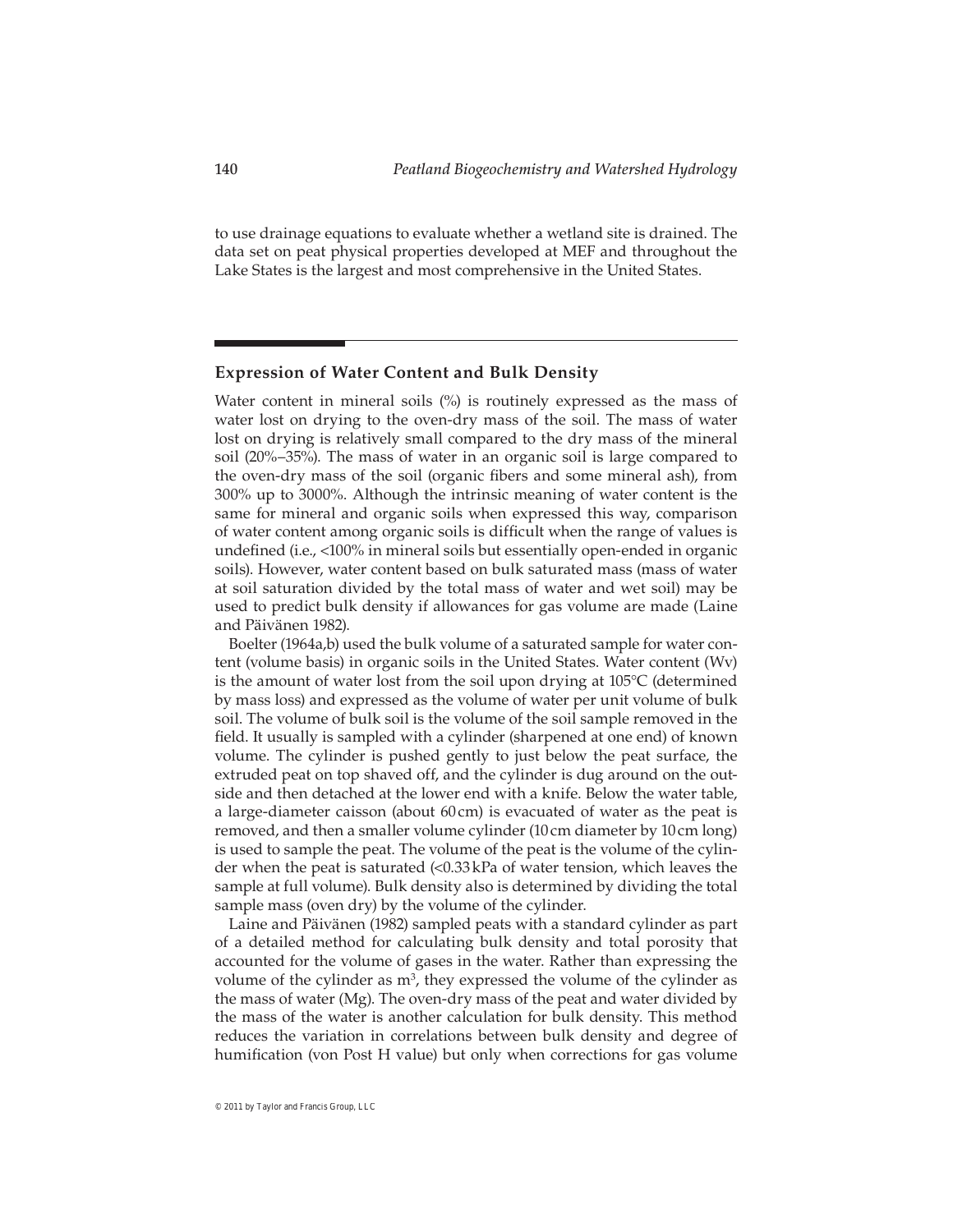are made. It is suitable for samples below the water table (assuming that ash from windblown dust is low).

Boelter and Blake (1964) found a highly significant correlation between bulk density determined on a saturated-volume basis and on a dry-volume basis. Saturated-volume bulk densities ranged from 0.02 to 0.26 Mg m−3, though the standard error of estimate for a single value in the regression was 0.021 Mg m−3. Päivänen (1969) also found a high correlation between fresh, field-volume bulk density and laboratory-volume density as determined by the consistent packing of dried and ground samples. In subsequent work, Boelter and Päivänen consistently used the saturated or near saturated field volume of peat as the basis for bulk density (oven-dry mass per saturated volume; Mg m−3).

#### **Correlation of Ash Content and Bulk Density**

Both Nichols and Boelter (1984) and Päivänen (1973) correlated ash content as a function of bulk density. Both separated peat samples by botanical origin: *Sphagnum*, sedge (*Carex* or herbaceous), or woody. Lake States peats are from undrained peatlands while peats from central Finland are from peatlands drained for forestry. The results are plotted for woody peats (Figure 5.1) and for *Sphagnum* and sedge peats (Figure 5.2). The ash content of Lake States peat is about 5% higher in than that in woody peats of central Finland.



#### **FIGURE 5.1**

Relation of ash content to bulk density in the Lakes States and central Finland for woody peats as redrawn and regressed using data from Nichols and Boelter (1984) and Päivänen (1969). The F-value is the significance level of the regression.

© 2011 by Taylor and Francis Group, LLC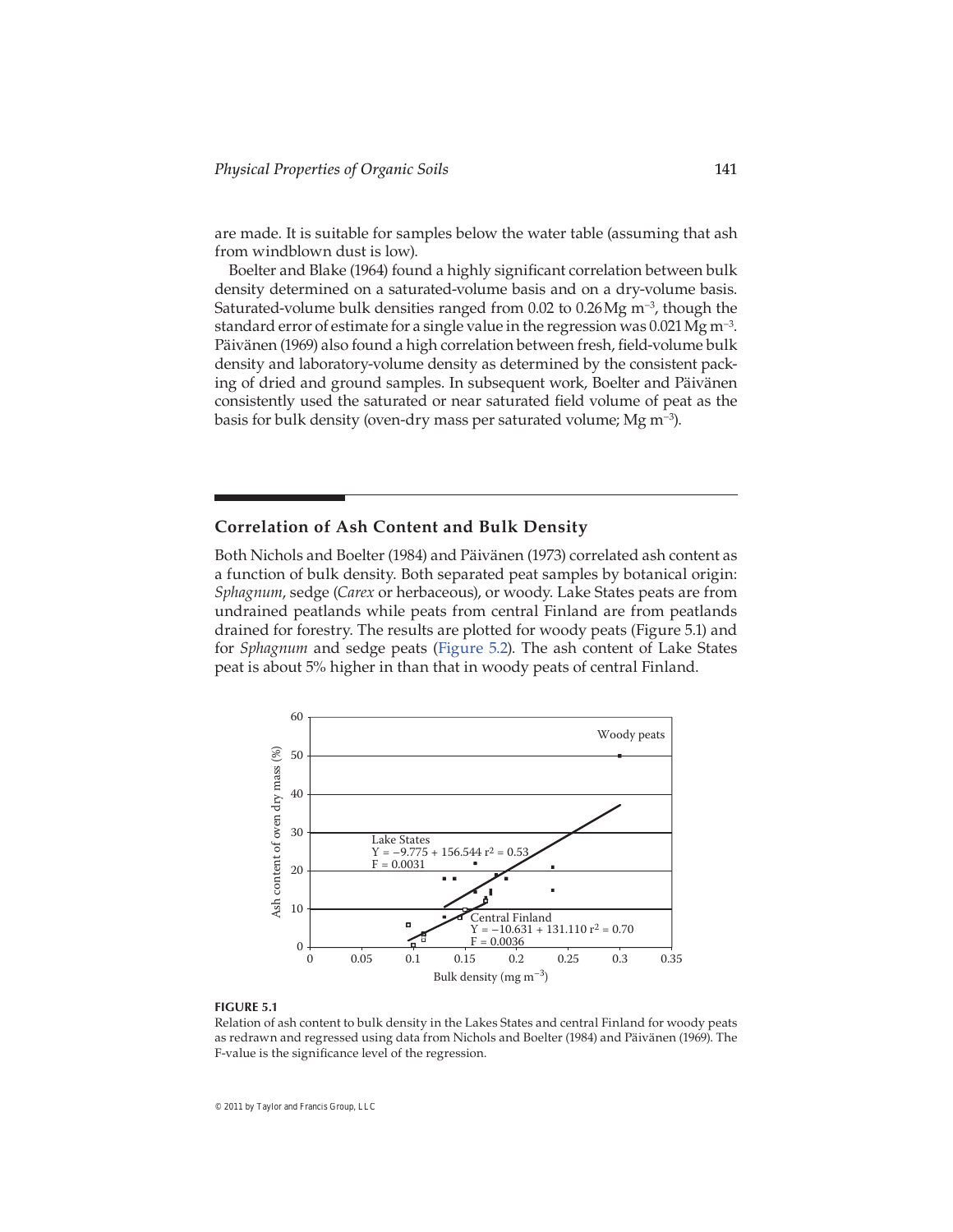

Relation of ash content to bulk density in the Lakes States and central Finland for *Sphagnum* and sedge peats as redrawn and regressed using data from Nichols and Boelter (1984) and Päivänen (1969). The open symbols are from central Finland (diamonds = *Sphagnum*; triangles = sedge); and the solid symbols are from the Lake States (diamonds = *Sphagnum*, triangles = sedge). The F-value is the significance level of the regression.

Higher ash contents in Lake States peat are traced to the continental position of the Lake States which are situated just east of large semiarid areas in the northern Great Plains. Mineral dust from these areas is routinely deposited in the Lake States. It is likely that peats in Manitoba and Ontario, Canada also have higher ash contents than peats in central Finland, which is just east of the slightly saline Gulf of Bothnia and south of the Arctic Circle. As such, precipitation in this region does not contain a large amount of mineral dust.

# **Correlation of Bulk Density and von Post Degree of Humification**

Päivänen (1969) correlated bulk density with the von Post degree of humification for *Sphagnum*, *Carex* (sedge), and woody peats in central Finland (Figure 5.3). Similarly, a highly significant correlation between bulk density and degree of humification was found by Puustjärvi (1970), Karesniemi (1972), Päivänen (1973), Raitio and Huttunen (1976), Silc and Stanek (1977), Tolonen and Saarenmaa (1979), and Korpijaakko and Häikiö Leino (1981).

Most sedge and woody peats are found in fens fed by groundwater that is high in calcium and magnesium; they impart higher ash contents to ligneous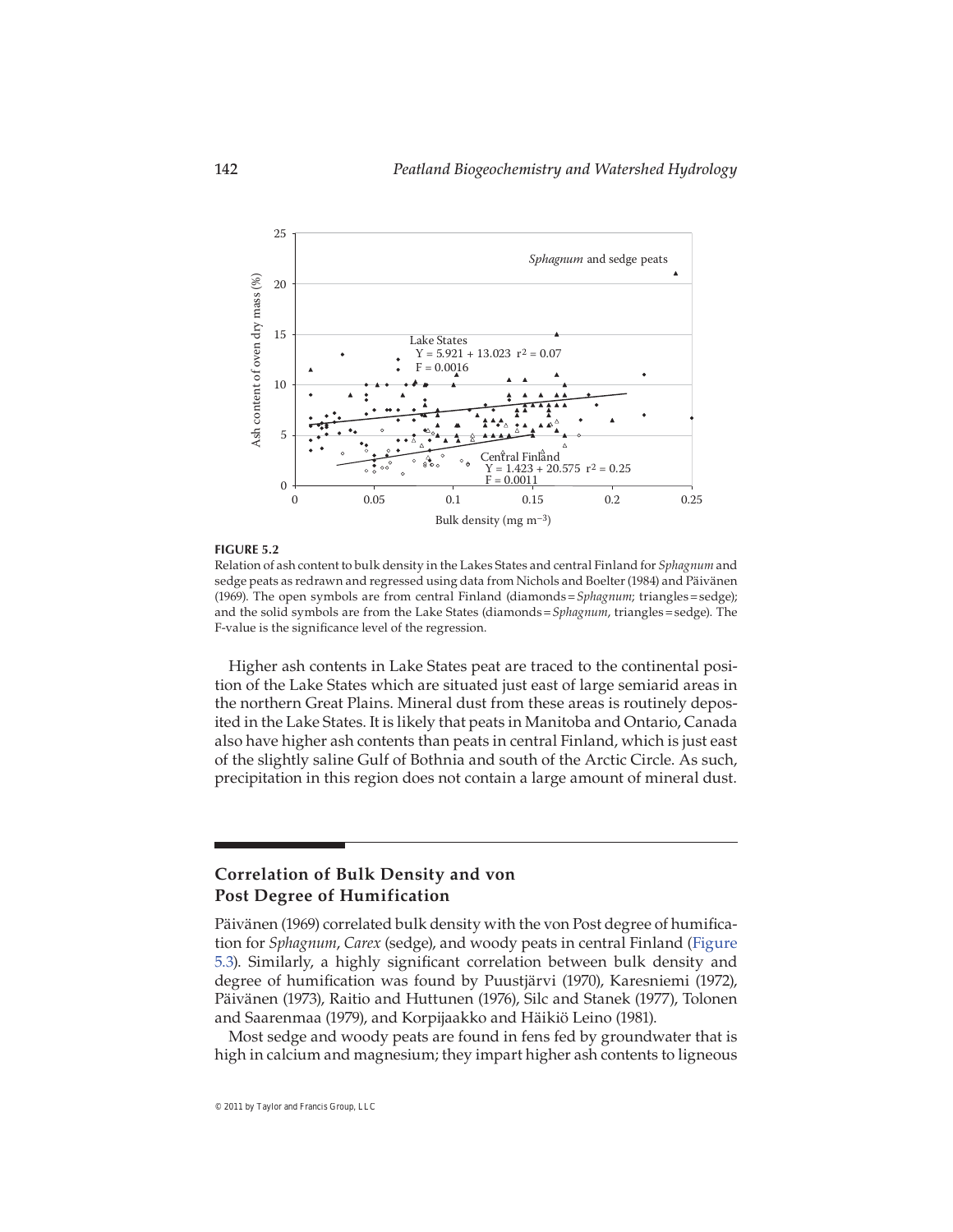

Relation between von Post degree of humification H value and bulk density, volume basis, for peats in central Finland as redrawn from Päivänen (1969). Sedge and woody peat regressions are not significantly different and are combined. (From Päivänen, J., *Acta Forest. Fenn*., 129, 1, 1973.)

tree and sedge cells than to the nonligneous cells of *Sphagnum* peats occurring in poor fens or bogs (or in fens on hummocks, partially isolated from the groundwater below the hummocks). However, not all sedges are mesotrophic or eutrophic and high in lignins, some sedges that grow on poor fen sites are depauperate in minerals.

# **Available Water-Storage Capacity in Organic Soils**

The handling of samples of organic soil can strongly affect available waterstorage capacity (AWSC) and water retention characteristics. Boelter (1964a,b) measured AWSC at 3, 10, 33, and 1500 kPa of tension. Two sample-handling methods were compared: air-dried and ground peat samples and undisturbed field samples that were kept moist. AWSC at 3 kPa was about 13% less (by volume) in air-dried and ground samples about 5% less at 10 kPa, about  $4\%$  less at  $33 \text{kPa}$ , and about the same at  $1500 \text{kPa}$ . The irreversible shrinkage that occurs when organic soils are dried reduces the total porosity of the peat sample, no doubt altering the pore-size distribution such that more of the remaining pores are small and able to retain water only at higher tensions. The total loss of pore space with drying reduces total AWSC 5% at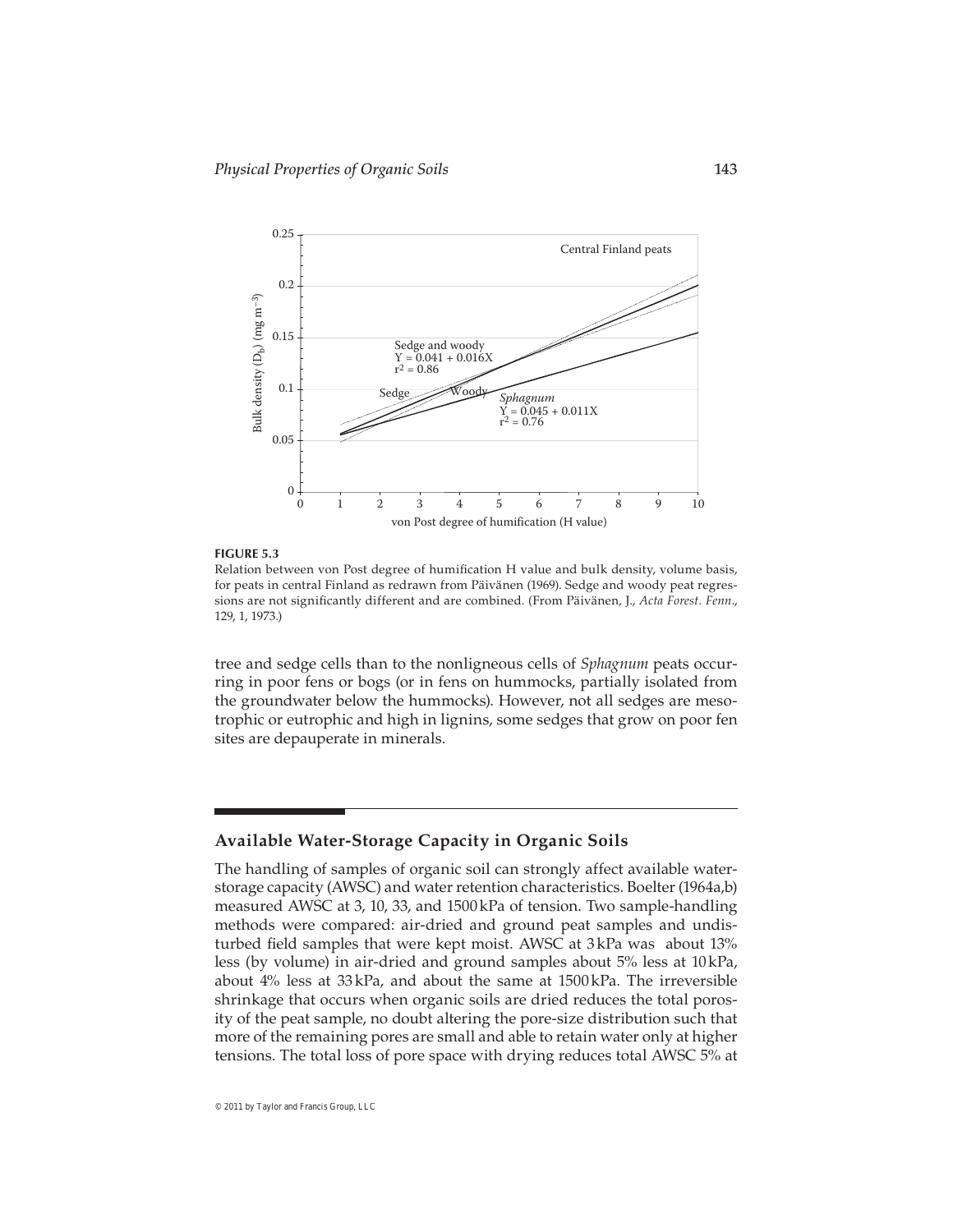

Available water storage capacity of undisturbed peats (S2 bog) at low water tensions for six peat samples with variable bulk density  $(D_b)$ . Water storage capacity at 10 kPa is taken as field capacity in organic soils.

10 kPa taken as field capacity in peats. The use of moist field samples is recommended in determining water-storage capacity.

Boelter's first determinations of AWSC were with undisturbed, wet, peat core samples from the S2 bog. Six peat samples were taken from a single core. AWSC was measured on samples placed on large pressure plates or, for low tensions, on a single sample placed in a pressure cell that was the same diameter as the field-sampling core. In both instances, peat was seated on an asbestos slurry separated from the peat by cheesecloth. Changes in water content before and after application of the tension provided a measure of water-storage capacity (or a measure of specific yield). Water content was expressed as cm of water cm<sup>-1</sup> of peat core thickness. In contemporary usage, drainable porosity is used synonymously with specific yield. From the outset at the MEF, basic science was undertaken to support applied science as related to soil, water, and forest management. This early work shows how fundamental water-storage characteristics in organic soils support field studies to calculate water balance, evaluate drainage and, years later, evaluate drainage lateral extent in wetlands. Figure 5.4 shows three major ranges in water storage or specific yield (live and undecomposed *Sphagnum*, three peats with  $D_b$  values of 0.125–0.156 Mg m<sup>-3</sup>, and a well-decomposed peat with a  $D_b$  value of 0.237 Mg m<sup>-3</sup>).

In mineral soils, field capacity (water content after 3 days of drainage from saturation) is represented by water content at 10 kPa for porous sands and 33 kPa for loams and clays. In organic soils, available water storage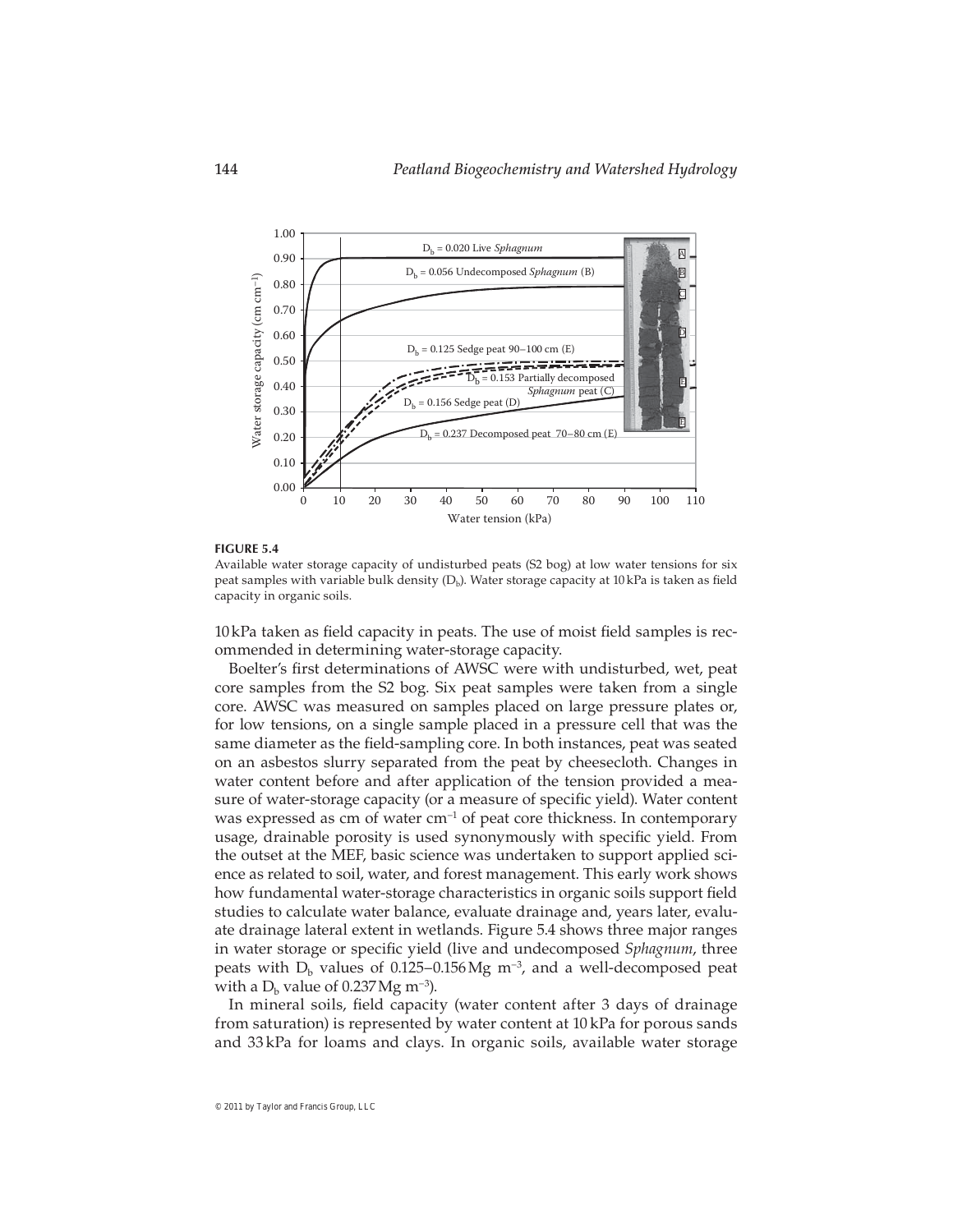is taken at 10 kPa. The large-pored *Sphagnum* samples in Figure 5.4 (D<sub>b</sub>s) of 0.02 and 0.056 Mg m−3) can store 0.75 or 0.90 cm of water cm−1, that is, they have a specific yield or drainable porosity of 75%–90% of their volume. Likewise, more decomposed peats with a  $D_b$  of 0.125–0.156 Mg m<sup>-3</sup> can store only 0.18–0.22 cm cm−1 and have a drainable porosity of 18%– 22%. The most decomposed peat ( $D_b = 0.237$  Mg m<sup>-3</sup>) in Figure 5.4 can store only 0.12 cm cm−1 and has a drainable porosity of 12%. Water retention and drainable porosity of peat changes dramatically with degree of decomposition and bulk density, and must be accounted for by delineating horizons in natural settings. For instance, annual water budgets in peatlands account for changes in water storage from, say, the first day of the year when water tables are high to the last day of the year when, following a drought, water tables are low. The amount of actual water difference that left storage is dependent on the size of pores in the zone of water table fluctuation and their corresponding drainable porosity. On a daily basis, the water table response to precipitation is the inverse of drainable porosity (specific yield). A 1 cm precipitation addition to a raised-dome peatland (no immediate upland or groundwater input) with a water table in a horizon with a drainable porosity of 0.22 would have a water table response of 1/0.22 or 4.55 cm. A water table dropping 1 cm without precipitation would yield only 0.22 cm of water depth. Total porosity of the peat horizons in Figure 5.4 vary little (range of 84%–97%), but the size distribution varies greatly. The upper peats have many large pores and the deeper peats have many small pores. The distribution of pore space size is a principal correlate with degree of decomposition, bulk density, drainable porosity, and hydraulic conductivity.

#### **Water Retention in Organic Soils**

Samples from other peat cores in S2 bog were assessed for the amount of water retained under tensions of 0.5, 3.5, 10, 20, and 1500 kPa. Water retention in Figure 5.5 is on the same scale as that in Figure 5.4 (Boelter 1970). Although different peat samples (notice differences in bulk density) from the same peatland were used, water-retention curves (Figure 5.5) are nearly opposite of available water storage (Figure 5.4). These are large differences among peats with large differences in bulk density, but sedge peats with moderate decomposition and well-decomposed peats show similar water retention with different bulk densities.

Boelter (1970) illustrated the significant impact of bulk density on water retentions at 0.5, 10, and 1500 kPa (Figure 5.6). He also showed the impact of fiber content on water retention (Figure 5.7). It should be noted that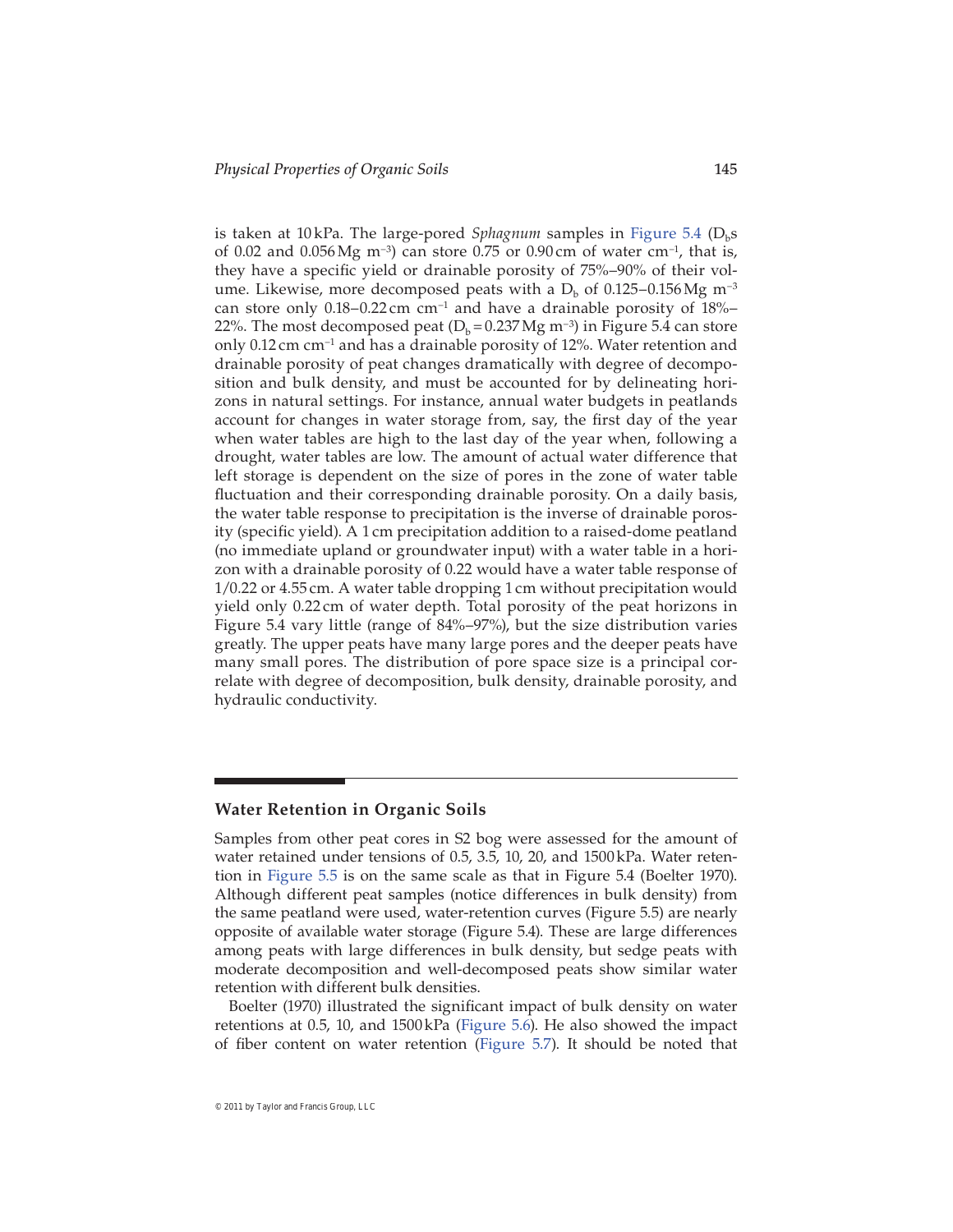

Water retention at various water tensions for a variety of peats from the S2 bog, MEF. Water tension at 10 kPa is considered field capacity. (Redrawn from Boelter, D.H., Important physical properties of peat materials, in *3rd International Peat Congress Proceedings*, Helsinki, Finland, 1970, pp. 150–154.)



#### **FIGURE 5.6**

Water retention in peat as a function of bulk density. (Redrawn from Boelter, D.H., Important physical properties of peat materials, in *3rd International Peat Congress Proceedings*, Helsinki, Finland, 1970, pp. 150–154.).

© 2011 by Taylor and Francis Group, LLC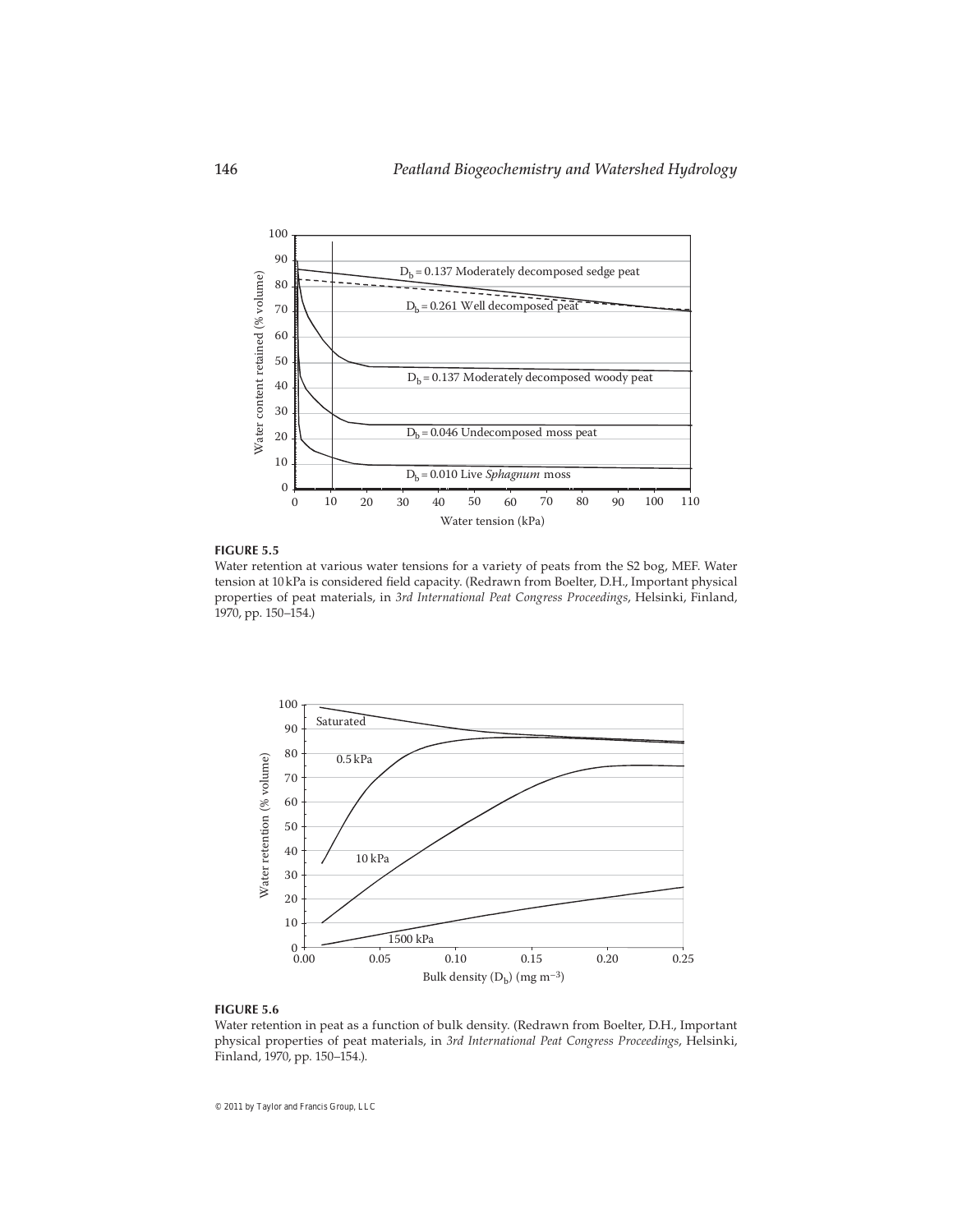

Water retention in peat as a function of fiber content. (Redrawn from Boelter, D.H., Important physical properties of peat materials, in *3rd International Peat Congress Proceedings*, Helsinki, Finland, 1970, pp. 150–154.) The vertical dashed lines illustrate USDA divisions for sapric (well decomposed), hemic (moderately decomposed), and fibric (least decomposed) categories used for soil-series classification (U.S. Soil Survey Staff 1975).

water-retention measurements at very low tensions require careful attention to sample volume and manometer column heights.

Figures 5.5 and 5.6 illustrate the dependence of water retention on bulk density and fiber content, particularly at 10 kPa of tension. Equations describing the relationship in Figures 5.6 and 5.7 are given in Table 5.1

#### **TABLE 5.1**

Regression Equations and  $R^2$  Values for the Relationship between Water Retention (Y) at Saturation, 0.5, 10, and 1500 kPa and either Fiber Content (X) or Bulk Density (X)

| <b>Level of Saturation</b> | Independent<br>Variable (X) | <b>Regression Equations by</b><br>kPa of Tension | $\mathbb{R}^2$ |
|----------------------------|-----------------------------|--------------------------------------------------|----------------|
| Saturated                  | Fiber content               | $Y = 84.23 - 0.0279X + 0.00185X^2$               | 0.68           |
|                            | <b>Bulk</b> density         | $Y = 99.00 - 123.45X + 252.92X^2$                | 0.66           |
| 0.5kPa                     | Fiber content               | $Y = 52.45 + 1.5619X - 0.01728X^2$               | 0.69           |
|                            | <b>Bulk</b> density         | $Y = 39.67 + 638.29X - 2010.89X^2$               | 0.70           |
| 10kPa                      | Fiber content               | $Y = 67.91 + 0.4136X - 0.01064X^2$               | 0.80           |
|                            | Bulk density                | $Y = 2.06 + 719.35X - 1809.68X^2$                | 0.88           |
| 1500 kPa                   | Fiber content               | $Y = 29.34 - 0.3420X + 0.00072X^2$               | 0.73           |
|                            | <b>Bulk</b> density         | $Y = 1.57 + 15.28 - 107.77X^2$                   | 0.82           |

*Source:* Boelter, D.H., *Soil Sci. Soc. Am. Proc.*, 33(4), 606, 1969.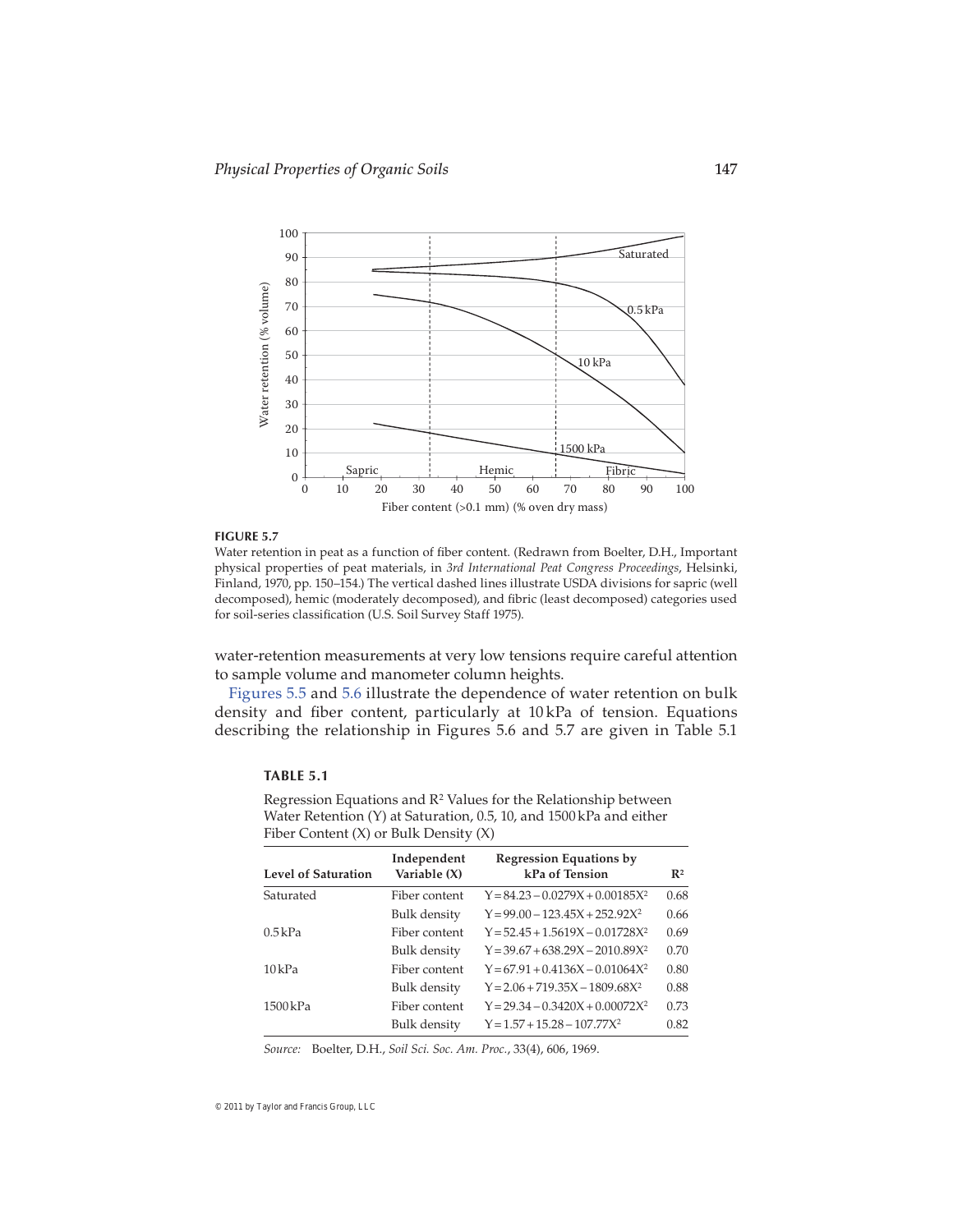

The relation between fiber content (>0.1 mm; Boelter 1969) and (>0.25 mm; Nichols and Boelter 1984) bulk density.

with  $R<sup>2</sup>$  values from 0.66 to 0.88. Figure 5.8 shows the correlation of fiber content (>0.1 mm) and bulk density. The correlations for other fiber content thresholds  $(>0.25, >0.50, >1.0,$  and  $>2.0$  mm) are equally strong (Boelter 1969).

# **Fiber Content and Bulk Density in the Lake States**

Nichols and Boelter (1984) measured fiber content and bulk density for samples taken from undrained peatlands in northern Minnesota, Wisconsin, and Michigan (Table 5.2). Moss peats are found throughout the entire range of fiber decomposition with most in the Fibric class. Sedge peats also found

# **TABLE 5.2**

Numbers of Samples Used in Nichols and Boelter (1984) by Botanical Origin and USDA Fiber Class for 176 Peat Samples from the Lake States

| <b>Botanical Origin</b>                    | <b>Fibrists</b> | <b>Hemists</b> | Saprist | Total |
|--------------------------------------------|-----------------|----------------|---------|-------|
| Moss peat (mostly Sphagnum)                | 48              | 21             |         | 69    |
| Sedge peat (sedges, reeds, grasses)        | 9               | 53             | 4       | 66    |
| Woody (at least one-third is wood remains) |                 |                | 13      | 14    |
| Undetermined origin                        | $\Omega$        |                | 20      |       |
| Total                                      | 57              | 82             | 46      | 176   |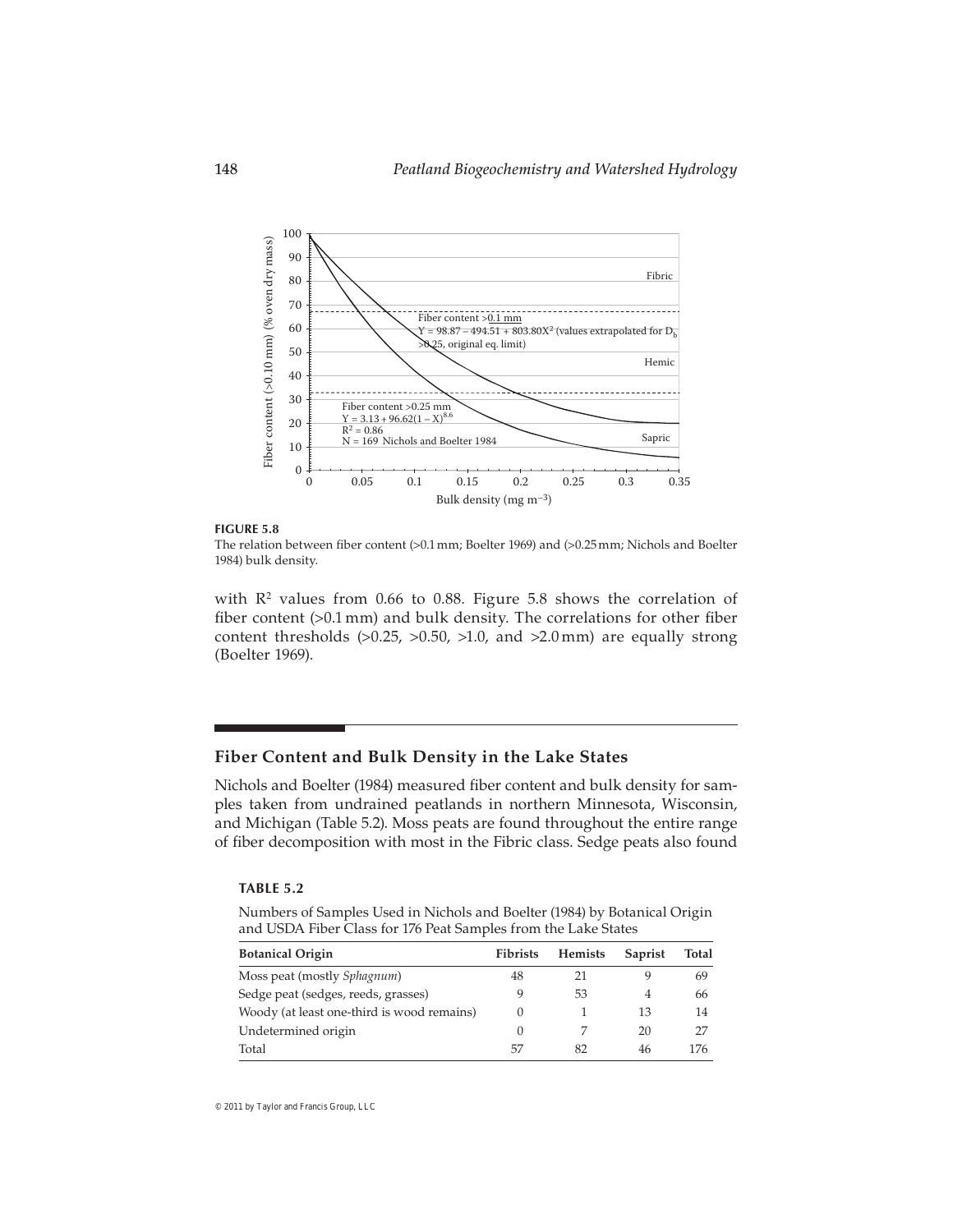throughout the entire range with most in the Hemic class. Woody peats are rarely Hemists and most are in a Sapric class like peats of an undetermined origin. Note that bulk density tends to increase in the order of botanical origin shown in Table 5.3.

The most detailed relationship between fiber content (by size class) and field-volume bulk density (corrected for the mass of ash) is shown in Figure 5.9, which includes both unrubbed (field condition) and rubbed samples (USDA fiber-content protocol; Soil Survey Staff 1975). The bottom bars represent amorphous peat with bound water. The upper white bars

#### **TABLE 5.3**

Ash Content and Bulk Density of Lake States Peats

| <b>Type of Peat</b> | Number of<br><b>Samples</b> | Mean Ash<br>Content $(\%)$ | Range of Ash<br>Contents $(\% )$ | <b>Mean Bulk</b><br>Density<br>$(Mg \, m^{-3})$ | Range of Bulk<br><b>Densities</b><br>$(Mg \, m^{-3})$ |
|---------------------|-----------------------------|----------------------------|----------------------------------|-------------------------------------------------|-------------------------------------------------------|
| <b>Moss</b>         | 69                          | $6.62 \pm 0.61$            | $2.2 - 13.4$                     | $0.067 \pm 0.012$                               | $0.009 - 0.219$                                       |
| Herbaceous          | 66                          | $8.54 \pm 1.34$            | $3.9 - 40.5$                     | $0.126 \pm 0.010$                               | $0.010 - 0.201$                                       |
| Woody               | 14                          | $18.47 \pm 5.48$           | $8.5 - 52.0$                     | $0.178 \pm 0.029$                               | $0.126 - 0.314$                                       |
| Unidentified        | 27                          | $12.67 \pm 3.58$           | $3.1 - 35.6$                     | $0.200 \pm 0.030$                               | $0.071 - 0.374$                                       |

*Source:* Nichols, D.S. and Boelter, D.H., *Soil Sci. Soc. Am. J.*, 48, 1320, 1984.



#### **FIGURE 5.9**

Distribution of fiber size for pristine (undrained) peats in the Lake States by volume-based bulk-density classes when corrected for ash content. (Redrawn from Nichols, D.S. and Boelter, D.H., *Soil Sci. Soc. Am. J*., 48, 1320, 1984.)

© 2011 by Taylor and Francis Group, LLC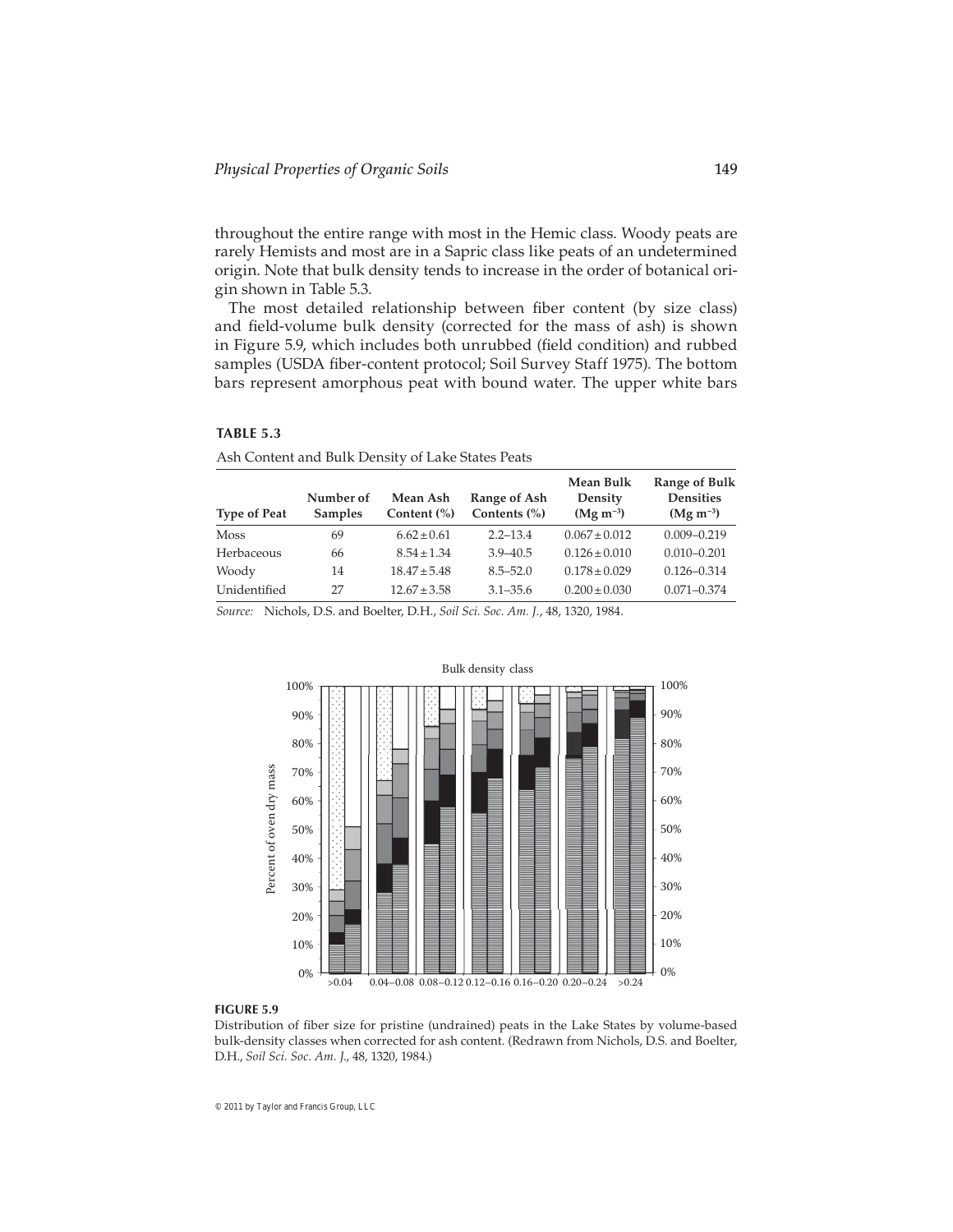(with small dots) represent water that runs from a saturated peat sample when picked up. The relatively narrow band of fiber size in the middle (<2.0 to >0.1 mm) represents peat horizons with values for bulk density, drainable porosity, and hydraulic conductivity that are critical for assessing the lateral effect of drainage. Peats with sufficient amorphous peat (<1.0 mm) to reach a bulk density of 0.18 or more is effectively an aquiclude. However, water level may vary upward or downward by several centimeters over a year.

In 1968, debate arose concerning the minimum size class for fiber to use for soil series classification. Original work by Farnham and Finney (1965) and Boelter (1964a,b, 1969) used tedious wet sieving to determine fiber content retained on a 0.1 mm sieve. However, the USDA Soil Conservation Service (Soil Survey Staff 1967) recommended a bottom-sieve size of 0.15 mm primarily to decrease time needed to carefully wet sieve highly decomposed samples. Because the national fiber categories for Histosol classification in the United States and Canada are large (Fibric, Hemic, Sapric), the size of the bottom sieve makes no significant difference to soil series description. Bottom sieve sizes of 0.1 and 0.25 mm and the three classification categories are compared in Figure 5.8. Similar curves can be drawn for any minimum size class.

Fiber content is a proxy measure of degree of decomposition as determined by a laboratory method. However, the widely accepted von Post H value also is directly dependent on the minimum fiber size. This is shown both in the strength of water bound to amorphous peat and water released from the peat matrix when peat is squeezed in the hand following field protocol (Box 5.1). For water-retention characteristics (Figure 5.7) and for field determination of degree of humification, 0.1 mm is an appropriate threshold for minimum fiber size. Plant fibers decompose to amorphous material that has a waterholding capacity similar to that of clays. This water cannot be removed by drainage or by squeezing because only prolonged or high-temperature drying will remove this water.

The von Post hand-squeeze method seems subjective; but the maximum pressure exerted by normal squeezing is about 138 kPa. In more decomposed peat (pores of less than 0.10 mm), holds water with a tension of 2800 kPa (Kwak et al. 1986). This 20-fold difference in tension marks the break where the first 10% of total peat volume, as amorphous peat, passes between the fingers (von Post H4: no peat passes between the fingers; H5: about one-tenth passes between the fingers).

Figure 5.10 illustrates how the amorphous material in peat  $\leq 0.1$  mm) is the primary cause of increases in bulk density. The increase in bulk density is nearly linear as amorphous material (<0.1 mm) content increases. Except for undecomposed moss peat ( $D<sub>b</sub>$  < 0.04 Mg m<sup>-3</sup>), other fiber sizes show a minimal negative trend with increasing bulk density. Some fibers (0.1–2.0 mm) remain at high bulk densities (and have H values of 8–10). However, the large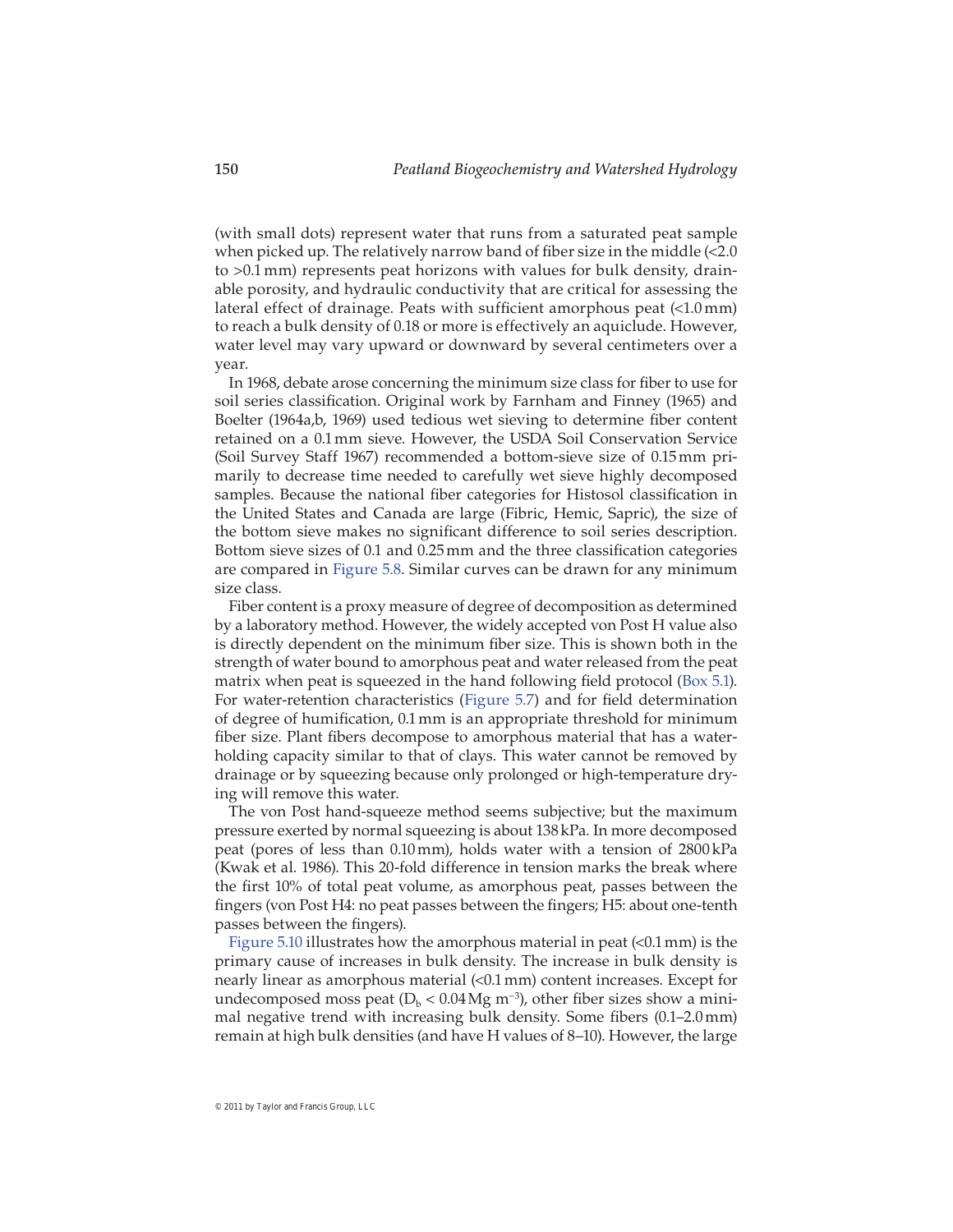

Percentage of fiber for four size categories versus bulk-density category. (From Nichols, D.S. and Boelter, D.H., *Soil Sci. Soc. Am. J*., 48, 1320, 1984.)

amount of amorphous peat at these bulk densities and at high H values carries these remaining fibers (60%–80% of the bulk volume) through the fingers encased in the amorphous mass.

# **Fiber Content and Degree of Decomposition: An International Review**

The debate about minimum fiber size (and its measurement) and use of field versus laboratory methods for degree of decomposition was prolonged by the adoption of a variety of methods by different nations since there are no internationally accepted methods. Malterer et al. (1992) reviewed national methods for degree of decomposition and fiber content and evaluated their precision and capacity to distinguish between classes of peat (von Post H value). Most samples were collected from S2 bog at the MEF (see H value description in Verry 1984) and from a site near Circle Pines in Anoka County, Minnesota. All 10 von Post classes were sampled (moss, sedge, and unidentified, well-decomposed peat).

The von Post degree of humification (Box 5.1), USSR humification index, and USDA pyrophosphate extract color are used to describe the degree of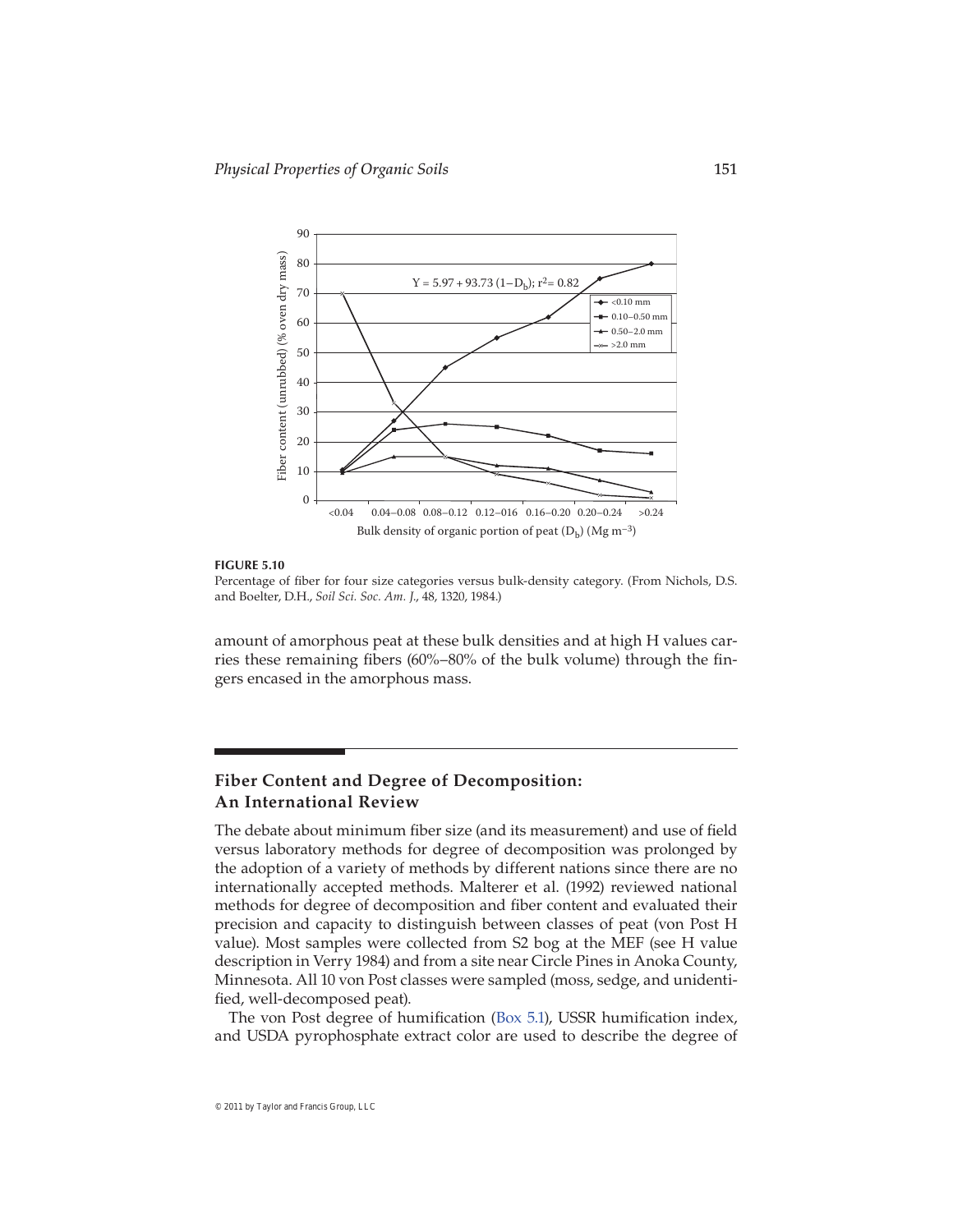decomposition. The USSR method consists of centrifuging a small sample of peat through a screen sealed across a centrifuge tube. Screens of 0.25 mm (60 mesh) and 0.15 mm (100 mesh) were evaluated by Lishtvan and Kroll (1975). The volume of total sample and the volume passing the sieve are entered into one of five nomographs based on peatland trophic status and botanical origin of peat to yield a humification score (R%). The USDA pyrophosphate test consists of adding an aqueous sodium pyrophosphate solution and measuring the color intensity of the extract using the Munsel 10YR color chart (Soil Survey Staff 1975).

Fiber content is determined by the USSR centrifugation method (60 and 100 mesh) using the direct volume measurement of sample retained on the screen to total sample volume (in percent). In the ASTM fiber mass method, a moist unrubbed sample is soaked in a dispersing agent (sodium hexametaphosphate) and gently washed through a 0.15 mm sieve. This is similar to the method developed by Boelter who used a 0.1 mm sieve (Levesque and Dinel 1977). The original USDA method is determined by gently washing a peat sample through a 0.15 mm sieve; however, the percent fiber is calculated as the volume of sample retained divided by the volume of original sample. The USDA methods determines fiber volume by packing the original and retained fiber into a 35 cm<sup>3</sup> syringe with one-half of its length cut away and gently compressing with the plunger. Unrubbed and rubbed determinations are made in this way (Soil Survey Staff 1975). In a modified version, if more than 10% sapric material is retained on the screen, it is mixed with water, beaten with a whisk, and then washed through the sieve (Soil Conservation Service 1984). Coefficients of variation for the mean of 10 von Post H-value samples provide a measure of method precision (Table 5.4) and accuracy (Table 5.5). MUSSR 100-DFV was the most accurate fiber content method, distinguishing nine classes followed by MUSSR 60-DFV with eight classes. The ASTM method distinguished seven classes and the USDA methods distinguished four to six classes.

The sorting of fiber content methods into various accuracy categories likely relates to the method of determining fiber volume. The MUSSR method determines fiber volume directly in the centrifuge tube with volume calibration etched on a narrow portion of the tube. It "packs" material into this narrow tube portion with a constant centrifugal pressure sufficient to force amorphous material past the screen. The ASTM method determines percent fiber volume using the ratio of oven-dry mass of fibers passed divided by the oven-dry mass of the total peat sample.

In summary, the USSR centrifuge method with a nomograph (based on peatland site trophic condition and peat botanical origin) and the von Post field method are the most precise and accurate. Malterer et al. (1992) presented 42 regression equations and graphs comparing national methods. Staneck and Silc (1977) found that the von Post method was the most accurate for Ontario peats.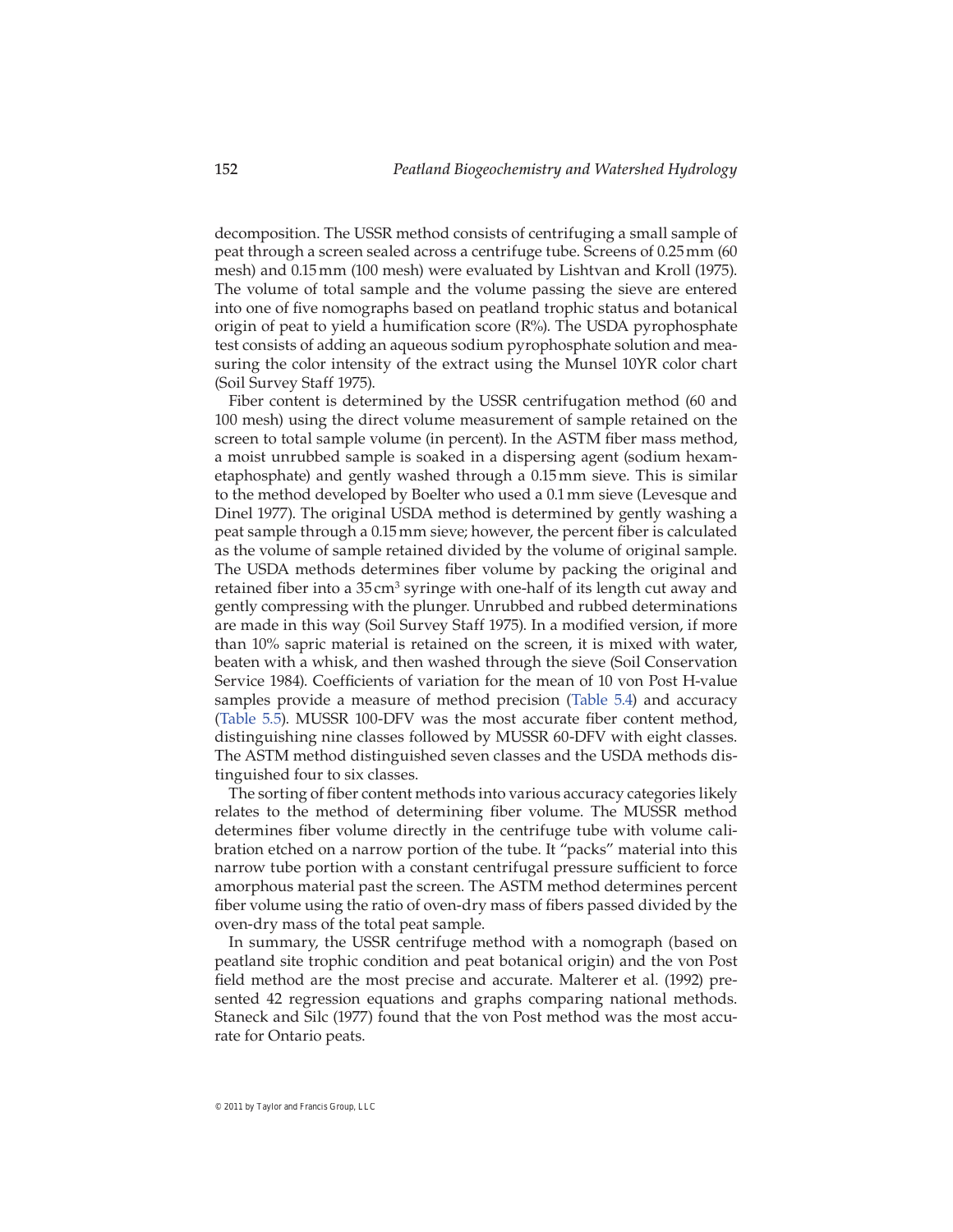| d Eihar Cantant<br>of Decomposition and<br>i nchi<br>$+$ Doctor of<br>T DERTEE O | Fiber Content ('                                                                                                           |
|----------------------------------------------------------------------------------|----------------------------------------------------------------------------------------------------------------------------|
| $\frac{1}{2}$ riation (%) for National Mothod<br>Coefficient                     | $\binom{0}{0}$<br>Pecomposition<br>こくしょう こうしょう こうこうしゃ こうこうしゃ アルフェル アルフェル アルフェル アルフェル かんじょう しんしゃ しんじょう しんしゃ しんじょう しんしゃ アルバン |

| TABLE 5.4     |                    |                             |                                                                                                                                                                                                                            |      |         |     |             |                   |                                                            |           |      |
|---------------|--------------------|-----------------------------|----------------------------------------------------------------------------------------------------------------------------------------------------------------------------------------------------------------------------|------|---------|-----|-------------|-------------------|------------------------------------------------------------|-----------|------|
|               |                    |                             | Coefficients of Variation (%) for National Methods of Degree of Decomposition and Fiber Content                                                                                                                            |      |         |     |             |                   |                                                            |           |      |
|               |                    | Degree of Decomposition (%) |                                                                                                                                                                                                                            |      |         |     |             | Fiber Content (%) |                                                            |           |      |
| Post          | Field von USSR 60N |                             | Pyrophosphate 60 DFV 100 DFV 100 FW 100 URFV 100 RFV 100 URFV<br>USSR 100 N USDA 1974                                                                                                                                      |      |         |     |             |                   | MUSSR MUSSR ASTM USDA 1974 USDA 1974 MUSDA 1977 MUSDA 1977 | $100$ RFV |      |
| H classes 8.0 |                    | 52                          |                                                                                                                                                                                                                            | 23.6 | 72<br>7 | 5.2 | $11.3$ $\,$ | 12.7              | 21.7                                                       | 15.8      | 22.6 |
|               |                    |                             | Notes: 60- and 100-mesh are 0.15 and 0.25 mm sieve openings; N, nomograph; DFV, direct fiber volume; FM, fiber mass; U and R, unrubbed and rubbed<br>Source: Malterer, T.J. et al., Soil Sci. Soc. Am. J., 56, 1200, 1992. |      |         |     |             |                   |                                                            |           |      |
|               |                    |                             | peat samples. Values are means of 10 samples.                                                                                                                                                                              |      |         |     |             |                   |                                                            |           |      |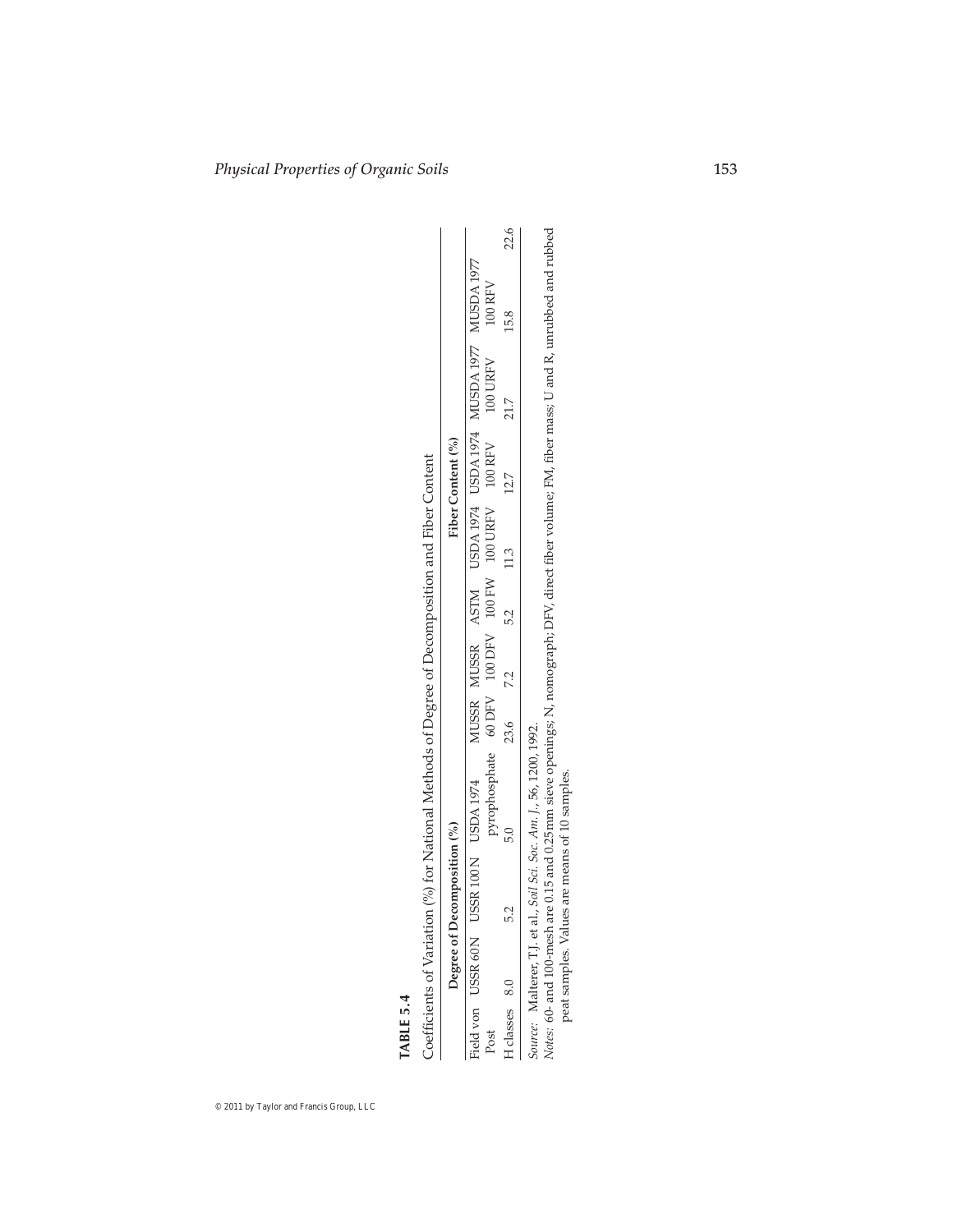# **TABLE 5.5**

Mean Values for Each Degree of Decomposition and Fiber Content Method for all 10 von Post H Classes

| <b>Degree of Decomposition Methods</b> |              |                |      |                |      |      |      |                  |      |      |
|----------------------------------------|--------------|----------------|------|----------------|------|------|------|------------------|------|------|
| von Post class                         | 1            | $\overline{2}$ | 3    | $\overline{4}$ | 5    | 6    | 7    | 8                | 9    | 10   |
| von Post means                         | 1.0          | 2.4            | 2.7  | 4.4            | 5.3  | 6.5  | 6.7  | 8.1              | 9.1  | 9.9  |
| USSR 60N                               | 18.7         | 26.0           | 27.0 | 39.3           | 44.7 | 46.1 | 48.6 | 52.8             | 58.8 | 60.1 |
| MUSSR 100N                             | 15.8         | 21.7           | 23.3 | 37.3           | 40.2 | 40.5 | 42.5 | 43.1             | 51.8 | 52.4 |
| USDA pyrophosphate                     | 6.6          | 6.0            | 5.7  | 2.6            | 1.9  | 1.8  | 1.5  | $1.2\phantom{0}$ | 0.6  | 0.5  |
| Fiber content methods                  |              |                |      |                |      |      |      |                  |      |      |
| von Post class                         | $\mathbf{1}$ | $\overline{2}$ | 3    | $\overline{4}$ | 5    | 6    | 7    | 8                | 9    | 10   |
| MUSSR 60 DFV                           | 85.6         | 77.1           | 75.9 | 58.4           | 49.9 | 36.5 | 35.7 | 23.3             | 19.5 | 11.6 |
| MUSSR 100 DFV                          | 89.1         | 82.0           | 80.0 | 61.7           | 56.8 | 49.2 | 45.8 | 36.9             | 29.8 | 2.34 |
| ASTM 100 FW                            | 71.4         | 61.6           | 60.1 | 37.5           | 31.2 | 29.1 | 27.2 | 11.9             | 11.2 | 7.7  |
| USDA 100 URFV                          | 95.6         | 80.6           | 76.8 | 64.8           | 64.4 | 61.8 | 59.0 | 58.6             | 44.6 | 30.4 |
| USDA 100 RFV                           | 84.0         | 54.0           | 53.6 | 23.6           | 20.2 | 14.6 | 12.8 | 4.8              | 2.1  | 0.1  |
| MUSDA 100 URFV                         | 94.8         | 76.8           | 75.8 | 58.0           | 43.8 | 35.1 | 34.8 | 21.2             | 17.8 | 17.4 |
| MUSDA 100 RFV                          | 86.4         | 54.2           | 53.2 | 25.2           | 18.4 | 11.6 | 11.0 | 5.1              | 1.5  | 0.0  |

*Source:* Malterer, T.J. et al., *Soil Sci. Soc. Am. J.*, 56, 1200, 1992.

*Notes:* The accuracy of each method is reflected in the number of von Post classes distinguished. Adjacent bold values (bold, underlined, or bold, underlined, and italicized) are not significantly different at the 0.05 level.

# **Hydraulic Conductivity**

#### **Early Work at the MEF: A Tabular Association with Drainable Porosity**

Drainable porosity also known as water-yield coefficient, specific yield, AVWSC, and saturated hydraulic conductivity  $(K_{sat})$  for MEF peats in 1965 were listed by the sampling depth and general peat type (Table 5.6). Hydraulic conductivity was measured by the piezometer method. Gafni (1986) measured effective porosity in the same MEF peatland as Boelter, and in a mined peatland near Cromwell, Minnesota (Table 5.6).

## **Hydraulic Conductivity and Fiber Content Correlations**

Boelter (1969) provided a regression between hydraulic conductivity and fiber content (>0.1 mm; Figure 5.11). A similar relationship between hydraulic conductivity and bulk density was reported for Lake State peats (Boelter 1969) and peats in central Finland (Päivänen 1973; Figure 5.12). These relationships are reasonably close when  $D<sub>b</sub>$  is at least 0.09 Mg m<sup>-3</sup>. However, Boelter's relationship is more than twice Päivänen's for  $D<sub>b</sub>$  less than 0.09 Mg m<sup>-3</sup>. Both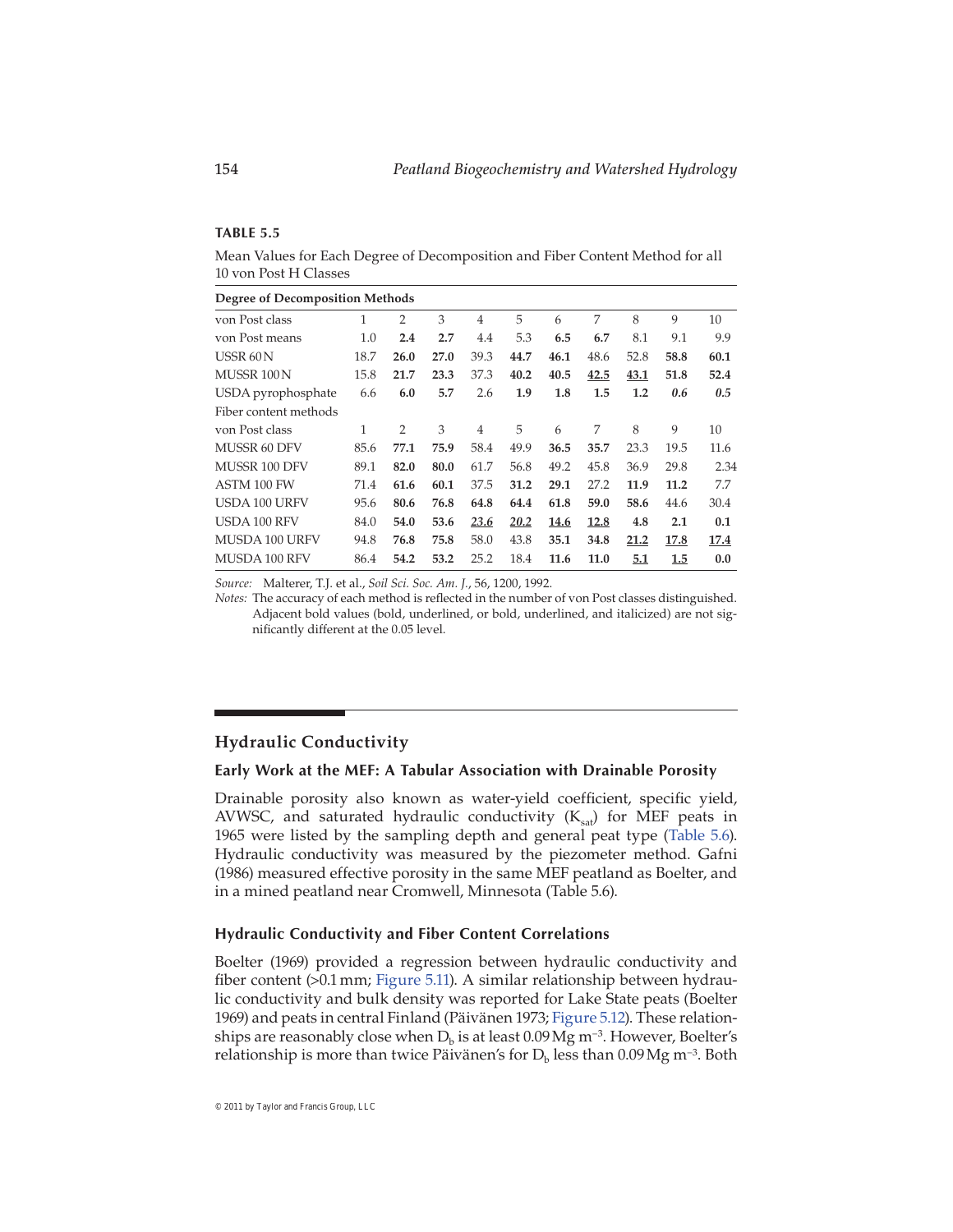# **TABLE 5.6**

Drainable Porosity, Hydraulic Conductivity, and Bulk Density of Several Minnesota Peats

| Peat Type       | Degree of<br>Decomposition            | Sampling<br>Depth<br>(c <sub>m</sub> ) | Hydraulic<br>Conductivity<br>$(10^{-5}$ cm s <sup>-1</sup> ) | Boelter's<br>Porosity<br>$\rm \left( cm \; cm^{-1} \right)$ | Gafni's<br>Drainable Drainable<br>Porosity<br>$(cm cm-1)$ | <b>Bulk</b><br>Density<br>$(Mg m^{-3})$ |
|-----------------|---------------------------------------|----------------------------------------|--------------------------------------------------------------|-------------------------------------------------------------|-----------------------------------------------------------|-----------------------------------------|
| Sphagnum peat   |                                       |                                        |                                                              |                                                             |                                                           |                                         |
|                 | Live, undecomposed<br>$~m$ ossa       | $10 - 0$                               | b                                                            | 0.85                                                        |                                                           | 0.100                                   |
|                 | Live, undecomposed<br>moss            | $0 - 10$                               |                                                              |                                                             | 0.63                                                      |                                         |
|                 | Undecomposed<br>moss                  | $15 - 25$                              | 3810                                                         | 0.60                                                        | 0.58                                                      | 0.040                                   |
|                 | Undecomposed<br>moss                  | $45 - 55$                              | 104                                                          | 0.53                                                        |                                                           | 0.520                                   |
|                 | Moderately<br>decomposed with<br>wood | $35 - 45$                              | 14                                                           | 0.23                                                        |                                                           | 0.153                                   |
| Woody peat      |                                       |                                        |                                                              |                                                             |                                                           |                                         |
|                 | Moderately<br>decomposed              | $35 - 45$                              | 496                                                          | 0.32                                                        |                                                           | 0.137                                   |
|                 | Moderately well<br>decomposed         | $60 - 70$                              | 56                                                           | 0.19                                                        |                                                           | 0.172                                   |
| Sedge peat      |                                       |                                        |                                                              |                                                             |                                                           |                                         |
|                 | Slightly decomposed                   | $25 - 30$                              | 1280                                                         | 0.57                                                        |                                                           | 0.069                                   |
|                 | Moderately<br>decomposed              | $79 - 80$                              | 0.70                                                         | 0.12                                                        |                                                           | 0.156                                   |
| Decomposed peat |                                       |                                        |                                                              |                                                             |                                                           |                                         |
|                 | Well decomposed                       | $50 - 60$                              | 0.45                                                         | 0.08                                                        |                                                           | 0.261                                   |
|                 | Well decomposed,<br>mined peat        | 130-140                                |                                                              |                                                             | 0.21                                                      |                                         |

*Source:* Boelter, D.H., *Soil Sci.*, 100(4), 227, 1965; Boelter, D.H., Important physical properties of peat materials. In *Third International Peat Congress Proceedings*, Helsinki, Finland, 1970, pp. 150–154; Boelter, D.H., *Soil Sci. Soc. Am. Proc.*, 33, 1974.

<sup>a</sup> Sampled above the hollow elevation on a hummock.

**b** Drained too rapidly to measure.

equations use peats of different origin, but Päivänen's equation excluded samples in the upper 25 cm of the soil profile because this horizon had become well decomposed following drainage for forestry.

The piezometer methods for hydraulic conductivity are similar for Boelter and Päivänen. In each method, a narrow tube (3.2 cm) is driven into the peat near the middle of a peat horizon. The peat is augered from the tube and the hole augered another 10 cm below the tube. After the tube and hole are flushed with water pumped from the tube, the rate of water table rise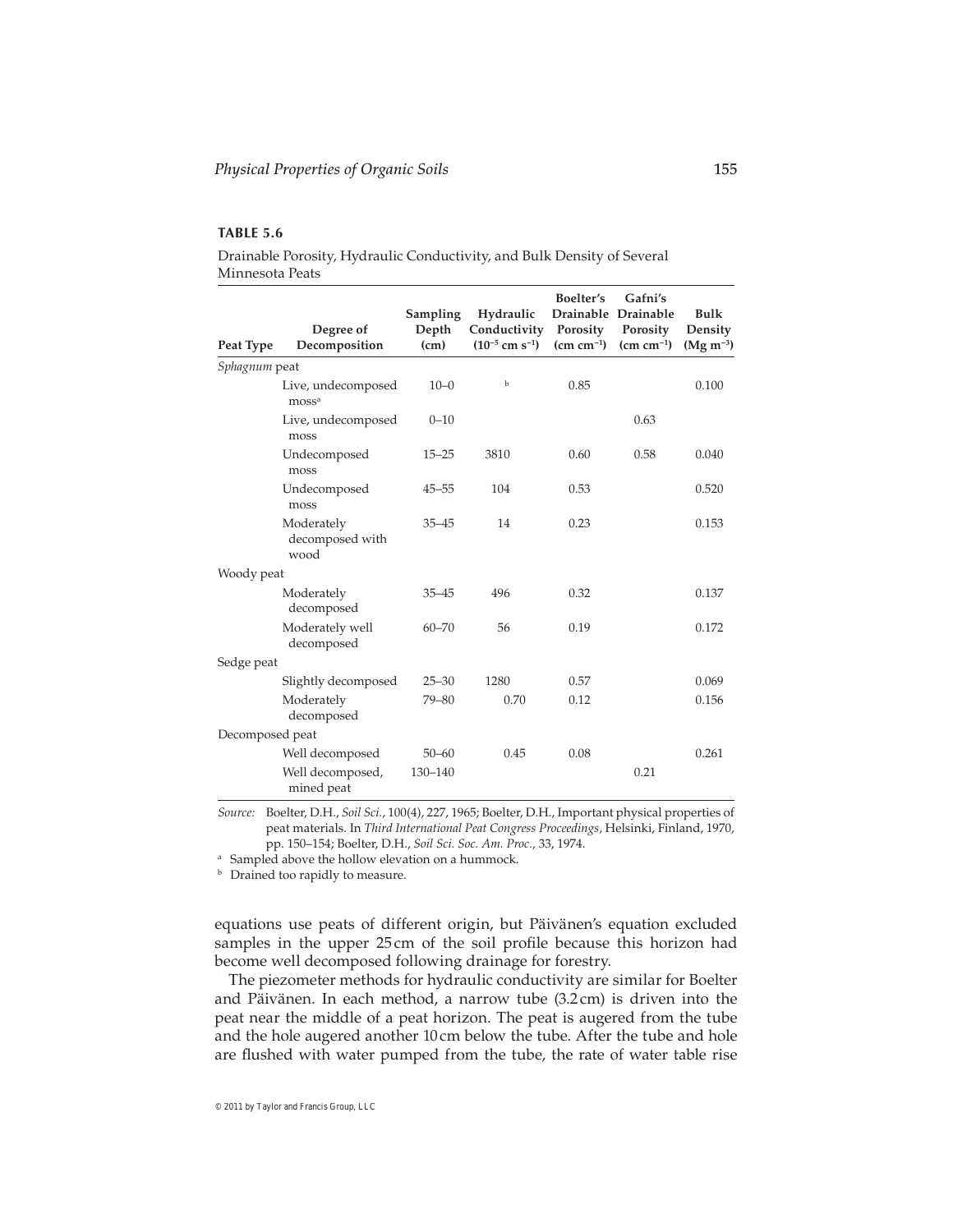

Relation between saturated hydraulic conductivity  $(K_{sat})$  and fiber content (>0.1 mm) for all types of Lake States peat. (From Boelter, D.H., *Soil Sci. Soc. Am. Proc.*, 33(4), 606, 1969.)



#### **FIGURE 5.12**

Relation between saturated hydraulic conductivity  $(K_{sat})$  and bulk density  $(D_b)$  for all peat types in the Lake States (diamonds) and central Finland (squares). (From Boelter, D.H., *Soil Sci. Soc. Am. Proc.*, 33(4), 606, 1969; Päivänen, J., *Acta Forestalia Fennica*, 129, 1, 1973.)

is observed over time and hydraulic conductivity is calculated using the Kirkham equation (Frevert and Kirkham 1948; Kirkham 1951). In Päivänen's method, the water table was observed in a well hole near the piezometer. If the well water table dropped when the piezometer was pumped, the piezometer tube was not well sealed and was abandoned. While there is consistency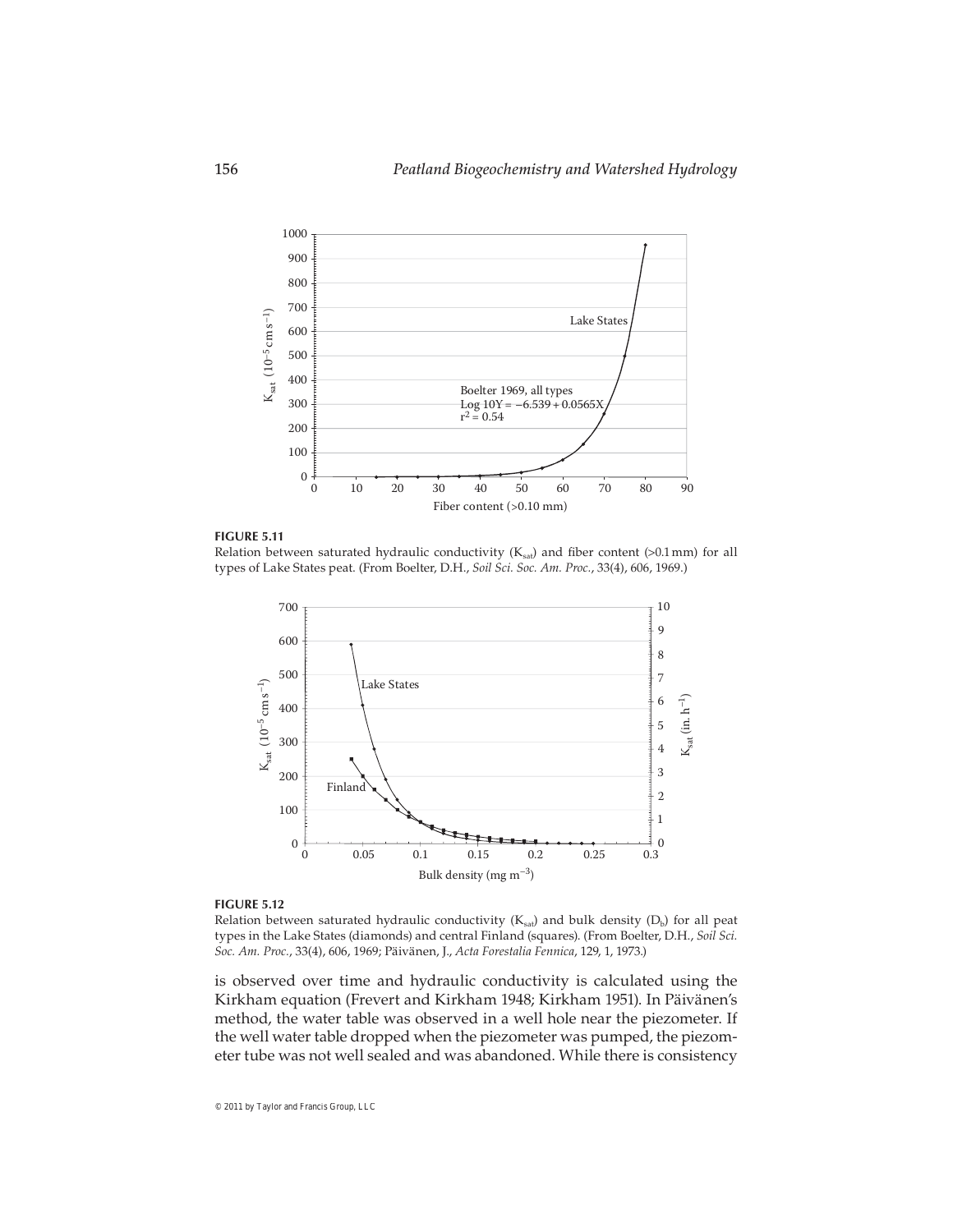## **TABLE 5.7**

| Hydraulic Gradient and Groundwater Velocity in Four Northern |  |
|--------------------------------------------------------------|--|
| Minnesota Peatlands                                          |  |

| Depth in Peat (cm) | Northern MN<br>Peatland | Hydraulic<br>Gradient (%) | Groundwater<br>Velocity $(10^{-5}$ cm s <sup>-1</sup> ) |
|--------------------|-------------------------|---------------------------|---------------------------------------------------------|
| $0 - 10$           |                         |                           |                                                         |
|                    | S <sub>2</sub> bog      | 0.0526                    | 1361                                                    |
|                    | Transitional fen        | 0.0425                    | 1319                                                    |
| $10 - 20$          |                         |                           |                                                         |
|                    | S <sub>2</sub> bog      | 0.0526                    | 4.1                                                     |
|                    | Transitional fen        | 0.0454                    | 2.2                                                     |
|                    | Raised bog              | 0.0024                    | 3.4                                                     |
| $20 - 30$          |                         |                           |                                                         |
|                    | S <sub>2</sub> bog      | 0.0524                    | 2.8                                                     |
|                    | Transitional fen        | 0.0454                    | 0.7                                                     |
| $30 - 40$          |                         |                           |                                                         |
|                    | S <sub>2</sub> bog      | 0.0543                    | 0.4                                                     |
| $40 - 50$          |                         |                           |                                                         |
|                    | S <sub>2</sub> bog      | 0.0537                    | 0.3                                                     |
|                    | Raised bog              | 2.2850                    | 0.9                                                     |
|                    | Mined site              | 2.0950                    | 0.8                                                     |

*Source:* Gafni, A. and Brooks, K.N., *Can. J. Soil Sci.*, 70, 239, 1990.

between the  $K_{sat}$ : $D_b$  relationships in the United States and Finland, actual  $K_{sat}$ values likely were underestimated when the peizometer method was used for undecomposed peats (H1–H6).

## **Hydraulic Gradient and Groundwater Velocity**

Gafni and Brooks (1990) examined the correlation of hydraulic gradient measured with closely spaced well transects arranged on different azimuths around a central well and groundwater velocity measured by the pointdilution method. Groundwater velocities are listed in Table 5.7. The range of hydraulic gradients in peatlands is similar to the range of water-surface gradients in many Lake States streams and rivers (0.001%–3.0%). Generally, peatland hydraulic gradients range from 0.001% to 0.05% but steepen greatly where large, raised-bog domes develop with steep dome sides or where drainage ditches greatly steepen gradients. Groundwater velocities (0.49–0.016 m h−1) decrease with depth (5–45 cm), reflecting peats with greater decomposition at depth.

#### **Hydraulic Conductivity and Degree of Humification**

Detailed work in Poland on heavily farmed agricultural land with organic soils is documented in Okruszko (1960, 1993) and Parent and Ilnicki (2003). The hydraulic conductivity of peats also has been investigated in Russia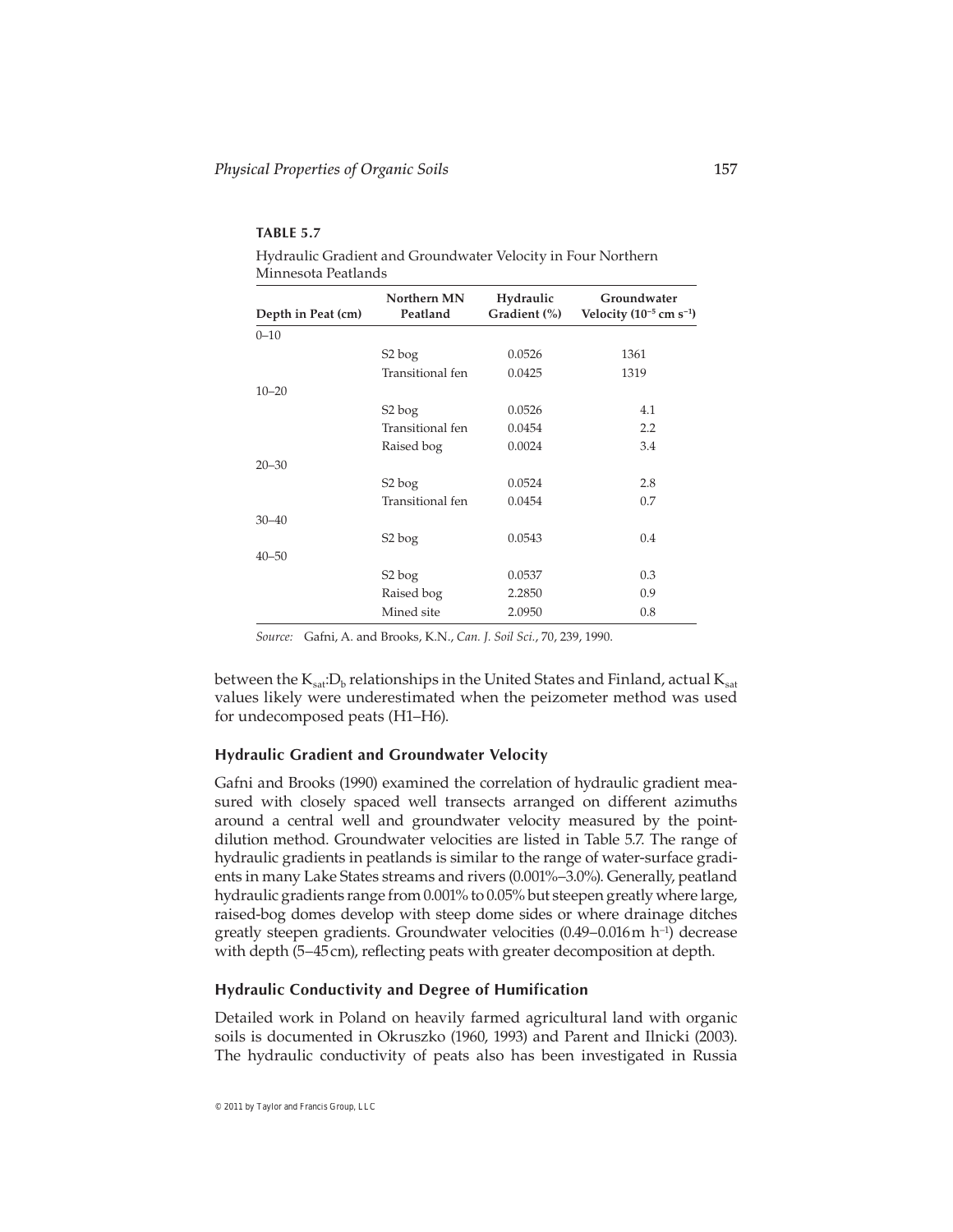

Relation between saturated hydraulic conductivity  $(K_{sat})$  and von Post degree of humification (H value) using the piezometer method for central Finland peats. (From Päivänen, J., *Acta Forestalia Fennica*, 129, 1, 1973.)

(Ivanov 1953), Germany (Baden and Eggelsmann 1963), Great Britain (Rycroft et al. 1975a,b), and Canada (Stanek and Silc 1977). Päivänen (1973) developed regressions between  $K_{sat}$  and the von Post H value. Separate equations were developed for *Sphagnum*, *Carex*, and woody peats (Figure 5.13). The units are both cm h−1 and inches h−1 because inches h−1 is used in web-based evaluations of reverse drainage equations. The relationship for woody peats are the least precise (r2 = 0.15). *Carex* peats are more conducive to water flow than *Sphagnum* peats, though the relationships for both peat types tend to converge at H7 and are higher when the amount of amorphous material increases significantly.

The piezometer method for determining  $K_{sat}$  in saturated soils is used widely and assumes a hydraulic gradient (HG) of 1; however, peatlands have low water table slopes. In 1984 and 1985, Gafni (1986) used both point-dilution and the well-to-well tracer methods (Gafni and Brooks 1990). He also measured the von Post H value. The tracer method did not detect movement of a salt injection at the source well, perhaps because the detection well was not aligned with the actual flow path. With point dilution, salt is injected into a piezometer and salt dilution is measured as groundwater travels through and past the well. Dilution is measured with a plot of electrical conductance over time (a correction for the natural diffusion rate of salt in the bog water is included). Groundwater velocity (GV) and the HG measured between transect wells, were used to solve for  $K_{sat}$  in the equation  $K_{sat} = GV/HG$ . Gafni found a significant relationship ( $r^2$ =0.81) between K<sub>sat</sub> and von Post H value using 28 samples of *Sphagnum*, *Carex*, and woody peats combined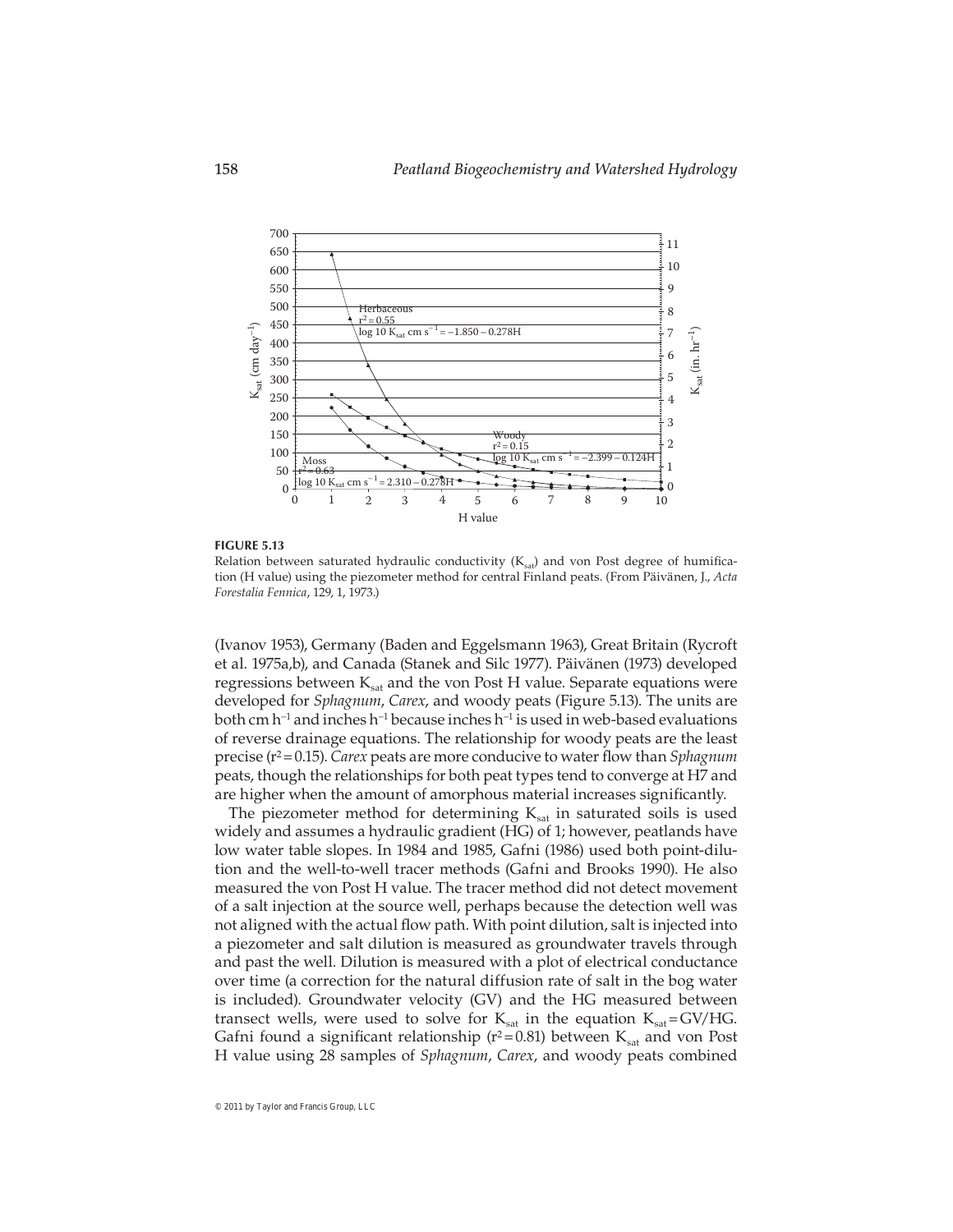

Relation between hydraulic conductivity  $(K_{sat})$  and von Post H value using the point-dilution method (open circles) for estimating groundwater velocity and water table contour maps for estimating hydraulic gradient (H1–H7) (Gafni 1986), and the piezometer method (filled diamonds) for H8–H10 (Päivänen 1973). Values are from the respective equations and no combined equation is shown.

(for H1–H7; Gafni and Brooks 1990). This equation gave values for undecomposed H1 peat that were 150 times higher than those reported by Päivänen. However, at the H7 von Post value,  $K_{sat}$  values from both methods converged. The higher  $K_{sat}$  values measured by Gafni were largely due to the low, fieldmeasured, water-slope values since  $\text{GV/HG}=\text{K}_{\text{sat}}$ .

Water levels in the transect wells were used to calculate HG and verify that it did not vary appreciably over the growing season when water levels declined. A water table contour map (Gafni 1986) revealed that well transects were not always perpendicular to the flow lines between water table contours. Water table slopes that were perpendicular to water table contour lines were higher, resulting in  $K_{sat}$  values that were 71%–86% less than Gafni's original equation relating  $K_{sat}$  to von Post H value. As before, the Gafni data still were 150 times higher for H1 values than those of Päivänen, but trended lower for H3–H7 where the two equations converged. The combination of the Gafni (1986) equation (H1–H7) corrected for steeper HG slopes and the Päivänen (1973) piezometer data for H8–H10 is shown in Figure 5.14.

Although hydraulic conductivity varies by more than 10 orders of magnitude, the values in Figure 5.15 vary only by 4 orders of magnitude. There are large differences in pore sizes from H1 to H10 (several μm to mm). In H1–H5 peats, pores are large, less than 10% of the peat volume in amorphous material, and the  $K_{sat}$  values are similar to sandy soils with 5% silt (25.4–30 cm h<sup>-1</sup>; Table 5.11). As H values increase, K<sub>sat</sub> values decline to about 0.25 cm h<sup>-1</sup>.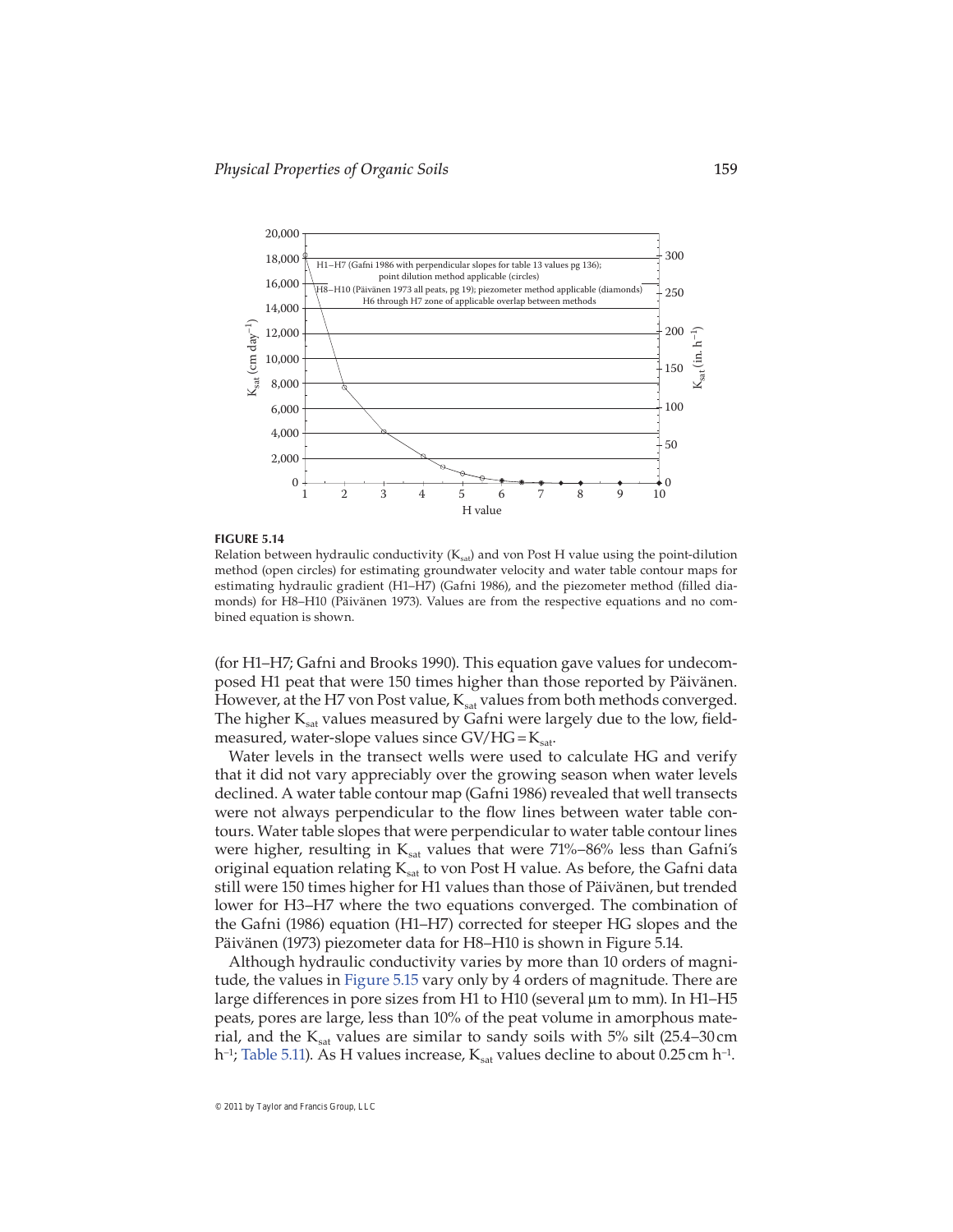

Relation between hydraulic conductivity  $(K_{sat})$  and von Post H value using the point-dilution method for estimating groundwater velocity and water table contour maps for estimating hydraulic gradient (H4–H7) (Gafni 1986), and the piezometer method for H8–H10 (Päivänen 1973). Values are from the respective equations and no combined equation is shown.

# **Summary of Physical Properties of Organic Soil**

Many laboratory values of  $K_{sat}$  for organic soil have been measured for soil series labeled fibric, hemic, and sapric, in the USDA soil classification system; these data are available in the U.S. General Soils Map (STATSGO2) inventory of soil data (NRCS 2006, http://soils.usda.gov/survey/geography/ statsgo/description.html). However, laboratory values obtained with cylinders can be affected by trapped gasses or leaks that result in low or high values, respectively. Because hydraulic heads are greater in the laboratory than experienced in the field,  $K_{\text{sat}}$  values derived in the laboratory will be higher.

The data on peat physical properties collected at the MEF, across the Lake States, in Canada, and in central Finland show a consistent correlation among individual properties. Drainable porosity decreases from 0.60 to an asymptote of about 0.08. Bulk density increases from 0.04 to 0.24 Mg m−3 with complete decomposition and compaction (Boelter 1969). Bulk density values greater than 0.24 Mg m−3 indicate an admixture of mineral material with the organic material. Differences in bulk density among regions impart some variation to correlation data. Nonetheless, the higher ash contents yield higher bulk densities, primarily affect the bulk-density value, and have negligible effects on correlations of von Post H values with peat physical properties. Tables 5.8 through 5.10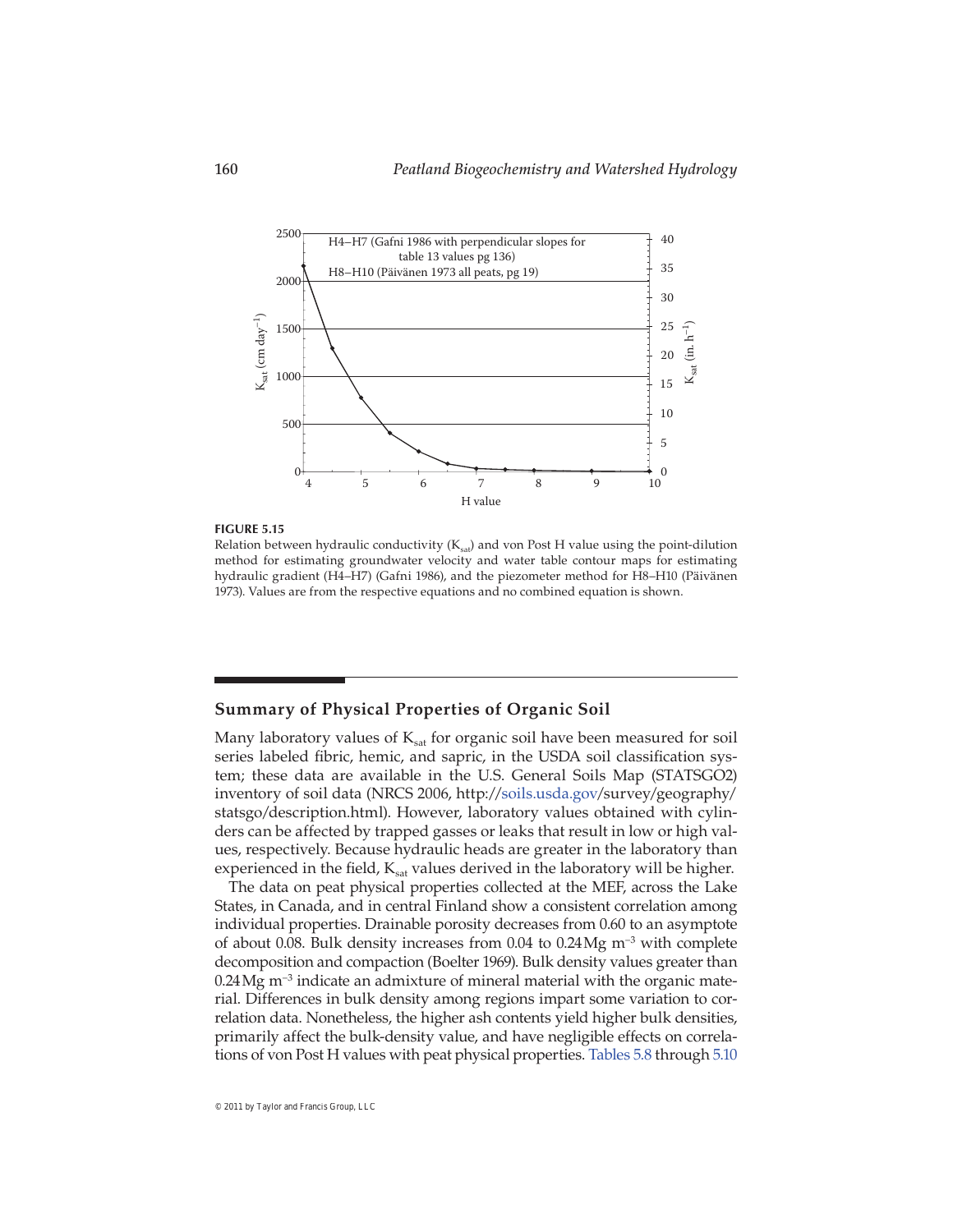| <b>TABLE 5.8</b>                                 |                                                       |                                                                     |                                                   |                                                   |                                                          |                                              |                                           |
|--------------------------------------------------|-------------------------------------------------------|---------------------------------------------------------------------|---------------------------------------------------|---------------------------------------------------|----------------------------------------------------------|----------------------------------------------|-------------------------------------------|
|                                                  |                                                       | Peat Bulk Density Values and Drainable Porosity by von Post H Class |                                                   |                                                   |                                                          |                                              |                                           |
| Field Test by<br>on Post                         |                                                       | Päivänen in Finland                                                 | Stanek and<br>Ontario<br>Silc in                  | Silc in Ontario<br>Stanek and                     | Nichols and<br>Lake States<br>Boelter in                 | Boelter (1964) in<br>Minnesota               | Gafni (1986) in<br>Minnesota              |
| Degree of<br>Humification<br>von Post H<br>Class | $\rm{~m g^{-1}}$<br>Sphagnum<br>with Ash<br>$D_b$ (mg | Woody with Ash<br>$D_b$ (mg mg $^{-1}$ )<br>Sedge and               | $D_b$ (mg mg <sup>-1</sup> )<br>Sedge with<br>Ash | $D_b$ (mg mg <sup>-1</sup> )<br>Woody with<br>Ash | $D_b$ (mg mg <sup>-1</sup> )<br>without Ash<br>All Types | Porosity (cm cm <sup>-1</sup> )<br>Drainable | Peat Volume Passing<br>Fingers (% Volume) |
|                                                  | 0.06                                                  | 0.06                                                                | 0.04                                              | 0.07                                              | 0.04                                                     | 0.60                                         |                                           |
|                                                  |                                                       | 0.07                                                                | 0.06                                              | 0.09                                              | 0.06                                                     | 0.34                                         |                                           |
|                                                  | $0.07$<br>$0.08$<br>$0.09$                            | 0.09                                                                | 0.08                                              | 0.11                                              | 0.08                                                     | 0.29                                         | ○                                         |
|                                                  |                                                       | 0.11                                                                | 0.10                                              | 0.13                                              | 0.10                                                     | 0.23                                         |                                           |
|                                                  | 0.09                                                  | 0.11                                                                | 0.10                                              | 0.13                                              | 0.11                                                     | 0.20                                         | $1 - 2$                                   |
|                                                  |                                                       | 0.12                                                                | 0.11                                              | 0.14                                              | 0.12                                                     | 0.18                                         | $3 - 10$                                  |
|                                                  | $\begin{array}{c} 0.10 \\ 0.10 \end{array}$           | 0.13                                                                | 0.12                                              | 0.15                                              | 0.13                                                     | 0.16                                         | $11 - 25$                                 |
|                                                  |                                                       | 0.14                                                                | 0.13                                              | 0.16                                              | 0.14                                                     | 0.13                                         | $26 - 35$                                 |
|                                                  |                                                       | 0.15                                                                | 0.14                                              | 0.17                                              | 0.15                                                     | 0.12                                         | $36 - 45$                                 |
|                                                  | 5555                                                  | 0.15                                                                | 0.15                                              | 0.18                                              | 0.16                                                     | 0.12                                         | $46 - 55$                                 |
| 7.5                                              |                                                       | 0.16                                                                | 0.16                                              | 0.19                                              | 0.17                                                     | 0.11                                         | 56–65                                     |
|                                                  | $\overline{0}$ . $\overline{1}$                       | 0.17                                                                | 0.17                                              | 0.20                                              | 0.18                                                     | 0.10                                         | $66 - 75$                                 |
|                                                  |                                                       | 0.19                                                                | 0.19                                              | 0.22                                              | 0.20                                                     | 0.09                                         | 76-95                                     |
|                                                  | $\overline{0}$ .                                      | 0.20                                                                | 0.20                                              | 0.23                                              | 0.24                                                     | 0.08                                         | $96 - 100$                                |

# *Physical Properties of Organic Soils* **161**

© 2011 by Taylor and Francis Group, LLC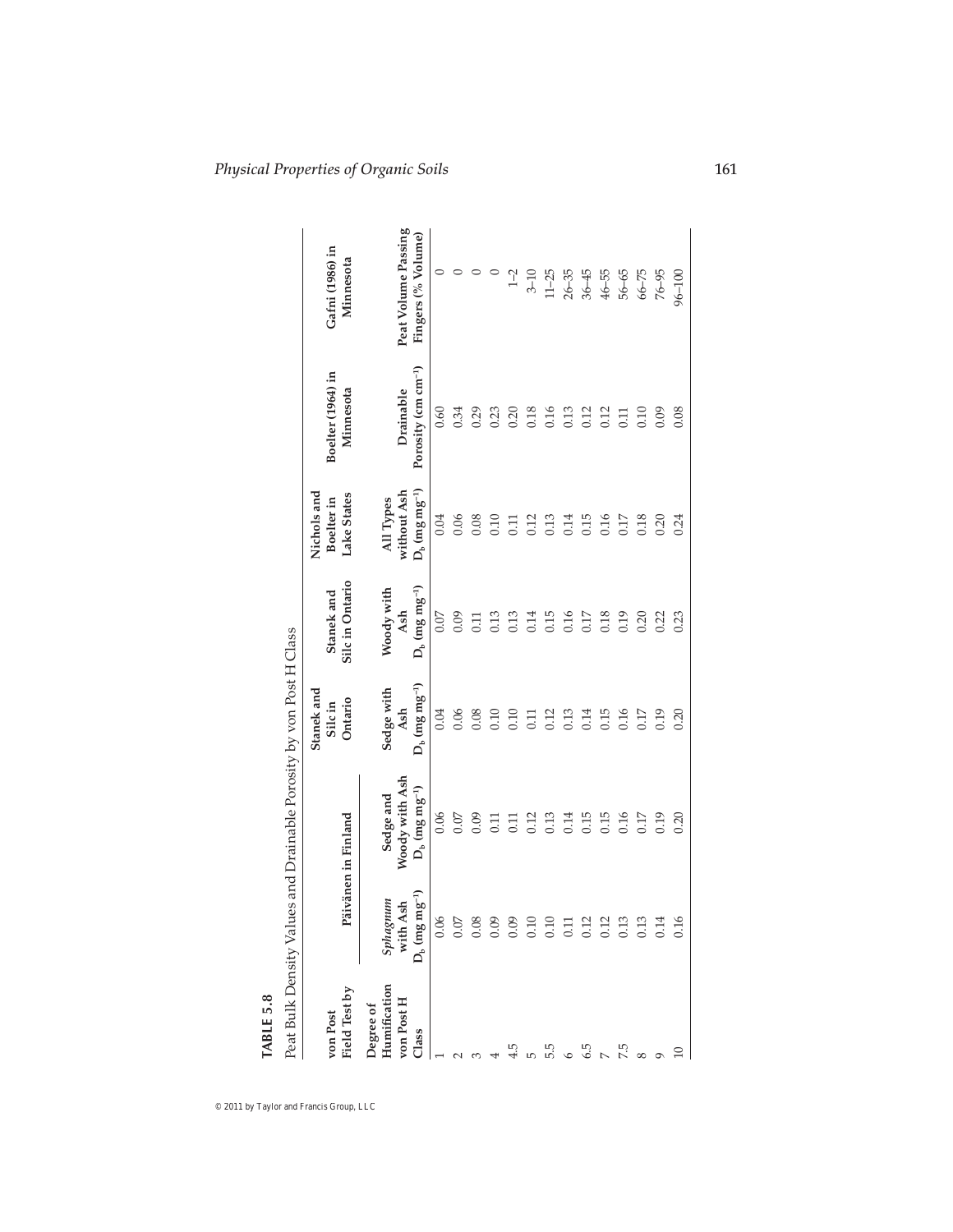| TABLE 5.9             |                               |                          |                          |                                                                                                             |                                 |                                           |                            |                            |
|-----------------------|-------------------------------|--------------------------|--------------------------|-------------------------------------------------------------------------------------------------------------|---------------------------------|-------------------------------------------|----------------------------|----------------------------|
|                       |                               |                          |                          | Fiber Content, Water Retained at Saturation and at 10 kPa, and Drainable Porosity by von Post H Value Class |                                 |                                           |                            |                            |
|                       | Saturated<br>Field            | Saturated<br>Field       | Saturated<br>Field       |                                                                                                             |                                 |                                           |                            |                            |
|                       | Volume (%)<br>$>0.10$ mm      | Volume (%)<br>$>0.25$ mm | Volume (%)<br>$>0.50$ mm | Water Retained<br>at Saturation                                                                             | Water Retained<br>at 10 kPa (cm | Retained at<br>Water                      | Drainable                  | Peat Volume<br>Passing     |
| Degree of<br>von Post | and Boelter,<br>(Nichols      | and Boelter,<br>(Nichols | and Boelter<br>(Nichols  | (Päivänen,<br>$\left(\text{cm}\ \text{cm}^{-1}\right)$                                                      | (Päivänen,<br>$cm^{-1}$         | cm <sup>-1</sup> ) (Boelter,<br>10kPa (cm | (Boelter 1964,<br>Porosity | (Gafni 1986<br>Fingers (%) |
| Humification          | Lake States)                  | Lake States)<br>89       | Lake States)<br>48       | Finland)                                                                                                    | Finland)                        | Lake States)                              | Minnesota)                 | Minnesota)                 |
|                       | $\,$ $\!$ $\!$ $\!$ $\!$ $\!$ |                          |                          | 0.94                                                                                                        | 0.66                            | 0.69                                      | 0.60                       |                            |
|                       | $68\,$                        | 55                       | 39                       | 0.93                                                                                                        | 0.58                            | 0.66                                      | 0.34                       |                            |
|                       | $63$                          | $\frac{8}{3}$            |                          | 0.91                                                                                                        | 0.54                            | 0.63                                      | 0.29                       |                            |
|                       | 59                            | \$                       |                          | 0.90                                                                                                        | 0.49                            | 0.60                                      | 0.23                       |                            |
|                       | 57                            | $\overline{4}$           | 25                       | 0.90                                                                                                        | 0.46                            | 0.57                                      | 0.20                       | $1 - 2$                    |
|                       | 54                            | 39                       |                          | 0.90                                                                                                        | 0.44                            | 0.53                                      | 0.18                       | $3 - 10$                   |
|                       | $\overline{51}$               | 35                       |                          | 0.89                                                                                                        | 0.42                            | 0.50                                      | 0.16                       | $11 - 25$                  |
|                       | $49$                          | 34                       | 19                       | 0.89                                                                                                        | 0.41                            | 0.49                                      | 0.13                       | $26 - 35$                  |
| 6.5                   | $48$                          | 32                       | $^{18}$                  | 0.88                                                                                                        | 0.39                            | 0.48                                      | 0.12                       | $36 - 45$                  |
|                       | $47\,$                        | 31                       | L)                       | 0.87                                                                                                        | 0.38                            | 0.47                                      | 0.12                       | $46 - 55$                  |
| 7.5                   | 43                            | 28                       | $\frac{6}{2}$            | 0.86                                                                                                        | 0.37                            | 0.46                                      | 0.11                       | 56–65                      |
| 8                     | $\overline{41}$               | 26                       | ⊵                        | 0.86                                                                                                        | 0.35                            | 0.43                                      | 0.10                       | 66-75                      |
|                       | 39                            | R                        |                          | 0.85                                                                                                        | 0.34                            | 0.41                                      | 0.09                       | 76-95                      |
|                       | 36                            | ត                        | $^{\circ}$               | 0.82                                                                                                        | 0.34                            | 0.39                                      | 0.08                       | $96 - 100$                 |

© 2011 by Taylor and Francis Group, LLC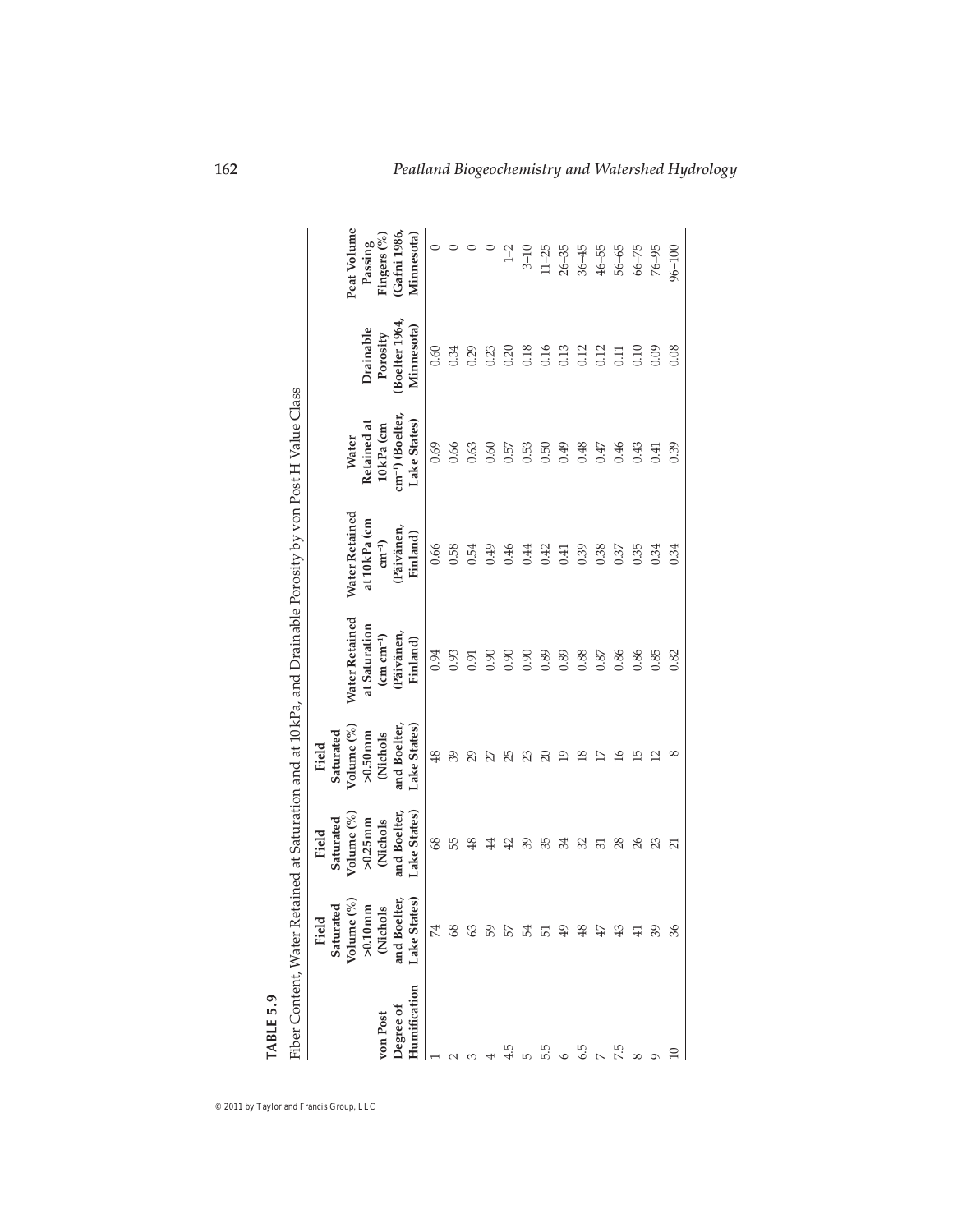|                                                     | von Post H    | $K_{sat}$ (cm d <sup>-1</sup> ) | Porosity (Decimal)<br>Drainable | Peat Passing Fingers<br>(% of Volume) |
|-----------------------------------------------------|---------------|---------------------------------|---------------------------------|---------------------------------------|
| Ξ                                                   |               | 18,317                          | 0.60                            |                                       |
| H <sub>2</sub>                                      |               | 7,690                           | 0.34                            |                                       |
| H <sub>3</sub>                                      |               | 4,170                           | 0.29                            |                                       |
| EH.                                                 |               | 2,160                           | 0.23                            |                                       |
| $\Xi$                                               | $\frac{1}{4}$ | 1,296                           | 0.20                            | $1 - 2$                               |
| $\overline{20}$<br>$\mathbf{E}$                     |               | 788                             | 0.18                            | $3 - 10$                              |
| $\overline{25}$<br>H <sub>5</sub>                   | 5.5           | 409                             | 0.16                            | $11 - 25$                             |
| $\mathbf{B}$                                        |               | 215                             | 0.13                            | $26 - 35$                             |
| Poor fen near Bog Lake at Marcell<br>H <sub>6</sub> | 6.5           | 86                              | 0.12                            | $36 - 45$                             |
|                                                     |               | 55                              | 0.12                            | $46 - 55$                             |
|                                                     | 7.5           | 26                              | 0.11                            | 56–65                                 |
| Marcell s2 bog                                      | $\infty$      | 17                              | 0.10                            | $66 - 75$                             |
| $\overline{\mathrm{HT}}$ grading to poor fen        |               |                                 | 0.09                            | $76 - 95$                             |
| with depth                                          | 10            | 8                               | 0.08                            | $96 - 100$                            |
| H <sub>8</sub>                                      |               |                                 |                                 |                                       |
|                                                     |               |                                 |                                 |                                       |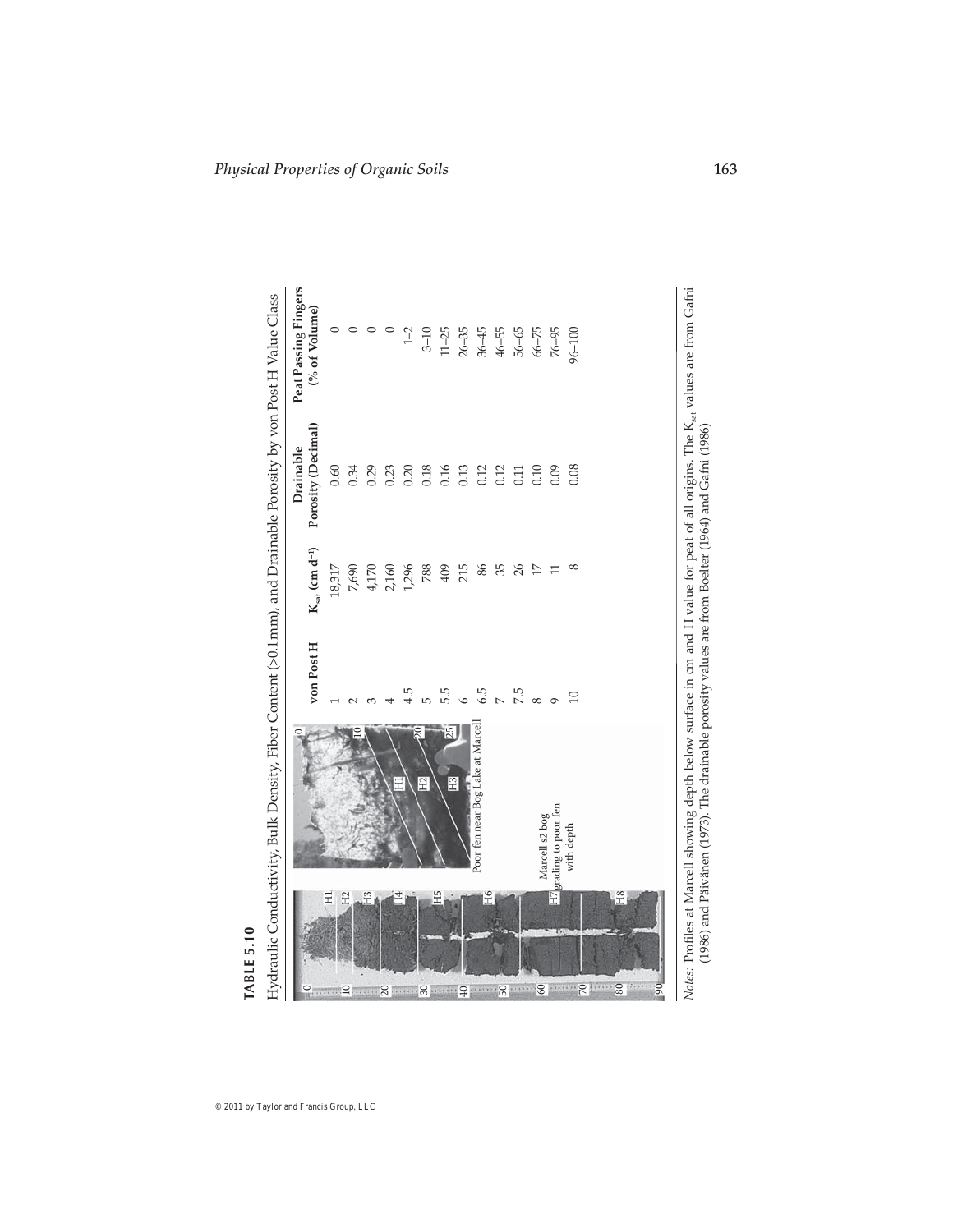list the most common values of bulk density, drainable porosity, fiber content, and hydraulic conductivity that are related to von Post H values and to the amount of material that passes between the fingers in the von Post H test.

Peats in Finland generally had 5% less ash content than those in the Lake States, where peats are denser because of dust from the Great Plains. In Ontario, woody peats are denser than sedge peats, probably reflecting the calcium and magnesium composition of wood cells. All peats are extremely light, only 0.002%–0.003% of mineral soil bulk densities. Ash content does not appreciably affect hydraulic conductivity or fiber content, but simply adds to the mass of volumetric peat samples without plugging pores.

Peats with H1–H5 values have large pores that drain quickly in 2 or 3 days. Boelter (1964) measured water table drawdown around a ditch in the S7 bog at the MEF. The S7 bog has peat similar to the S2 bog (Table 5.10). He found that the water table dropped rapidly to the interface between H5 and H6 peats before dropping farther with prolonged drainage. Note that  $K_{sat}$  values from H4 through H5.5 decreased from 89 to 17 cm h−1. This pronounced drop in  $K_{est}$  from free-flowing peats with no or low amounts of amorphous material (11%–25%) is similar to the drop in  $K_{sat}$  in mineral soils as they grade from sands to higher contents of silt or clay (e.g., 90% sand, 10% silt; Table 5.11). Applications of organic soil  $K_{sat}$  values to reverse-drainage equations for the determination of lateral extent nearly always include  $K_{sat}$  values for underlying mineral soils. Saturated hydraulic conductivity diminishes to about 0.25 cm h−1 in both mineral and organic soils. In organic soil, this occurs when the percentage of amorphous material exceeds two-thirds of the peat volume (Table 5.10). In mineral soils this occurs not in clay loams, not pure clay that typically has a K<sub>sat</sub> of about 0.7 cm h<sup>-1</sup>. The higher K<sub>sat</sub> may be explained by the blocky structure of pure clays and the massive structure of clay loams.

Many peatlands in the Lake States are underlain by sandy outwash plains with a mixture of sand and silt. Various mixtures of sand and silt have  $K_{sat}$ values of 1.5–30.5 cm h<sup>-1</sup>, a range similar to organic soil  $K_{sat}$  values in the range of H5–H7 (1.5–35.5 cm h<sup>-1</sup>). Accurate determinations of weighted  $K_{sat}$ and drainable porosity values in lateral-extent equations depend on an accurate survey of  $K_{sat}$  and drainable porosity by horizon in both peat and mineral soil across the wetland of interest.

#### **Evaluation of Wetland Drainage**

On-site recording-well records provide the best estimates of lateral effect but may take several years to obtain. Models are an alternative used to evaluate the lateral extent of drainage. The Natural Resource Conservation Service (NRCS) provides hydrology tools for evaluating the lateral extent of wetland drainage. Hydraulic conductivity and drainable porosity are the primary parameters.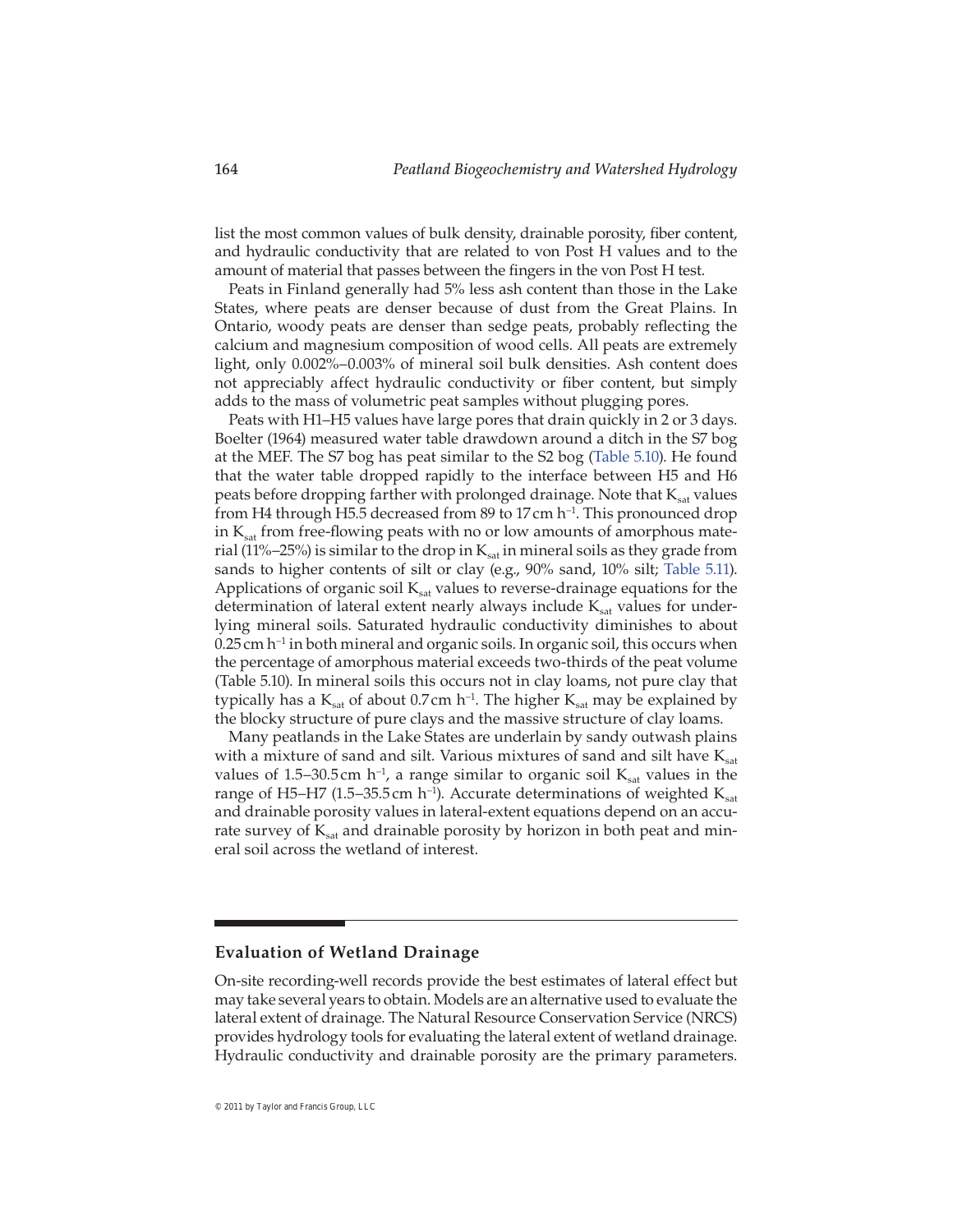| Sand $(\%)$    | $Silt$ $(\%)$  | Clay $(\% )$ | $\mathbf{K}_{\text{sat}}$<br>$(cm d^{-1})$ | Sand $(\%)$    | $Silt$ $(\%)$ | Clay $(\%)$ | $K_{\text{sat}}$<br>$(cm day-1)$ |
|----------------|----------------|--------------|--------------------------------------------|----------------|---------------|-------------|----------------------------------|
| 100            | $\overline{0}$ | $\theta$     | 1428                                       | 55             | 25            | 20          | 16                               |
| 95             | 5              | $\theta$     | 767                                        | 50             | 25            | 25          | 10                               |
| 90             | 10             | $\Omega$     | 377                                        | 45             | 30            | 25          | 8                                |
| 80             | 20             | $\Omega$     | 130                                        | 40             | 30            | 30          | 6                                |
| 70             | 30             | $\Omega$     | 100                                        | 40             | 25            | 35          | 5                                |
| 60             | 40             | $\theta$     | 90                                         | 40             | 20            | 40          | 6                                |
| 50             | 50             | $\theta$     | 95                                         | 35             | 35            | 30          | 7                                |
| 40             | 60             | $\Omega$     | 139                                        | 30             | 35            | 35          | 8                                |
| 30             | 70             | $\theta$     | 127                                        | 25             | 40            | 35          | 11                               |
| 20             | 80             | $\theta$     | 101                                        | 20             | 40            | 40          | 13                               |
| 10             | 90             | $\Omega$     | 76                                         | 15             | 45            | 40          | 13                               |
| $\overline{0}$ | 100            | $\Omega$     | 38                                         | 10             | 45            | 45          | 15                               |
| 85             | 10             | 5            | 162                                        | 5              | 45            | 50          | 17                               |
| 80             | 10             | 10           | 77                                         | $\theta$       | 45            | 55          | 19                               |
| 75             | 15             | 10           | 56                                         | $\overline{0}$ | 30            | 70          | 20                               |
| 70             | 15             | 15           | 34                                         | $\mathbf{0}$   | 20            | 80          | 17                               |
| 65             | 20             | 15           | 30                                         | $\mathbf{0}$   | 10            | 90          | 18                               |
| 60             | 20             | 20           | 19                                         | $\mathbf{0}$   | $\mathbf{0}$  | 100         | 18                               |

**TABLE 5.11** Mineral Soil K<sub>sat</sub> Values

*Source:* Schaap, M.G., Rosetta version 1.2. Reverside, CA: USDA-ARS, U.S. Salinity Laboratory, 2000.

The von Post field-test procedure is suitable for assessing a wetland for lateral-effect drainage. In wetlands with horizons with different H values, both hydraulic conductivity and drainable porosity can be weighted by horizon depth for use in one of four drainage equations: Ellipse, Hooghoodt, van Schilgaarde, and Kirkham. In Minnesota, tests of efficacy at partially drained peatlands near Minneapolis–St. Paul has shown that the van Schilfgaarde equation best represents drainage recorded in long-term continuously recording wells. As with the other drainage equations, the van Schilfgaarde equation is used in reverse to determine the effectiveness of existing drains to lower the water table by 30 cm over 14 or more consecutive days. The area within a wetland where this occurs qualifies as a regulated wetland (water table remains at this level or higher) or a drained wetland (water table drops farther).

The NRCS uses a modified version of the van Schilfgaarde equation such that drainable porosity is replaced with an adjusted drainable porosity. The adjustment accounts for a small amount of water storage (s) on the surface (usually set to  $0.025$  cm). If surface roughness is ignored (s=0), the equation is identical to the original van Schilfgaarde equation (Chapter 19 in USDA NRCS Staff 1997). A diagram adapted to show appropriate equation terms for both ditch and tile drainage is shown in Figure 5.16. Application to a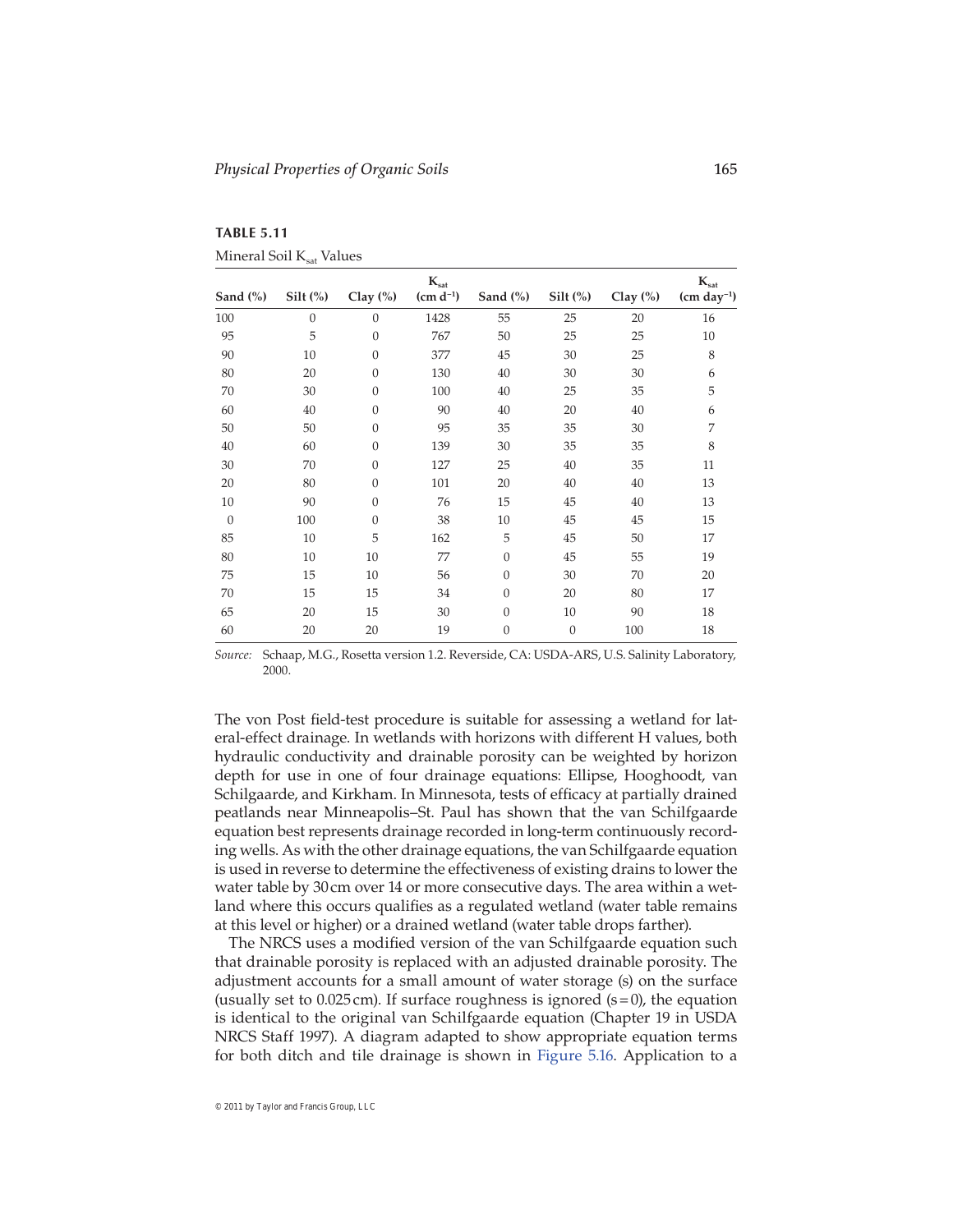

© 2011 by Taylor and Francis Group, LLC



Important physical and hydrologic features of drainage systems for both ditched and tiled wetlands. In tiled systems, the value of d is taken at the Important physical and hydrologic features of drainage systems for both ditched and tiled wetlands. In tiled systems, the value of d is taken at the center of the tile. In ditched systems, the value of d should be taken as the highest normal water level in the ditch that is maintained for 7–8 days during center of the tile. In ditched systems, the value of d should be taken as the highest normal water level in the ditch that is maintained for 7-8 days during the growing season. This usually corresponds to the small flat developed within the ditch walls corresponding to approximately the 1.5 year recurthe growing season. This usually corresponds to the small flat developed within the ditch walls corresponding to approximately the 1.5 year recurrence interval flow (bankfull flat). rence interval flow (bankfull flat).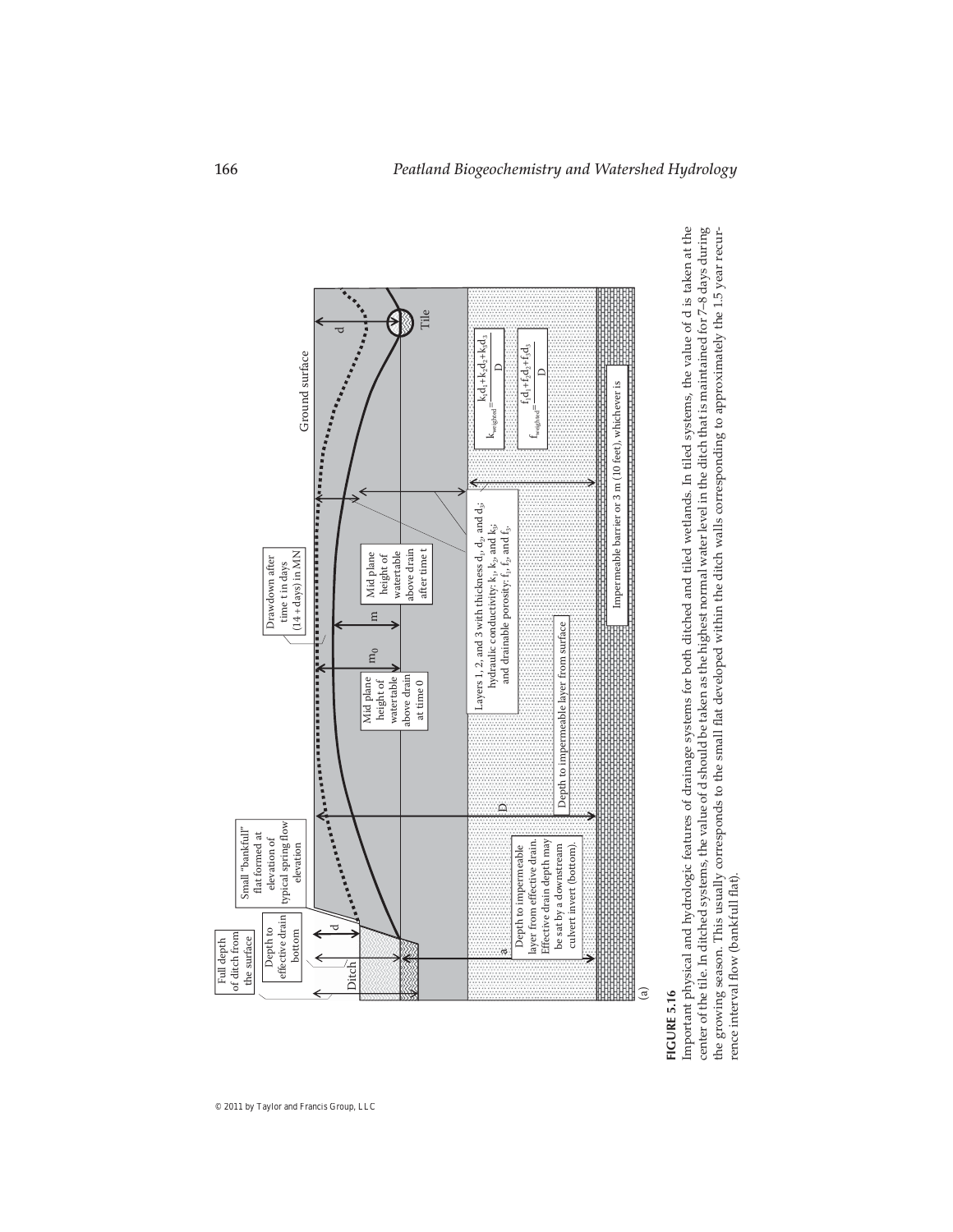

The equation is first used with "a" in place of "d<sub>e"</sub> to determine an estimated spacing S'. Equation variables are:<br>
S = drain spacing, ft<br>
S = drain spacing, ft<br>
K = hydraulic conductivity, ft day<sup>-(</sup> (program takes ([i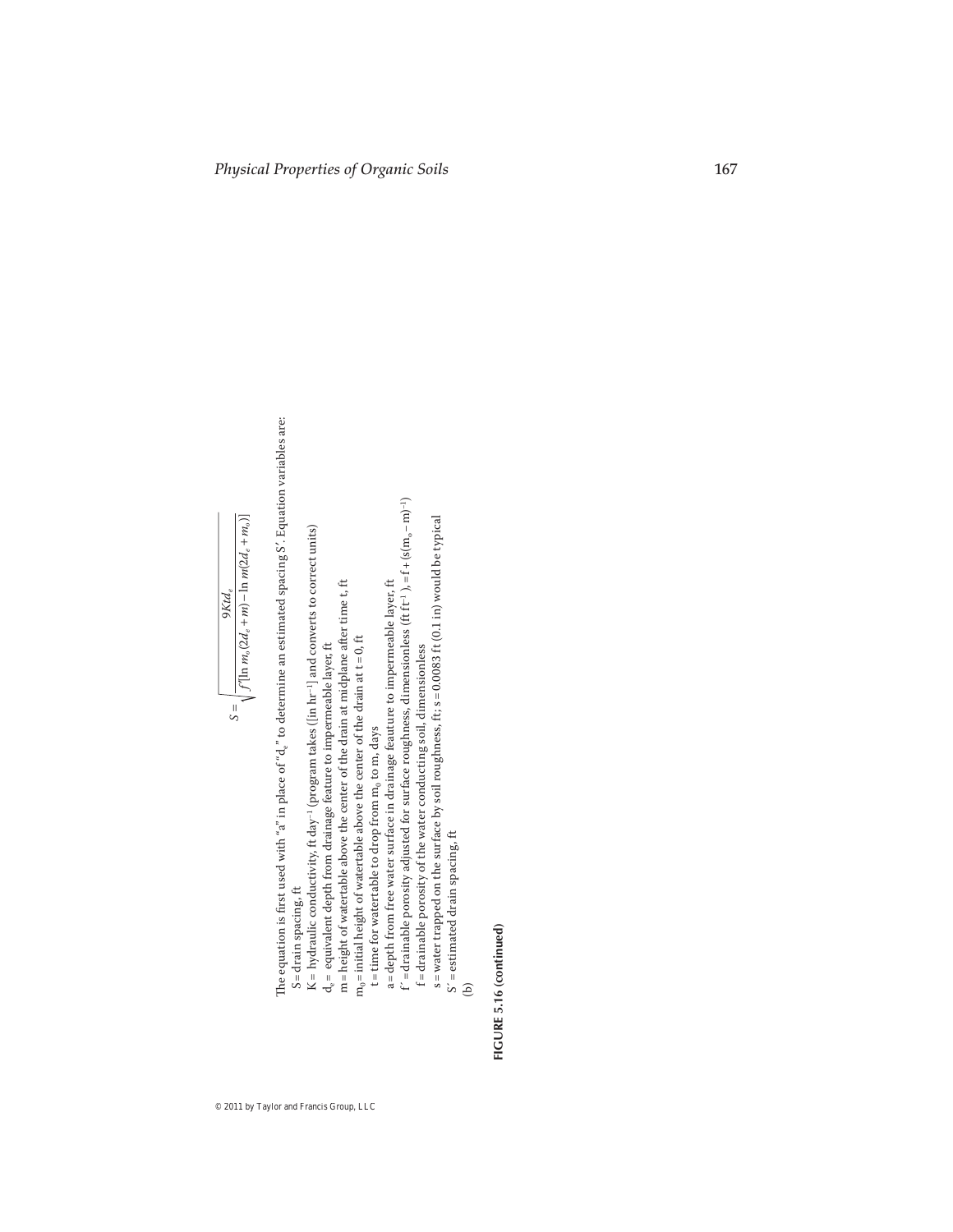

A ditched peatland in Minnesota showing the extent of lateral effect from the ditch edge (top). Lateral effect is the distance from the ditch edge (or tile center) where the water table is 30 cm below the ground surface. In Minnesota, that portion of a wetland site where the water table is within 30 cm of the surface for 8 or 9 days qualifies as a regulated wetland. If the water table is below 30 cm the land is not regulated and is considered drained. The Web site (USDA NRCS Staff 1997, http://www.wli.nrcs.usda.gov/technical/web\_tool/Schilfgaarde\_java.html, accessed June 1, 2010) displays only a tiled wetland (bottom), but Figures 5.16 and 5.17 (top) show how parameters are used for a ditched wetland too.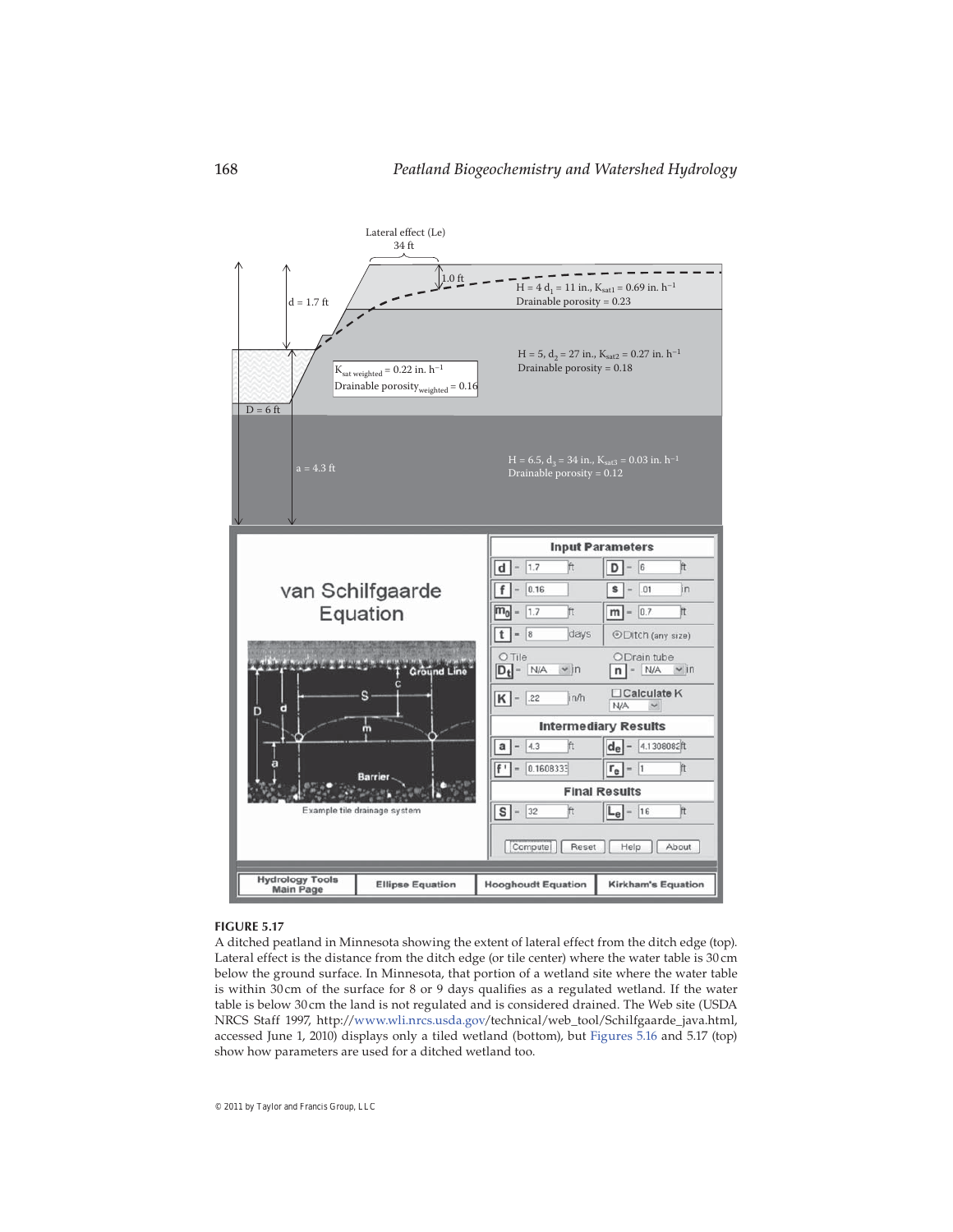drained peatland in Minnesota is shown in Figure 5.17 and the range of lateral extent in organic soils with uniform peat soils and corresponding  $K_{sat}$ and drainable-porosity values shown in Table 5.12. von Post H1–H4 peats are fibric with no amorphous material; they drain at fast rates. The water table surface away from the drainage ditch tends to pass quickly below H1–H4 fibric peats; the primary impact of ditching is controlled by peat of H5 or greater and underlying layers of mineral soil.

Boelter (1972) measured water table drawdown away at S7 bog at the MEF and at a peatland drained for *Sphagnum* peat harvest near Floodwood, Minnesota. He found significant drawdown out to 5 m in late August at the S7 bog; H-value horizons were similar to those at the S2 bog. There, H1–H4 peats were in the horizon 0–30 cm below the hollows. A rapid progression of peat horizons followed: H5–H9 over a horizon of 30–115 cm. At the Floodwood peatland, there is no record of the H values; however, this peatland has relatively thick horizons of fibric peat near the surface. There, significant drawdown occurred to 30 m in both mid-June and late August. The values in Table 5.12 are estimates that assume that the peat is 3.3 m thick and has only one H value. A peat with one H value never occurs, but is useful for demonstrating the possible range of values.

Application of the van Schilfgaarde lateral-extent equation to drained or partially drained wetlands requires that  $K_{sat}$  and drainable-porosity values be weighted by horizon thickness (Figure 5.16). First determine the

#### **TABLE 5.12**

Range of Lateral Extent in Peatlands with the Average  $K_{sat}$  and Drainable Porosities of *Carex* Peat Shown for Each von Post H Value Class

| H Value        | $K_{sat}$ (in. h <sup>-1</sup> ) |                | $K_{sat}$ (cm h <sup>-1</sup> ) Drainable Porosity | Lateral Extent (m) |
|----------------|----------------------------------|----------------|----------------------------------------------------|--------------------|
| 1              | 300                              | 762            | 0.60                                               | 105                |
| $\overline{2}$ | 126                              | 320            | 0.34                                               | 82                 |
| 3              | 68                               | 173            | 0.29                                               | 65                 |
| 4              | 35                               | 89             | 0.23                                               | 52                 |
| 4.5            | 21                               | 53             | 0.20                                               | 44                 |
| 5              | 12.7                             | 32             | 0.18                                               | 36                 |
| 5.5            | 6.7                              | 17             | 0.16                                               | 27                 |
| 6              | 3.5                              | 9              | 0.13                                               | 22                 |
| 6.5            | 1.4                              | $\overline{4}$ | 0.12                                               | 14                 |
| 7              | 0.56                             | 1.4            | 0.12                                               | 9                  |
| 7.5            | 0.43                             | 1.1            | 0.11                                               | 8                  |
| 8              | 0.28                             | 0.7            | 0.10                                               | 7                  |
| 9              | 0.18                             | 0.5            | 0.09                                               | 6                  |
| 10             | 0.12                             | 0.3            | 0.08                                               | 6                  |

*Notes:* Units are given in both English and metric units to correspond to units of in. h−1 in Figure 5.17.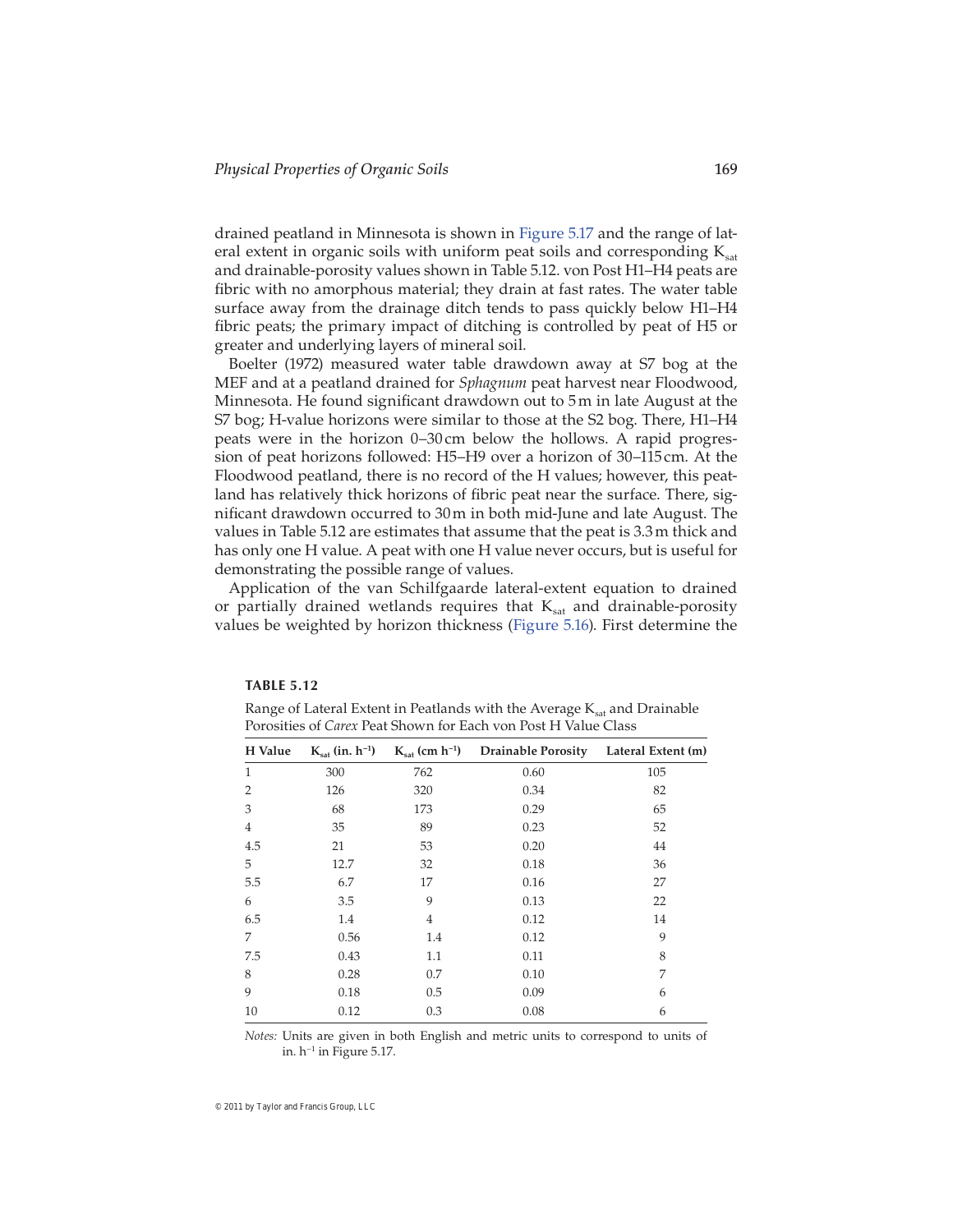#### **TABLE 5.13**

Lateral Extent Parameters for Well 8 at Village Meadows CRWP, Anoka County in Blaine, Minnesota, Ditch 53-62

| Depth (cm) | <b>H</b> Value or Texture                    | $K_{\rm sat}$ (cm h <sup>-1</sup> ) | <b>Drainable Porosity</b><br>$\rm (cm~cm^{-1})$ |
|------------|----------------------------------------------|-------------------------------------|-------------------------------------------------|
| $0 - 45$   |                                              | 8.9                                 | 0.23                                            |
| $45 - 75$  |                                              | 8.9                                 | 0.13                                            |
| 75–300     | Sand = $70\%$ , silt = $25\%$ , clay = $5\%$ | 2.6                                 | 0.38                                            |
| 300        |                                              | 4.2                                 | 0.32                                            |

thickness of organic and mineral soil horizons on-site using a  $60 \text{ m} \times 60 \text{ m}$ sampling grid. Determine either von Post H value or soil texture at each location and for each horizon to estimate saturated hydraulic conductivity and drainable porosity for organic soils from Table 5.10. The procedure for horizon weighting for both organic and mineral soils should be modified if overlying horizon  $K_{sat}$  values exceed 15.2 cm h<sup>-1</sup>. Horizons of rapid flow should not be included in the weighted  $K_{sat}$  or drainable-porosity estimates because their speed overwhelms the weighting procedure. Instead, assign a K<sub>sat</sub> value of 5.0 or 8.9 cm h<sup>-1</sup> for mineral or organic soils respectively (next value in the sequence of Table 5.10 and 5.11) to the thickness of these overlying horizons.

Detailed studies of drainable porosity and water table response to precipitation have been conducted in Anoka County, Minnesota (Emmons and Olivier Resources 2005). This is a partially drained peatland with organic soil overlying a sandy loam outwash. The U.S. Geological Survey (USGS) groundwater model, MODFLOW, was used to assess the lateral effect of ditches about 130 m apart. Soil horizons with estimated  $K_{sat}$  and drainable-porosity values are shown in Table 5.13 with peat values for H4 and H6 from Table 5.12. Weighted  $K_{sat}$  was estimated at 4.2 cm h<sup>-1</sup> compared to the MODFLOW estimate of 4.3 cm h<sup>-1</sup> at well 8. When these values were entered into the van Schilfgaarde model for lateral extent, a value of 9.8 m was obtained which was identical to the value obtained with MODFLOW.

Two points are emphasized for this comparison. First, the  $K_{sat}$  and drainable-porosity values for the MODFLOW model were calibrated manually until a good fit between the model and measured-well records was obtained. Second, horizons with the greatest thickness and greatest  $K_{sat}$ values dominated the results. Third, for overlying organic-soil horizons with  $K_{sat}$  values that exceeded 15.2 cm h<sup>-1</sup>, the values immediately below were used because weighted values were biased due to the logarithmic function between H value and  $K_{sat}$  and because these horizons drained quickly.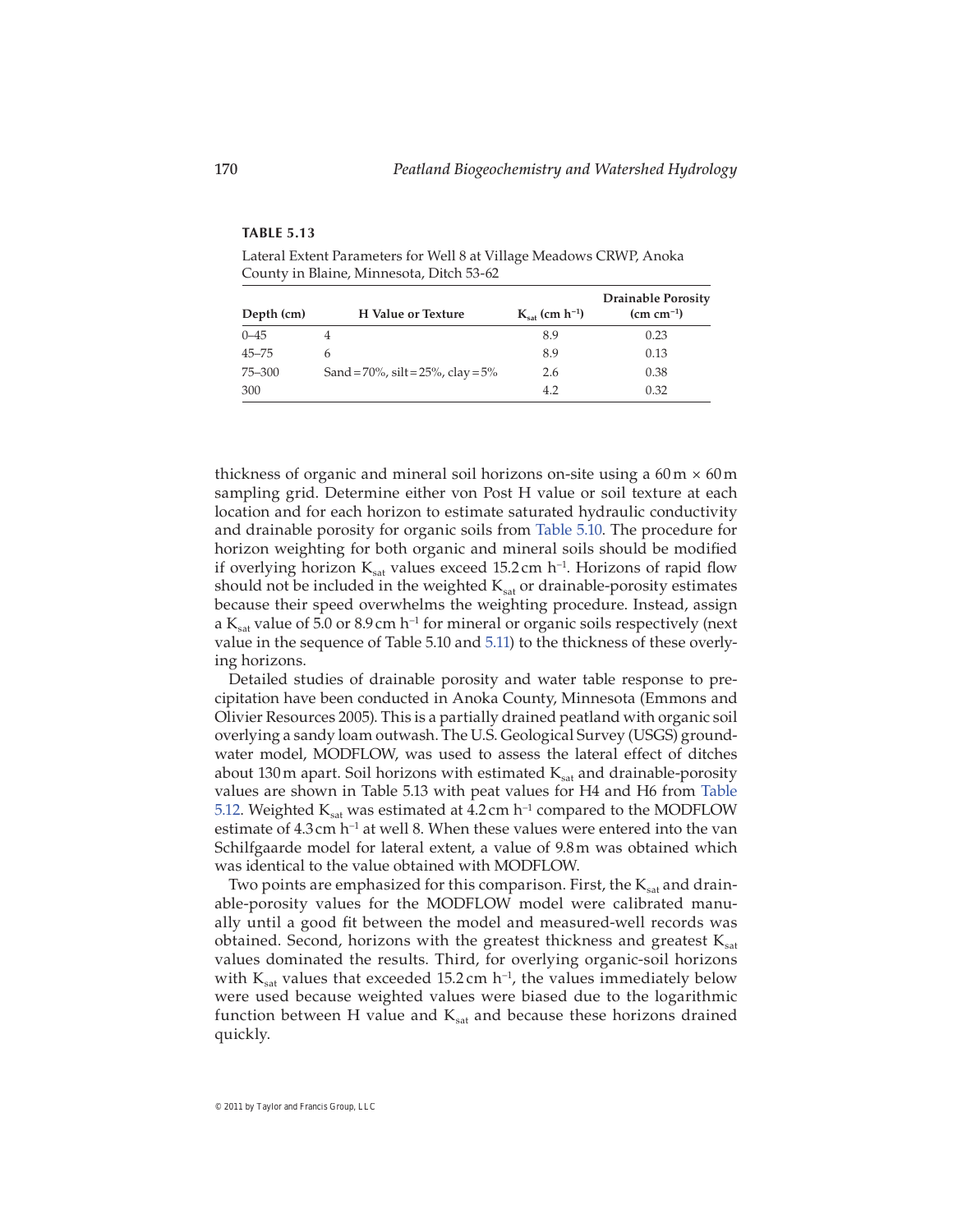# **Impact of Wetland Drainage**

Wetland drainage significantly increases the growth of natural vegetation when the depth to the water table between ditches  $(m_0-m$  in Figure 5.16 or c in Figure 5.17) is increased from 5 to 25 cm (Figure 5.18). When the amount of drainage exceeds one-third of the watershed area, streamflow peaks can increase two to four times (Figure 5.19). Although the actual

Maximum vegetation height at 40° to 60° north latitude



### **FIGURE 5.18**

Response of natural vegetation growth (height) to wetland drainage. Depth to water table is measured midway between ditches.





Change in streamflow peak flows as the percent of the entire watershed in drainage increases.

© 2011 by Taylor and Francis Group, LLC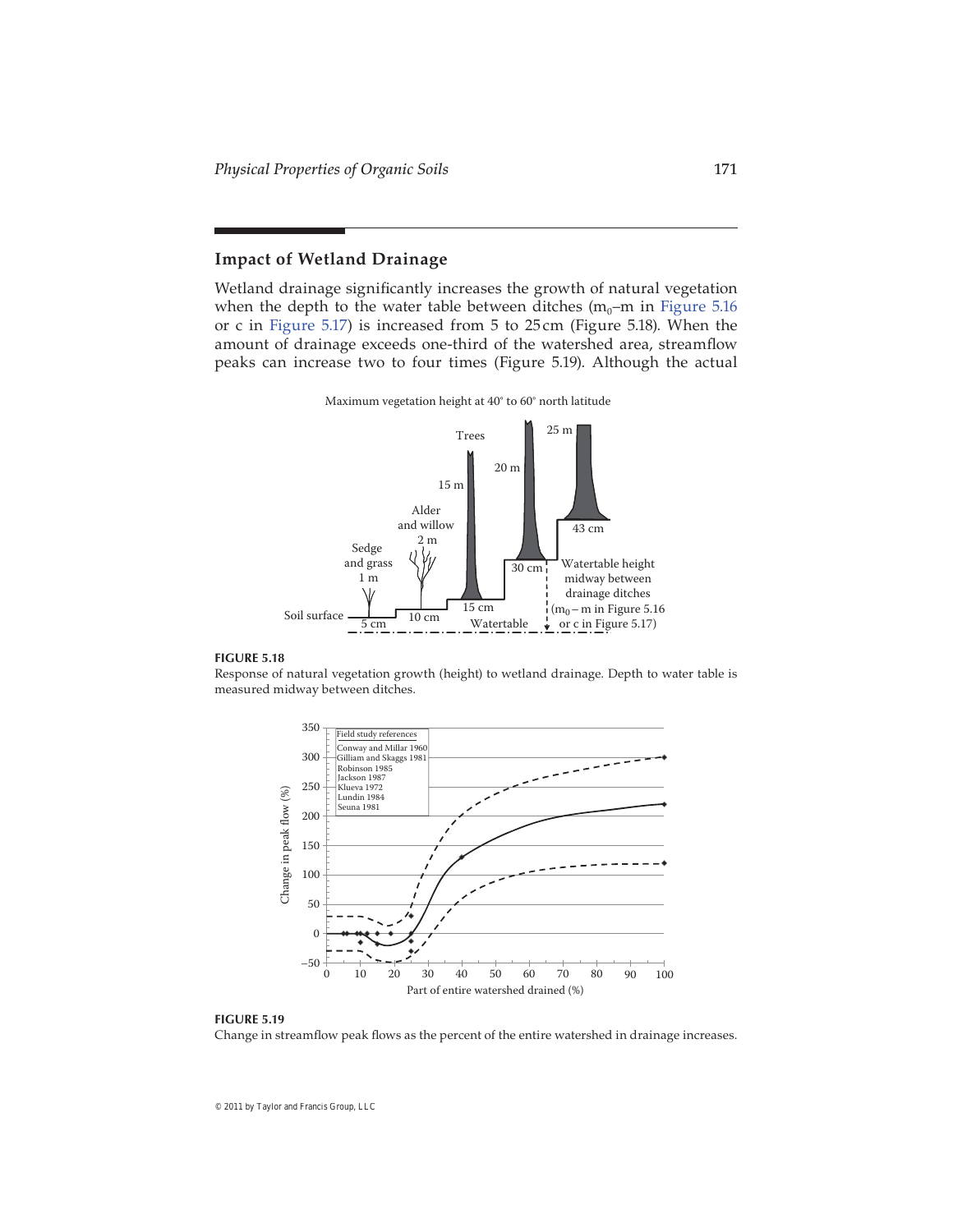recurrence interval of the peak flows shown in Figure 5.19 is unknown, a similar response curve for upland watershed changes (Figure 13.13) indicates the recurrence interval affected varies from the 1 year to the 30 year storm and can significantly impact channel width and depth and accelerate channel erosion.

# **Conclusions**

Research on the physical properties of organic soil should include both field and laboratory work to further refine correlations of degree of decomposition, bulk density, fiber content, water retention, drainable porosity, and hydraulic conductivity. Although fiber content is a suitable measure of fibric, hemic, and sapric peat categories in soil series classification, USDA laboratory methods are considerably less precise and less accurate than ASTM or USSR centrifuge methods or the von Post method (degree of humification). In the United States, the von Post field method should be given equal status with laboratory methods as it is elsewhere in the world. Few studies of the physical properties of organic soil have achieved the level of precision obtained by Boelter, Päivänen, Stanek and Silc, Okruszko, and Ilniki; such precision is required especially for various herbaceous peats and woody peats.

Field measurements of hydraulic conductivity are the most difficult to obtain. Piezometer methods greatly underestimate  $K_{sat}$  for high H1–H5 peats where there is no or little amorphous peat material because they assume a hydraulic gradient of 1. Point-dilution methods are erratic for H7–H10 peats where amorphous material exceeds half of the peat volume. Piezometer methods more accurately represent vertical water movement through peats that are 2–5 m thick with high HG in the vertical direction and are best for H7–H10 peats. Point-dilution methods are best for determining  $K_{sat}$  in H1– H6 peats because they more accurately represent actual water table HG in the horizontal direction. They may over estimate  $K_{sat}$  values by 30% or more if hydraulic gradients determined in well transects are not perpendicular to actual water table contour lines. Five or six radial transects are adequate to define actual water table contour lines and measure hydraulic gradients that are truly parallel to groundwater flow using the point-dilution method. The experiments and relationships discussed in this chapter and the modifications to the application of data on peat physical properties to lateral-extent equations allow a relatively quick determination of lateral extent when needed.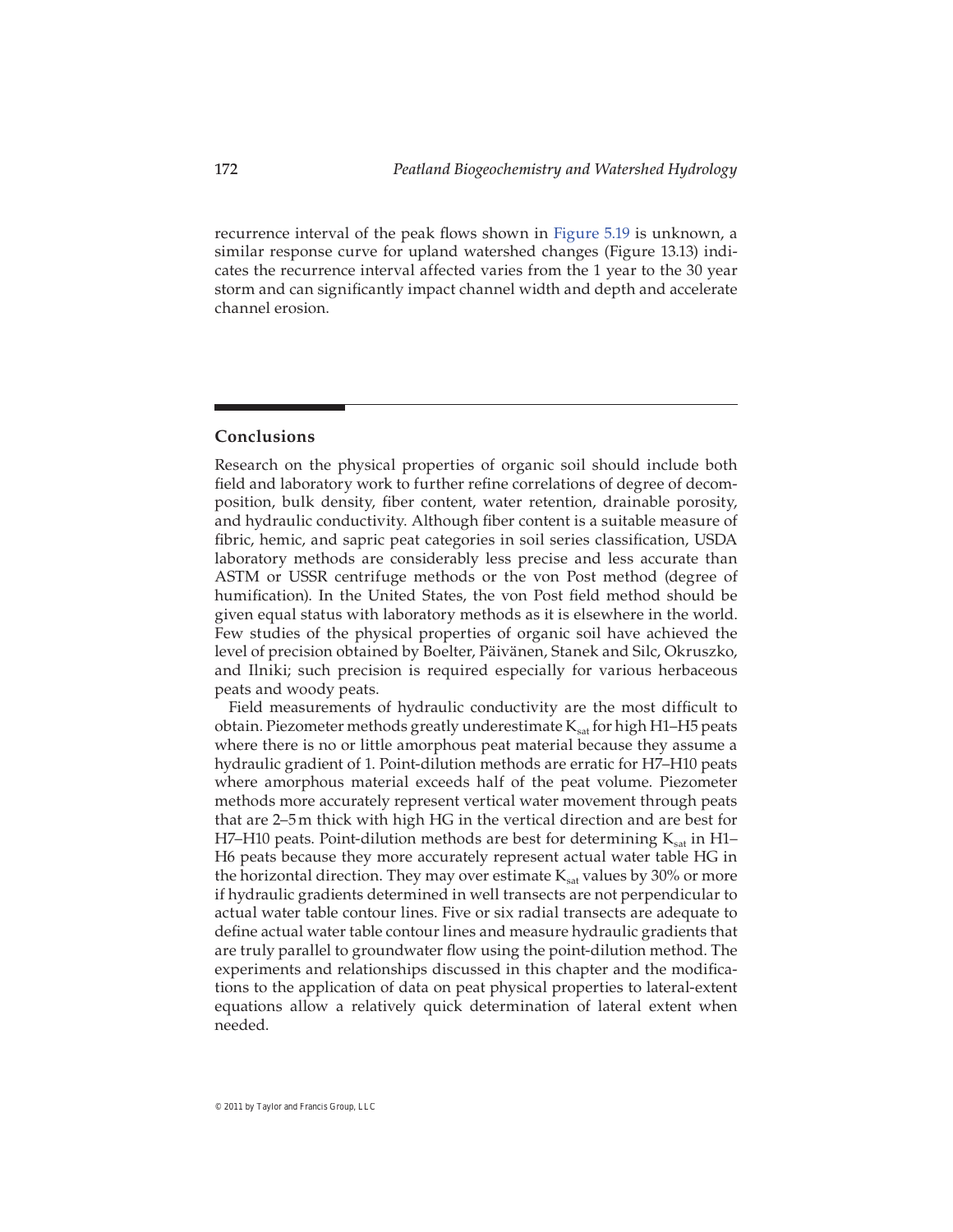#### **References**

- Always, F.J. 1920. Agricultural value and reclamation of Minnesota peat soils. University of Minnesota Agricultural Experiment Station Bulletin 188.
- Anderson, M.S., S.F. Blake, and A.L. Mehring. 1951. Peat and muck in agriculture. Circular No. 888. Washington, DC: USDA.
- Baden, W. and R. Eggelsmann. 1963. Zur Durchlässigkeit der moorböden. *Z*. f. *Kulturtechnik* und *Flurberein* 4:226–254.
- Boelter, D.H. 1964a. Water storage characteristics of several peats in situ. *Soil Science Society of America Proceedings* 28(3):433–435.
- Boelter, D.H. 1964b. Laboratory techniques for measuring water storage properties of organic soils. *Soil Science Society of America Proceedings* 28(6):823–824.
- Boelter, D.H. 1965. Hydraulic conductivity of peats. *Soil Science* 100(4):227–231.
- Boelter, D.H. 1966. Hydrologic characteristics of organic soils in Lake States watersheds. *Journal of Soil and Water Conservation* 21(2):51–52.
- Boelter, D.H. 1969. Physical properties of peats as related to degree of decomposition. *Soil Science Society of America Proceedings* 33(4):606–609.
- Boelter, D.H. 1970. Important physical properties of peat materials. In *Third International Peat Congress Proceedings*, Helsinki, Finland, pp. 150–154.
- Boelter, D.H. 1972. Water table drawdown around an open ditch in organic soils. *Journal of Hydrology* 15(15):329–340.
- Boelter, D.H. 1974. The hydrologic characteristics of undrained organic soils in the Lake States. Histosols: Their characteristics, use and classification. *Soil Science Society of America Proceedings* 33–46.
- Boelter, D.H. and G.R. Blake. 1964. Importance of volumetric expression of water contents of organic soils. *Soil Science Society of America Proceedings* 28:176–178.
- Clymo, R.S. 1983. Peat. In *Ecosystems of the World 4A: Mires, Swamp, Bog, Fen and Moor: General Studies*, ed. A.J.P. Gore, pp. 159–224. New York: Elsevier.
- Conway, V.M. and Millar, A. 1960. The hydrology of some small peat covered catchments in the north Pennines. *Journal of the Institute for Water Engineering and Science* 14:415–424.
- Davis, J.F. and R.E. Lucas. 1959. Organic soils: Their formation distribution, utilization, and management. Agricultural Experiment Station Special Bulletin 425. East Lansing, MI: Michigan State University, Department of Soil Science.
- Emmons and Oliveir Resources. 2005. Memorandum: Comparative analysis of methodologies used to predict wetland impacts resulting from a repair of Anoka County Ditch 53-62 in Blaine, Minnesota. Emmons and Olivier Resources.
- Farnham, R.S. and H.R. Finney. 1965. Classification and properties of organic soils. *Advanced Agronomy* 17:115–162.
- Feustel, I.C. and H.G. Byers. 1930. The physical and chemical characteristics of certain American peat profiles. USDA Technical Bulletin 214.
- Frevert, R.K. and D. Kirkham. 1948. A field method for measuring the permeability of soil below water table. *Highway Research Board Proceedings* 28:433–442.
- Gafni, A. 1986. Field tracing approach to determine flow velocity and hydraulic conductivity of saturated peat soils. PhD dissertation. St. Paul, MN: University of Minnesota.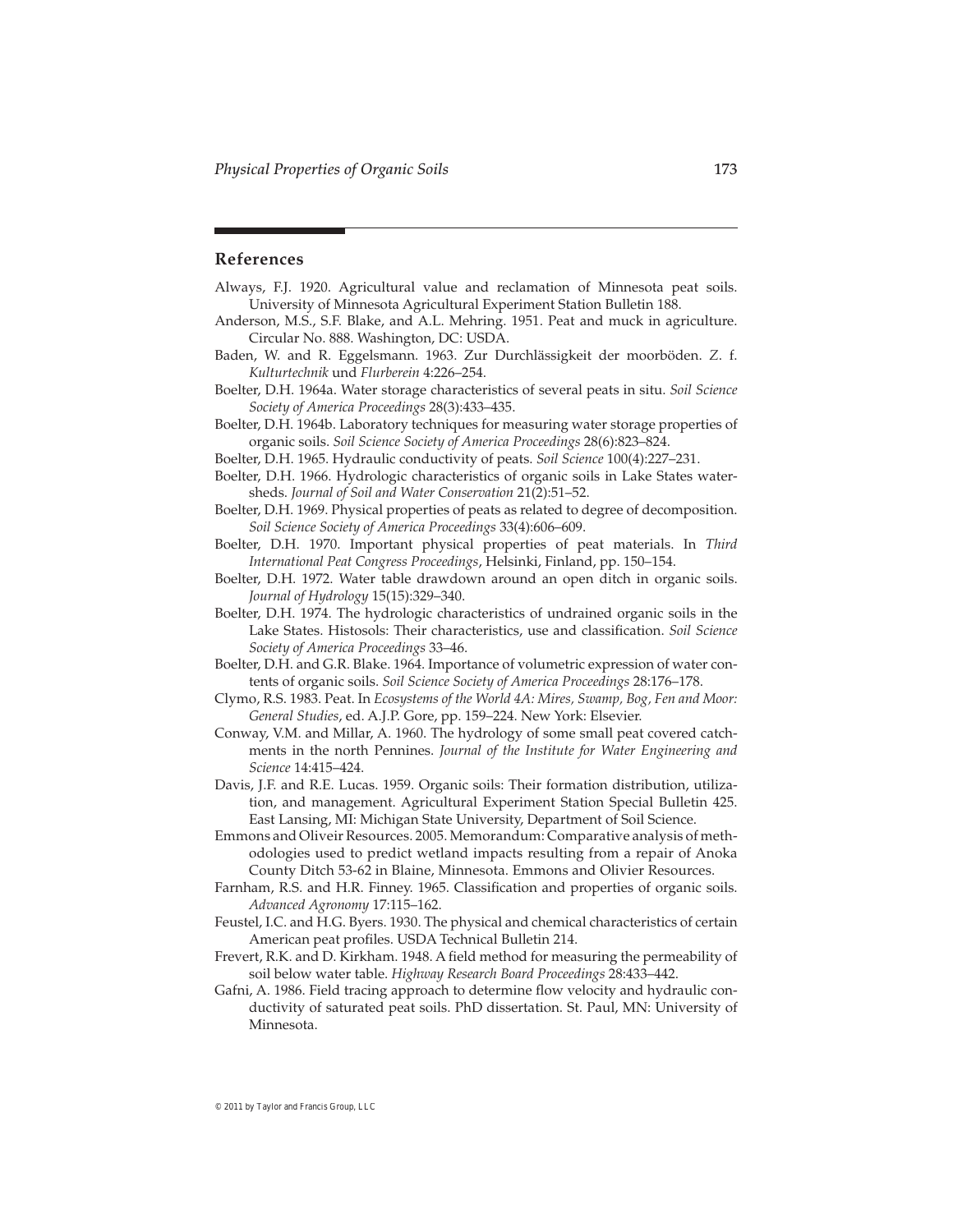- Gafni, A. and K.N. Brooks. 1990. Hydraulic characteristics of four peatlands in Minnesota. *Canadian Journal of Soil Science* 70:239–253.
- Gilliam, J.W. and R.W. Skaggs. 1981. Drainage and agricultural development: Effects on drainage waters. In *Proceedings of Pocosins: A Conference on Alternative Uses of the Coastal Plain Freshwater Wetlands of North Carolina*, pp. 109–124. Stroudsburg, PA: Hutchinson and Ross Publishing.
- Huikari, O. 1959. Kenttämittäustuloksia turpeiden vedenläpäisevyydestä. Referat: Feldmessungsergebnisse über die Wasserdurchlässigkeit von Torfen. *Commun. Inst. Forestalia Fennica* 51(1):1–26.
- Ivanov, K.E. 1953. *Wetland Hydrology* (in Russian). Leningrad (St. Petersburg), Russia: Gidrometeoizdat Press.
- Jackson, R.J. 1987. Hydrology of an acid wetland before and after draining for afforestation, western New Zealand. In *Proceedings of Forest Hydrology and Watershed Management*, Vancouver, British Columbia, eds. R.H. Swanson, P.Y. Bernier, and P.D. Woodard, Vol. 167, pp. 465–473. Wallingford, U.K.: International Association of Hydrological Sciences.
- Kaila, A. 1956. Determination of the degree of humification of peat samples. *Journal of Scientific Agriculture Society* (Finland) 28:18–35.
- Karesniemi, D. 1972. Dependence of humification degree on certain properties of peat. In *Proceedings, fourth International Peat Congress*, Vol. 2, pp. 273–282. Helsinki, Finland.
- Kirkham, D. 1951. Seepage into drain tubes. I. Drains in subsurface stratum. *American Geophysical Union Transactions* 32:422–442.
- Klueva, K.A. 1975. The effect of land reclamation by drainage on the regime of rivers in Byelorussia. In *International Symposium on the Hydrology of Marsh-Ridden Areas*, Vol. 105, pp. 419–438. Minsk, Byelorussia: UNESCO/International Association of Hydrological Sciences.
- Korpijaakko, M. and J. Häikiö Leino. 1981. Vesipitoisuuden ja maaatuneisuuden vaikutus turpeen kuivatilavuuspanoon. Summary: Effect of water content and degree of humification on dry density of peat. *Suo* 32(2):39–43.
- Kwak, J.C.T., A.L. Ayub, and J.D. Sheppard. 1986. The role of colloid science in peat dewatering: principles and dewatering studies. In *Peat and Water: Aspects of Water Retention and Dewatering in Peats*, ed. C.H. Fuschsman, pp. 95–118. New York: Elsevier.
- Laine, J. and J. Päivänen. 1982. Water content and bulk density of peat. In *International Symposium of the International Peat Association Communications IV and II, pp. 422–* 430. Minsk, Helsinki, Finland.
- Levesque, M. and H. Dinel. 1977. Fiber content, particle-size distribution and some related properties of four peat materials in eastern Canada. *Canadian Journal of Soil Science* 57:187–195.
- Lishtvan, I.I. and N.T. Kroll. 1975. *Basic Properties of Peat and Methods for Their Determination*. Minsk, Byelorusse: Nauka I Tekhnika.
- Lundin, L. 1984. Torvmarksdikning Hydrologiska konsekvenser for Docksmyren (Peatland Drainage—Effects on the hydrology of the Mire Docksmyre). Department of Physical Geography Hydrology Division, University of Uppsala, Uppsala, Sweden.
- Lynn, W.D., W.E. McKinzie, and R.B. Grossman. 1974. Field laboratory tests for the characterization of Histosols. In *Histosols: Their Characterizations, Use and Classification*, eds. Aandahl et al., pp. 11–20. SSSA Special Publication 6. Madison, WI: Soil Science Society of America.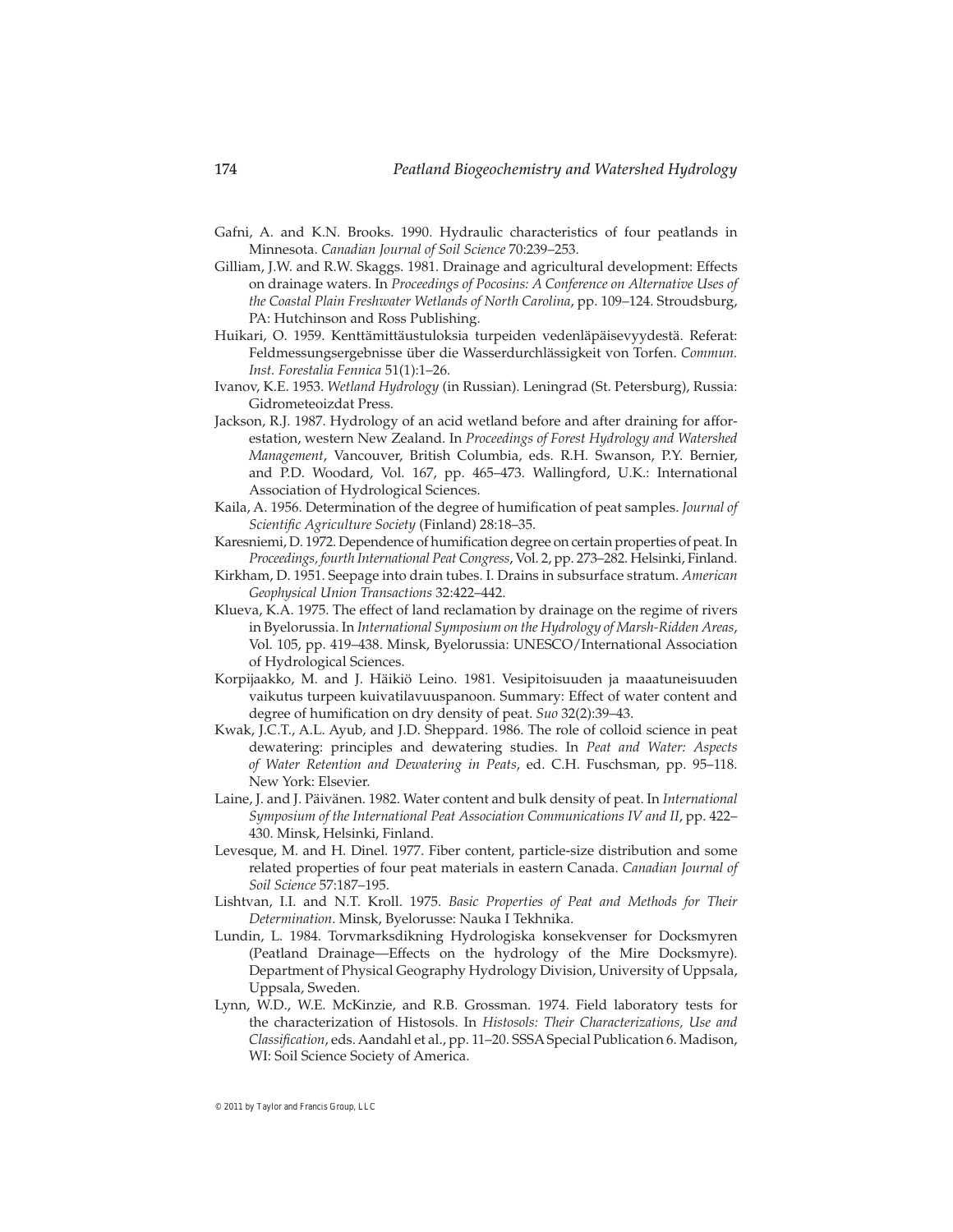- Malterer, T.J., E.S. Verry, and J. Erjavec. 1992. Fiber content and degree of decomposition in peats: Review of national methods. *Soil Science Society of America Journal* 56:1200–1211.
- Nichols, D.S. and D.H. Boelter. 1984. Fiber size distribution, bulk density, and ash content of peats in Minnesota, Wisconsin, and Michigan. *Soil Science Society of America Journal* 48:1320–1328.
- Okruszko, H. 1960. Muck soils of valley peat bogs and their chemical and physical properties. *Roczniki Nauk Rolniczych* 74-F-1:5–89.
- Okruszko, H. 1993. Transformation of fen-peat soils under the impact of draining. *Zeszyty Problemowe Postepów Nauk Rolniczych* 406:3–73.
- Päivänen, J. 1969. The bulk density of peat and its determination. *Silva Fennica* 3(1):1–19.
- Päivänen, J. 1973. Hydraulic conductivity and water retention in peat soils. *Acta Forestalia Fennica* 129:1–70.
- Päivänen, J. 1982. Physical properties of peat samples in relation to shrinkage upon drying. *Silva Fennica* 16(3):247–265.
- Parent, L.-E. and P. Illnicki. 2003. *Organic Soils and Peat Materials for Sustainable Agriculture*. Boca Raton, FL: CRC Press.
- Puustjärvi, V. 1956. On the cation exchange capacity of peats and on the factors of influence upon its formation. *Acta Agriculturae Scandinavica* 6:410–449.
- Puustjärvi, V. 1970. Degree of decomposition. *Suo* 14:48–52.
- Raitio, H. and A. Huttunen. 1976. Turpeen maatuneisuuden määaritysmentelmistä. Summary: Methods of determining the humificiation degree of peat. *Suo* 27(1):19–23.
- Robinson, M. 1985. The hydrological effects of moorland gripping: A reappraisal of the Moor House research. *Journal of Environmental Management* 21:205–211.
- Rycroft, D.W., D.J.A. Williams, and H.A.P. Ingram. 1975a. The transmission of water through peat 1. Review. *Journal of Ecology* 63:535–556.
- Rycroft, D.W., D.J.A. Williams, and H.A.P Ingram. 1975b. The transmission of water through peat 1. Field experiments. *Journal of Ecology* 63:557–568.
- Schaap, M.G. 2000. Rosetta version 1.2. Riverside, CA: USDA-ARS, U.S. Salinity Laboratory.
- Seuna, P. 1981. Long-term influence of forestry drainage on the hydrology of an open bog in Finland, Vol. 43, pp. 3–14. Publications of the Water Research Institute. Helsinki, Finland.
- Silc, T. and W. Stanek. 1977. Bulk density estimation of several peats in northern Ontario using the von Post humification scale. *Canadian Journal of Soil Science* 51:138–141.
- Soil Conservation Service. 1984. Procedures for collecting soil samples and methods of analysis for soil survey. Report No. 1. Washington, DC: USDA-SCS Soil Survey.
- Soil Survey Staff. 1975. Soil taxonomy: A basic system of soil classification for making and interpreting soil surveys. *Agriculture Handbook 436*. Washington, DC: USDA-SCS.
- Staneck, W. and T. Silc. 1977. Comparisons of four methods for determination of degree of peat humification (decomposition) with emphasis on the von Post method. *Canadian Journal of Soil Science* 57:109–117.
- Tolonen, K. and L. Saarenmaa. 1979. The relationship of bulk density to three different measures of the degree of peat humification. In *Proceedings, International Symposium, Classification of Peat and Peatlands*, pp. 227–238. Hyytiälä, Finland. Helsinki, Finland.